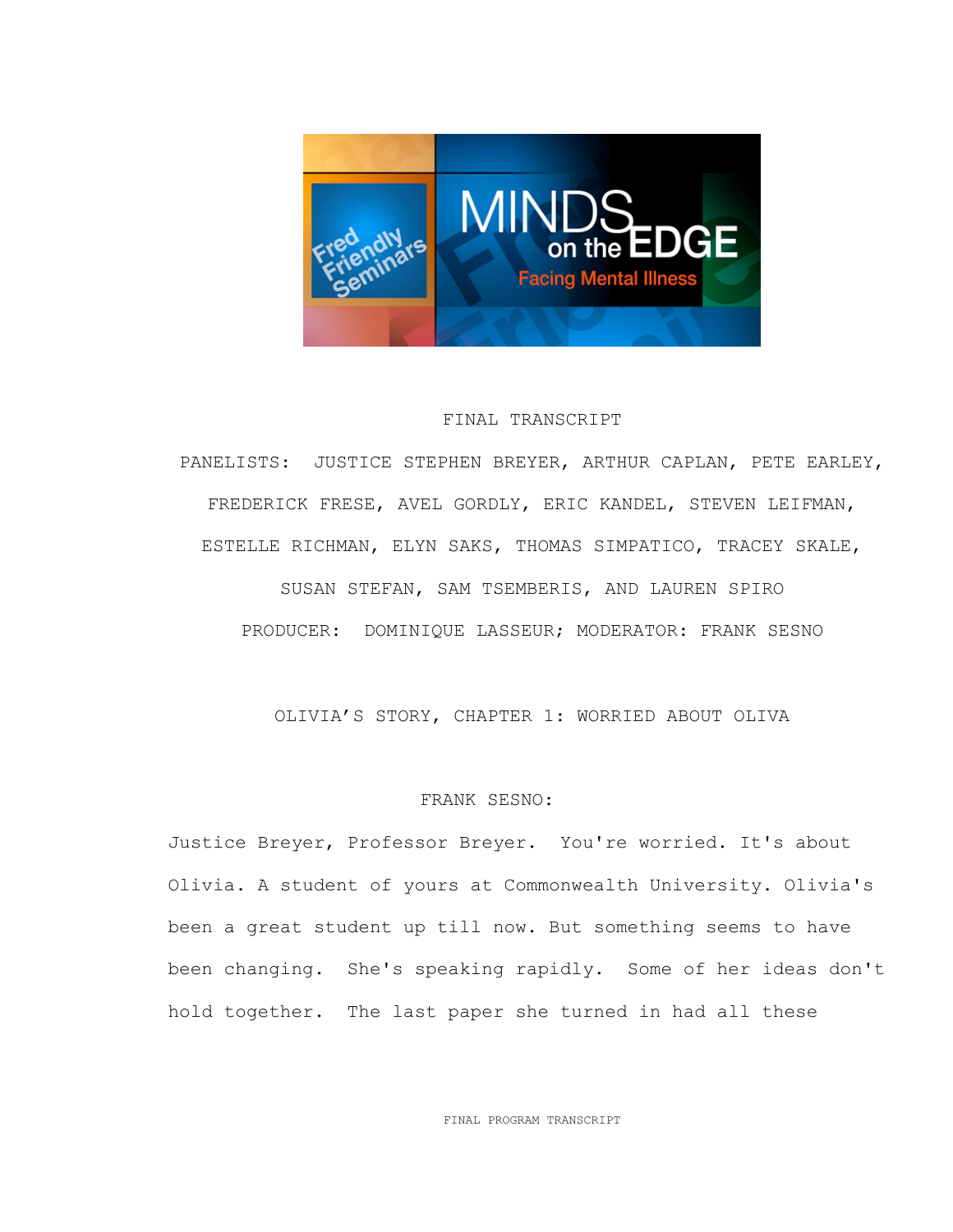markings in the margins, and arrows; that actually didn't make any sense to you. She appears disheveled. And she looks like she hasn't slept, maybe in days. What are you thinking?

### JUSTICE STEPHEN BREYER:

I'm thinking this is a problem. And-- maybe she needs some help.

## FRANK SESNO:

You see her a couple of days later, in the college bookstore. She is on a buying binge. Buying texts, medical texts; hundreds of dollars, maybe more, of these books. You ask her what she's doing, and she says, "I'm studying states of consciousness." Your thoughts are?

# JUSTICE STEPHEN BREYER:

I think maybe she's becoming a little manic. And-- maybe she should talk to somebody. And I could guide her to that person.

#### FRANK SESNO:

Well, it's interesting that you mention that. Because it turns out that your good friend and colleague, Eric Kandel knows something about this.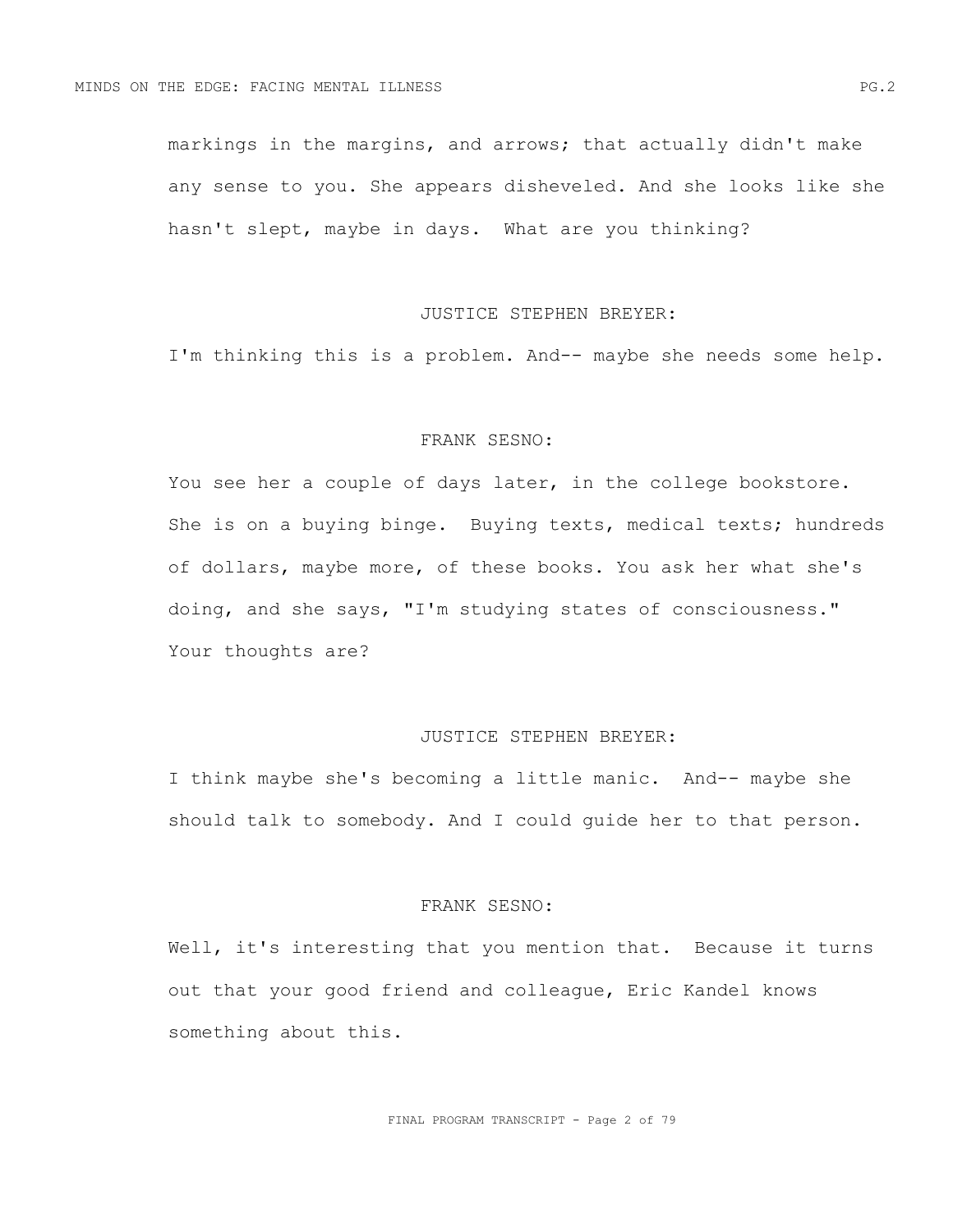#### JUSTICE STEPHEN BREYER:

Eric, what do-- what do you think I should do here? A student is having-- it seems to me a really serious problem. She's writing all these notes that don't make sense. She's looked as if she's on a buying binge. How would you deal with this?

## ERIC KANDEL:

I would recommend that you speak to her directly. And ask her- what's happening in her life. Point out to her that you have been aware of the fact that there's a change in the pattern. And that you presume she might be uncomfortable and unhappy with something. And the mere fact that you show empathy is going to be helpful to her. There is, I think, nothing kinder in medical exchange than to give the person who is ill a sense that you are trying to understand what is going on. She seems to be going- which might be a manic episode, and she clearly needs help.

## FRANK SESNO:

You've actually said she may be ill.

ERIC KANDEL: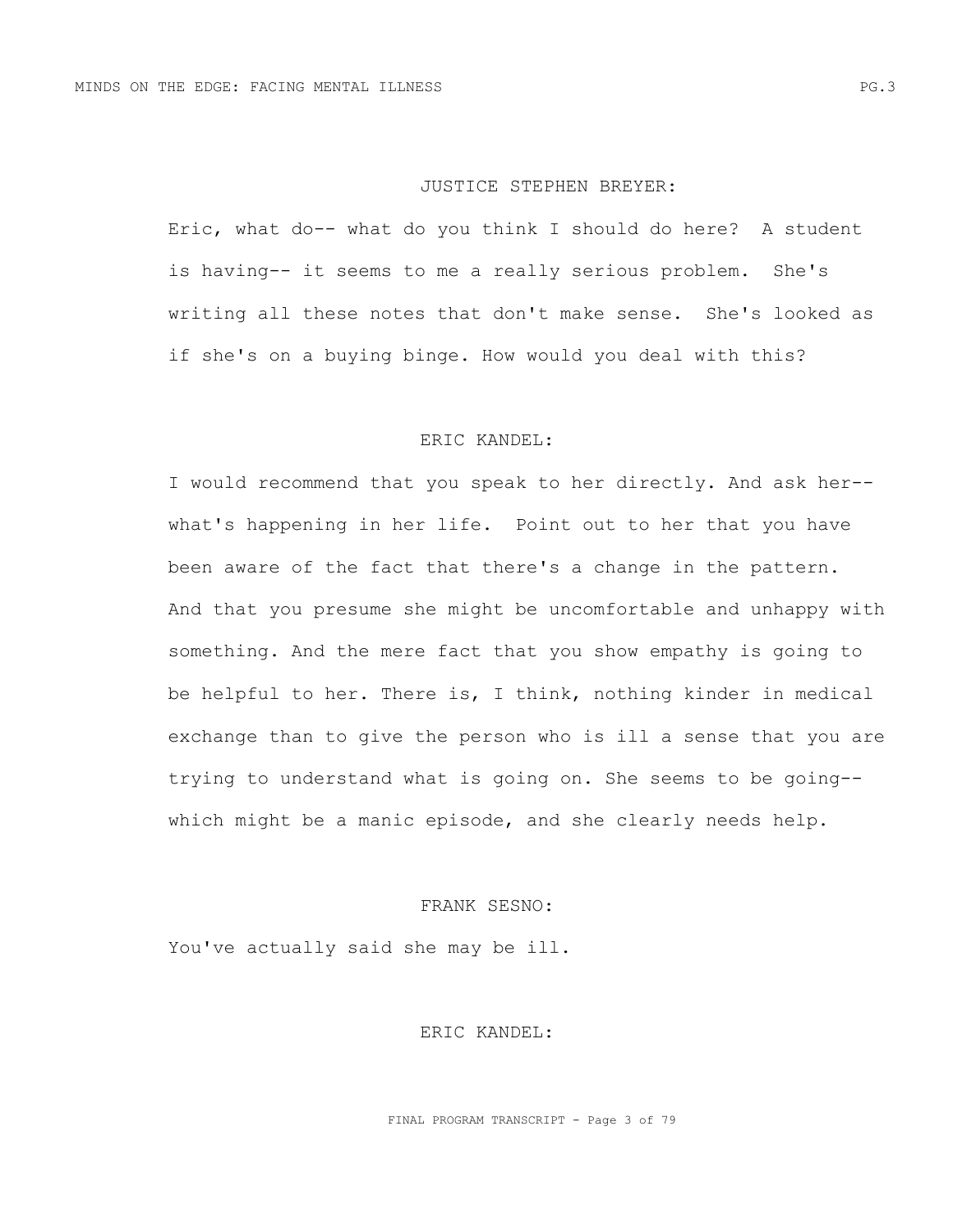Yes. She's clearly getting ill.

#### FRANK SESNO:

Dr. Skale, what's going on in Olivia's mind, do we think?

# TRACEY SKALE:

Olivia might not know that she has anything wrong at all. In fact, Olivia is working on some great paper. And she might have very exciting, grandiose ideas. So, she might be wondering why her professor is saying this to her. Yet, I agree with you, Dr. Kandel that having that empathy and-- and initial support is a huge factor.

## FRANK SESNO:

Professor, what would you actually say to Olivia, when you sit down with her?

# JUSTICE STEPHEN BREYER:

I'd say, "Olivia I was a little worried the way you were in class, because you looked pretty disheveled. And I want to know what you're thinking. How are you feeling?" would it be a good idea, do you think that we go over and-- and talk to the counselor?"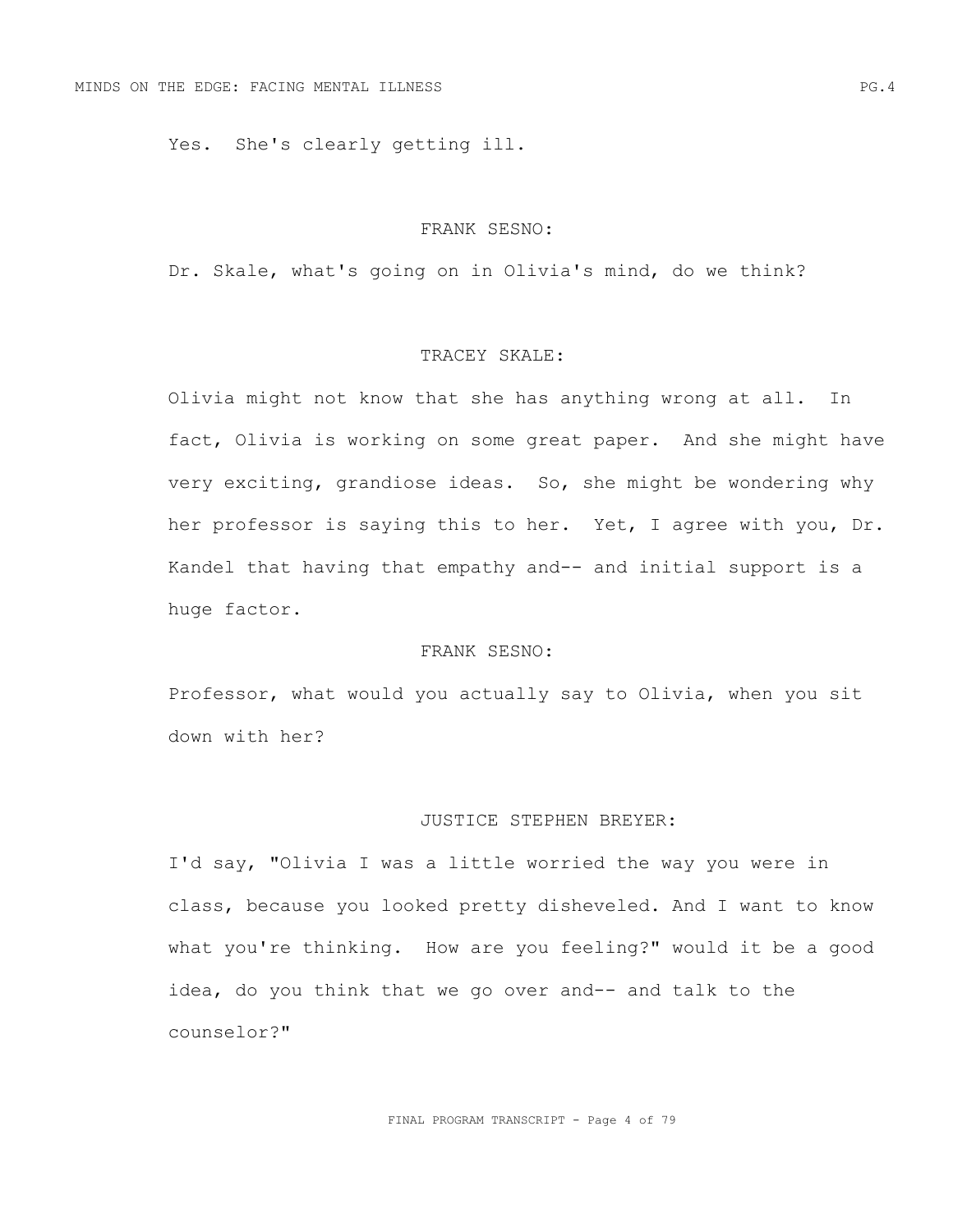Fred Frese. What is Olivia likely to say?

#### FREDERICK FRESE:

"Professor, there's nothing wrong with me. You're trying to paint a picture that I'm ill. I'm-- I'm just working on something. And I'll work it out on my own."

## FRANK SESNO:

To which you say? (COUGH)

# JUSTICE STEPHEN BREYER:

Well, I'd say that that's possible. I mean, you know, sometimes I can be involved in something. And I think I've never seen anything so good. And then-- my wife or my children point out, "Well, you know, you're overdoing this." And I don't know I'm overdoing it. And I just wonder if maybe it'd be a good idea—you look tired--just to talk to somebody here-- about your life. I don't think you're

### FREDERICK FRESE:

What kind of person do you want me to talk to?

FINAL PROGRAM TRANSCRIPT - Page 5 of 79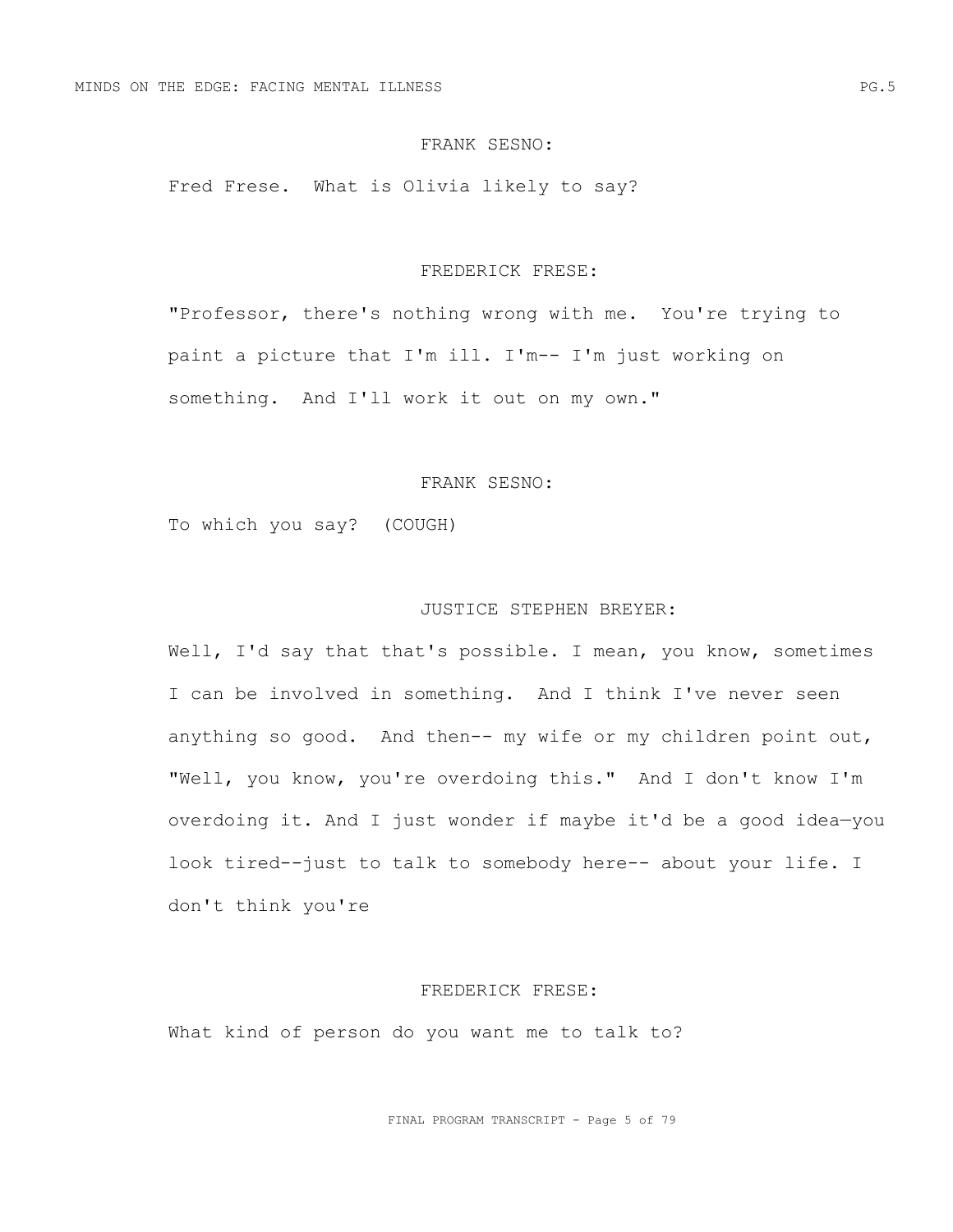#### JUSTICE STEPHEN BREYER:

The counselor.

## FREDERICK FRESE:

Well, I very much-- appreciate your concern for me. And if you really want me to go to see this counselor-- do you know this counselor?

# JUSTICE STEPHEN BREYER:

No, I don't. But I-- I-- I would—

## FREDERICK FRESE:

Well, how can I trust this-- who this counselor would be? If you don't even know who this is?

## JUSTICE STEPHEN BREYER:

Part of the University.

### FREDERICK FRESE:

Well, that's-- that's no-- (LAUGH)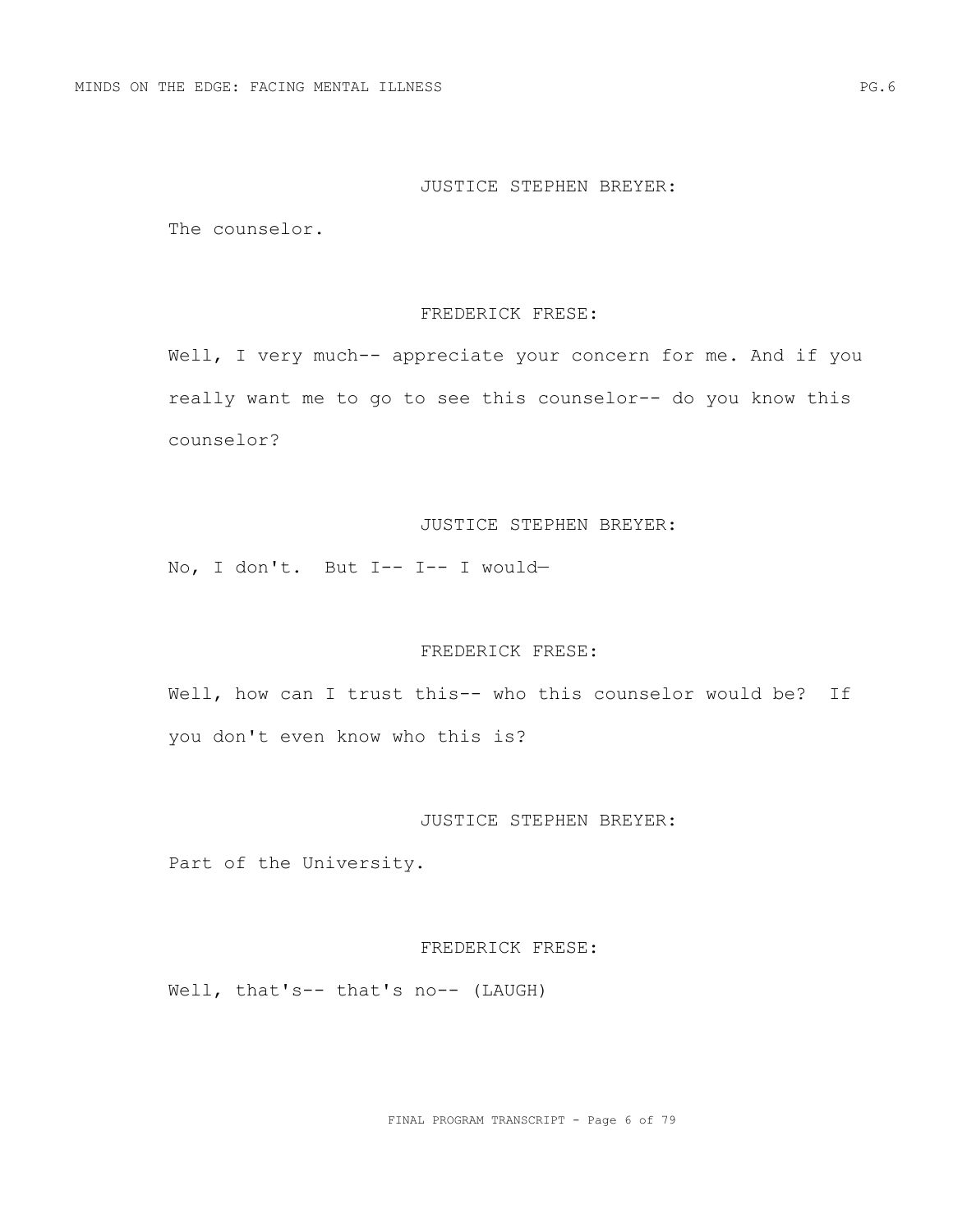How's it going Professor?

#### JUSTICE STEPHEN BREYER:

Not very well. (LAUGH) Not very well.

### ELYN SAKS:

Olivia, whether or not you have a mental illness isn't the issue. You seem to be having a hard time. You seem to be struggling. Why don't we just go talk to someone who's trained to-- to understand-- these kinds of distress.

## FREDERICK FRESE:

Well, I've talked to these counselors before, and they-- they never know anything.

# FRANK SESNO:

Let me come back to the professor. (LAUGH) On parent's weekend last October, you actually met Olivia's mom and dad. Her father said, "Professor, Olivia loves your class. And you know if you ever think you want to talk to me about my daughter, feel free to do so." Do you call the parents?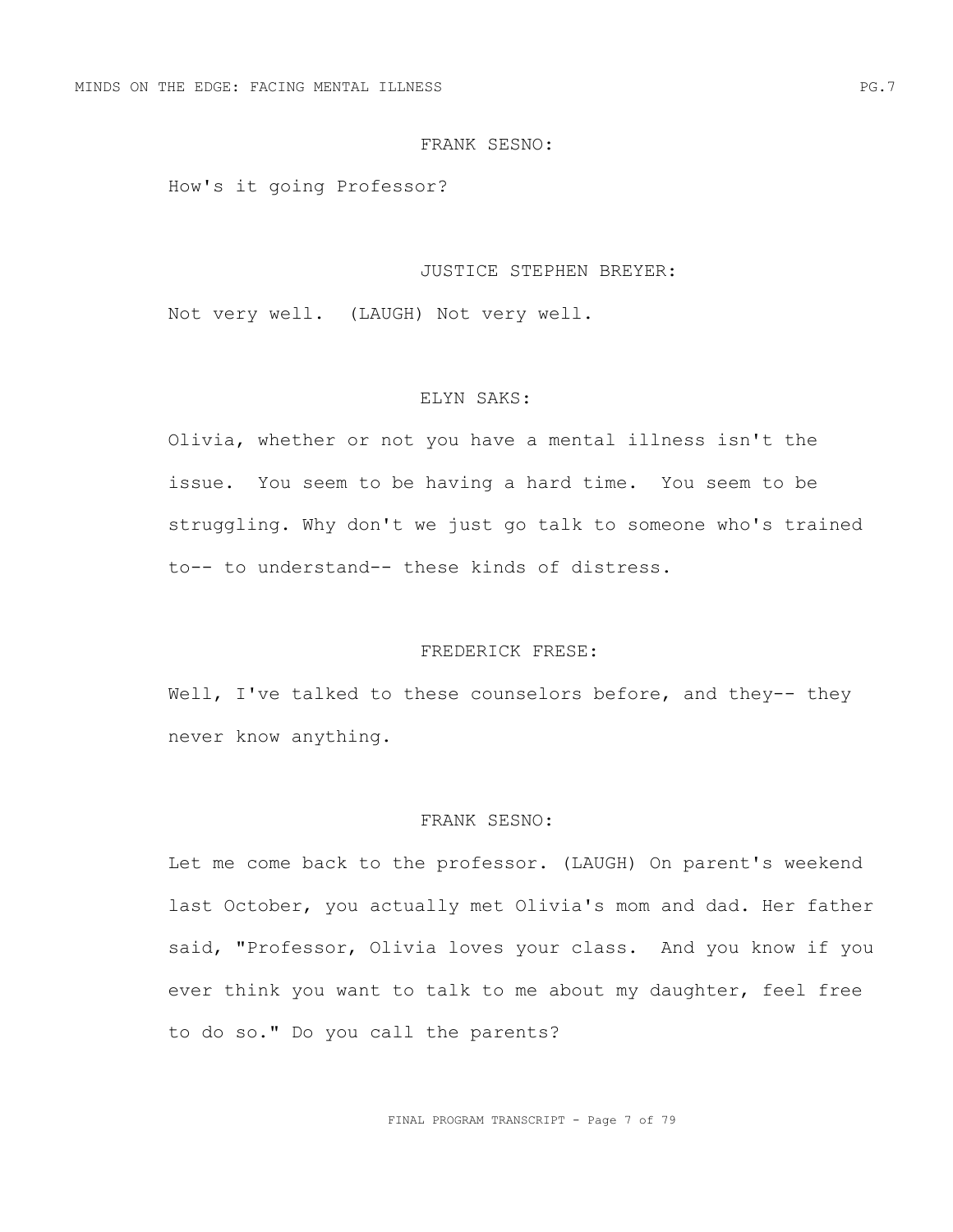### JUSTICE STEPHEN BREYER:

Absolutely.

FRANK SESNO:

You do?

#### JUSTICE STEPHEN BREYER:

Yes, I would. (LAUGH) I would, yes.

# FRANK SESNO:

And what do you tell them?

# JUSTICE STEPHEN BREYER:

I say, I'm worried about your daughter. And I describe the behavior. And-- What do you think? What do you think I ought to do?

# FRANK SESNO:

Everybody okay with this good professor calling her parents?

### SUSAN STEFAN:

Is there a question with a FERPA (PH) issue?

FINAL PROGRAM TRANSCRIPT - Page 8 of 79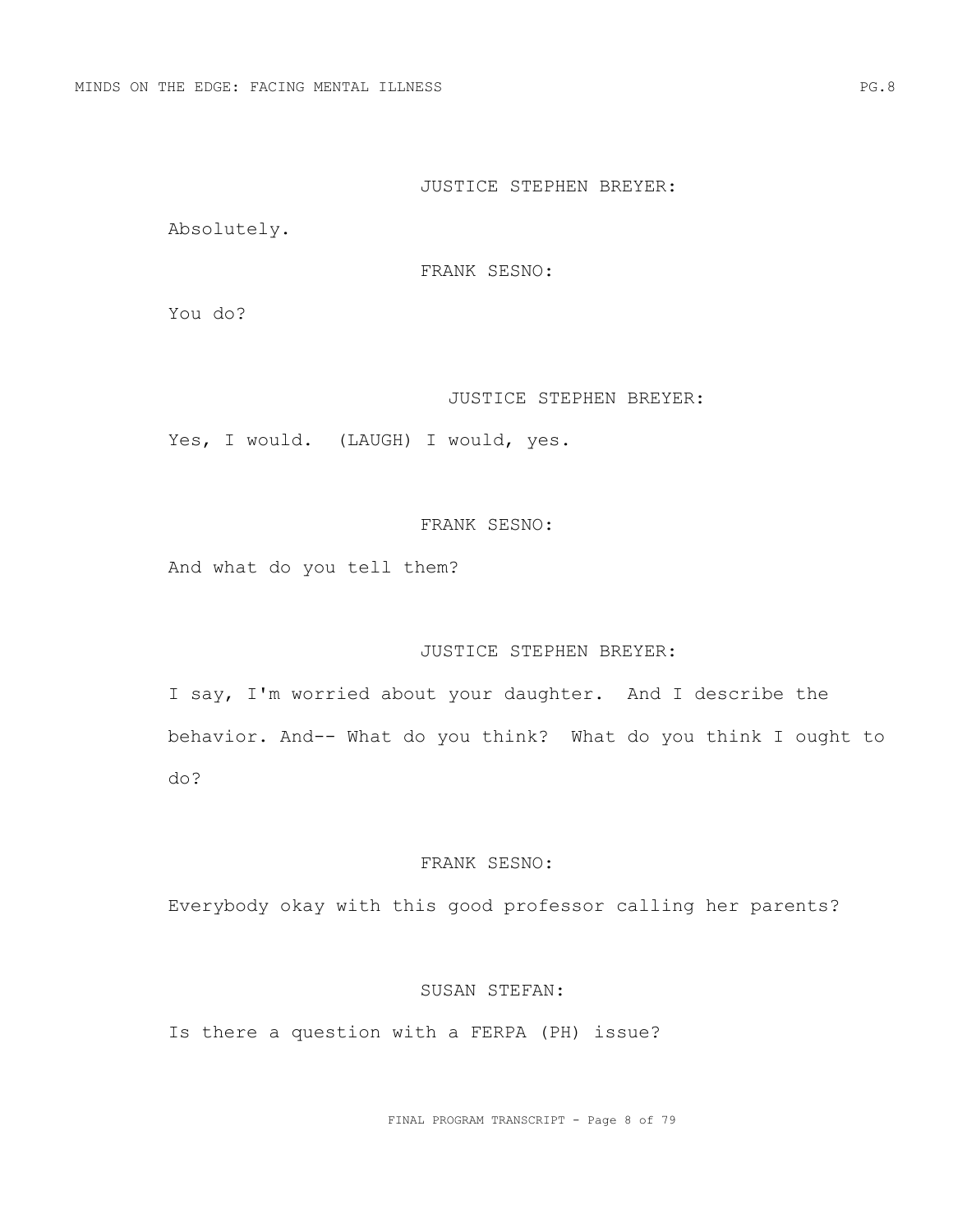What's FERPA?

### SUSAN STEFAN:

FERPA is a law that protects the confidentiality of students. And their records.

# FRANK SESNO:

So, you're concerned about confidentiality and her privacy?

# SUSAN STEFAN:

I-- he may be violating the law by calling her father. Or may- he may not. I don't know. If I were him--

# FRANK SESNO:

Justice Breyer may be violating the law. (LAUGH) By calling her parents?

### SUSAN STEFAN:

It's possible.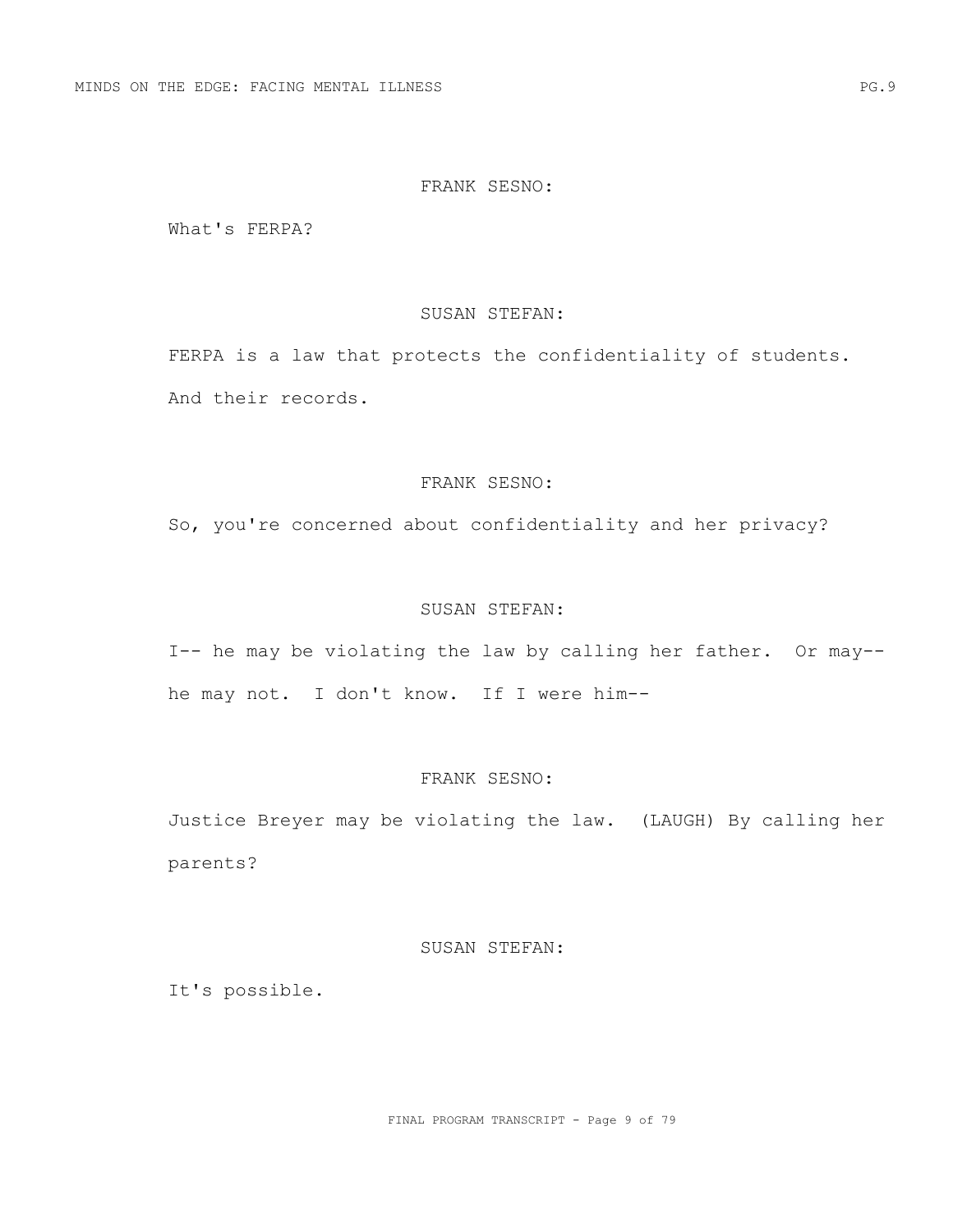Who pay her tuition?

#### SUSAN STEFAN:

It's possible.

OLIVIA'S STORY, CHAPTER 2: Taking Olivia to the Emergency Room

## FRANK SESNO:

Pete Earley? Problem?

## PETE EARLEY:

Absolutely. I'm-- I'm concerned. I have a professor who's called me. Someone my daughter respects. And I've also noticed in my conversations that's something wrong. I'm alarmed because the school knows. I realize that people with mental illness get thrown out of schools. So, I immediately want to go see my daughter.

#### FRANK SESNO:

Avel Gordly, Mom. You talk regularly to your daughter. But when you start calling her over the last couple of days, she's not answering the phone. School's not too far away, so you just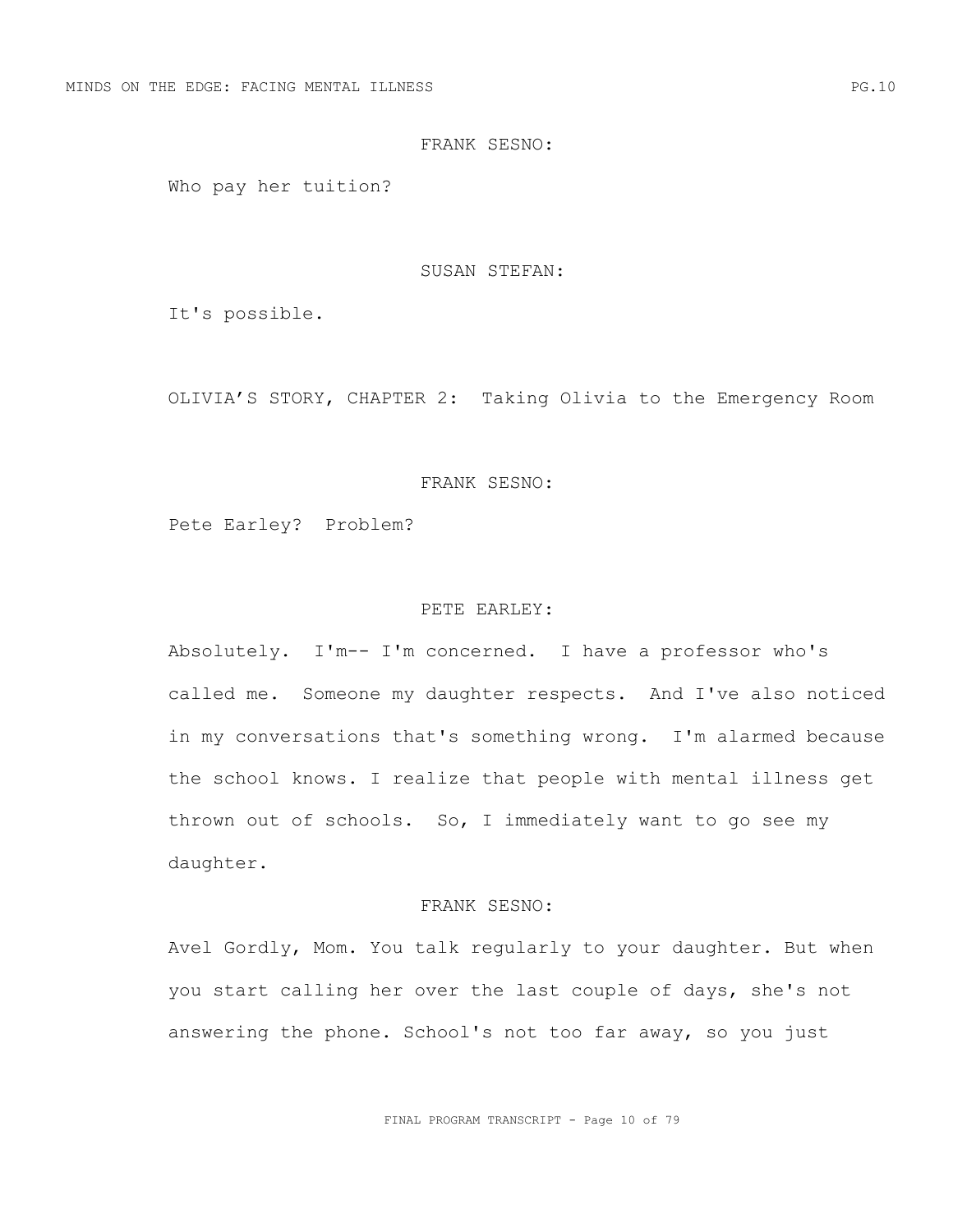decide to get in the car and go, and see what you see. When you get to her school, she's not in her room. And her friends say they have not seen her for the last couple of days. What's going through your minds?

## AVEL GORDLY:

Olivia's in trouble. And-- as her mom-- I want to get to her. And I want to-- get her to some help.

### FRANK SESNO:

So, you're out looking for her. And you come across Olivia in a park. And she's walking in circles. And she's muttering to herself. And she's talking about states of consciousness. And you go up to your daughter. This is not the Olivia you know. And you say what?

# PETE EARLEY:

Tell me what you're thinking. We've heard you're not in class. You didn't answer our calls. What's going on? Why-- are you unhappy? Are you sad? Why-- why are you in this park, walking around in circles?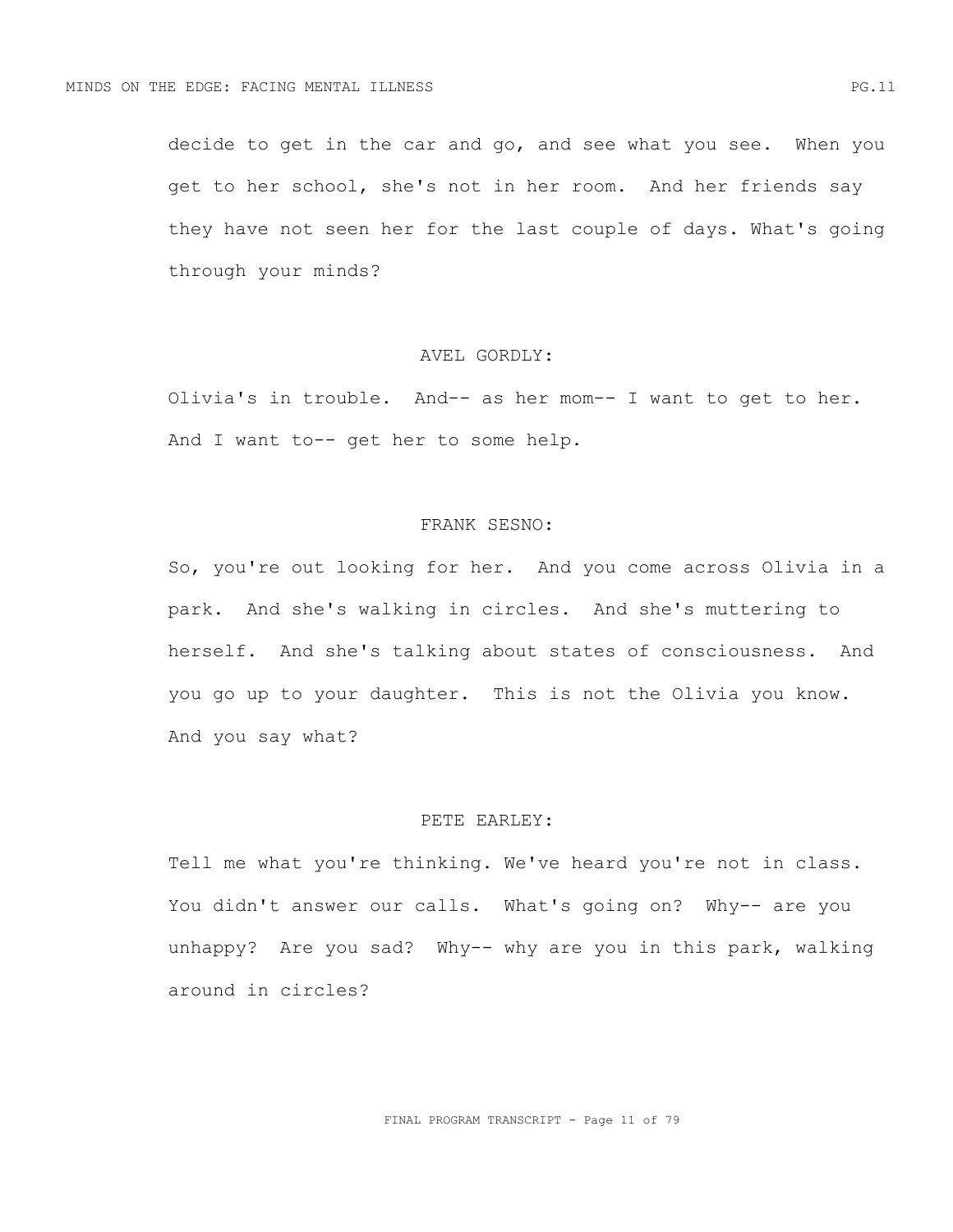### AVEL GORDLY:

I throw my arms around her, and I hug her. I pull her close. I tell her-- that I love her. I'm concerned. I'm fearful for her. She needs help. And I want to help her get that help.

#### FRANK SESNO:

Fred Frese, how might she respond to her mother and father,

## FREDERICK FRESE:

Well, they need to understand that there's this spa up in the Mandarin Hotel. And if I can get to that spa, it's going to solve all the problems I've worked on. And that I know its \$700-- a day to get to that spa. But if you could just get me there, I know it is gonna wash out. And I'll be able to put the paper together, and everything.

### PETE EARLEY:

Okay, Olivia; that's sounds okay. Let's-- let's try to do that. But first, Maybe you should go talk to somebody who-- who might be able to help you get a better feel for why are you wanting to go to a spa? And then, you know--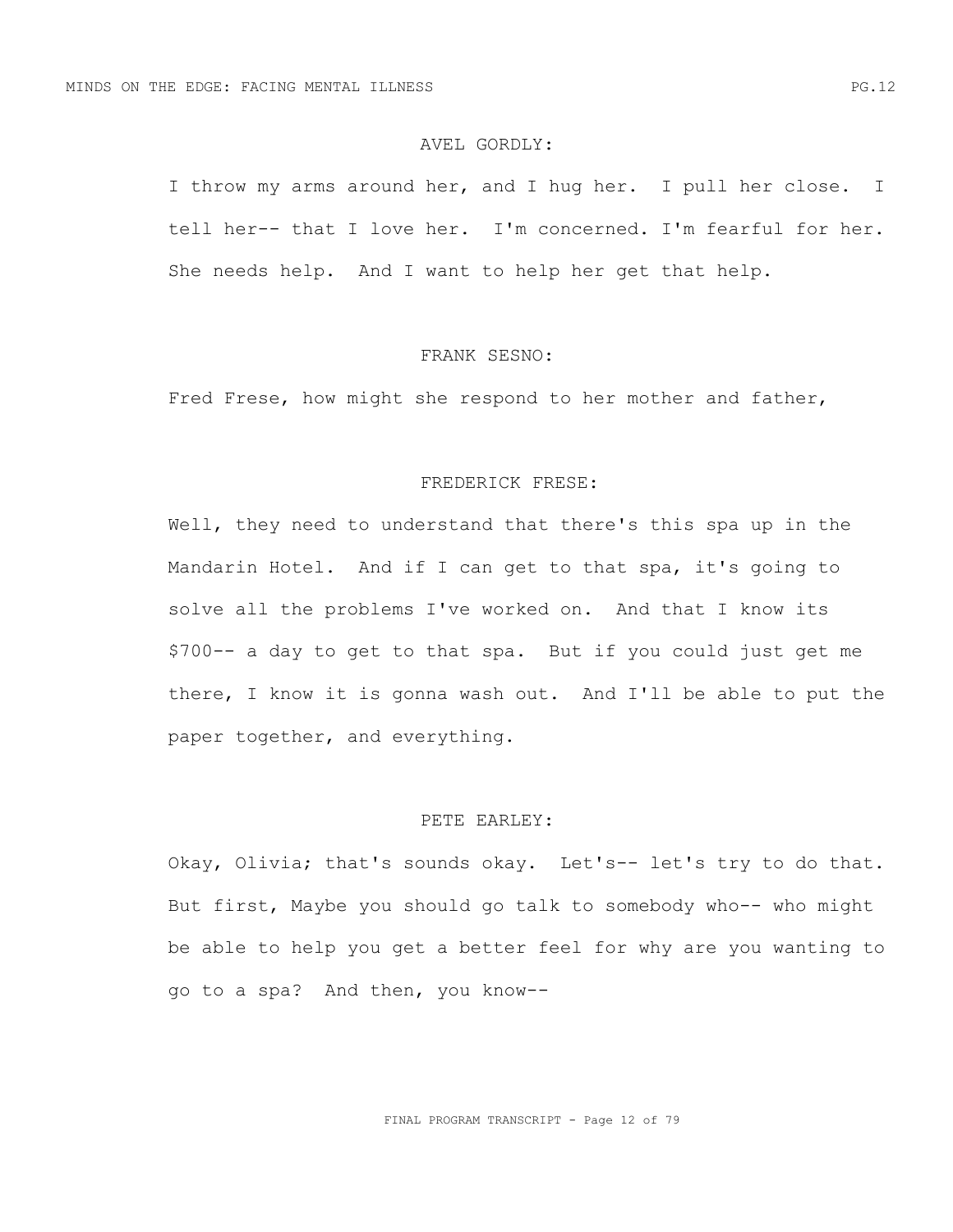#### FREDERICK FRESE:

No. You're thinking mental illness. This is not mental illness. I-- I-- I've made some-- very important discoveries here, related to that spa. And I can't explain it now. But I need to get there.

#### FRANK SESNO:

You have tried to reason with her. What's your next step?

### PETE EARLEY:

You know, look, she's obviously not responding. She doesn't want to go see anyone. So, I don't know any psychiatrists in this area. I don't want to go to the school, 'cause I don't want her to get thrown out of school. So, what's our choice? I think we better take her to an emergency room.

# FRANK SESNO:

You talk to Olivia. And she agrees to get in the car. And as you drive, Olivia becomes more agitated. And not only does she say she needs to go to the spa. But she needs to go to Washington, D.C. too. Because she wants to bring this information to the President. And if she can touch the for-- President's forehead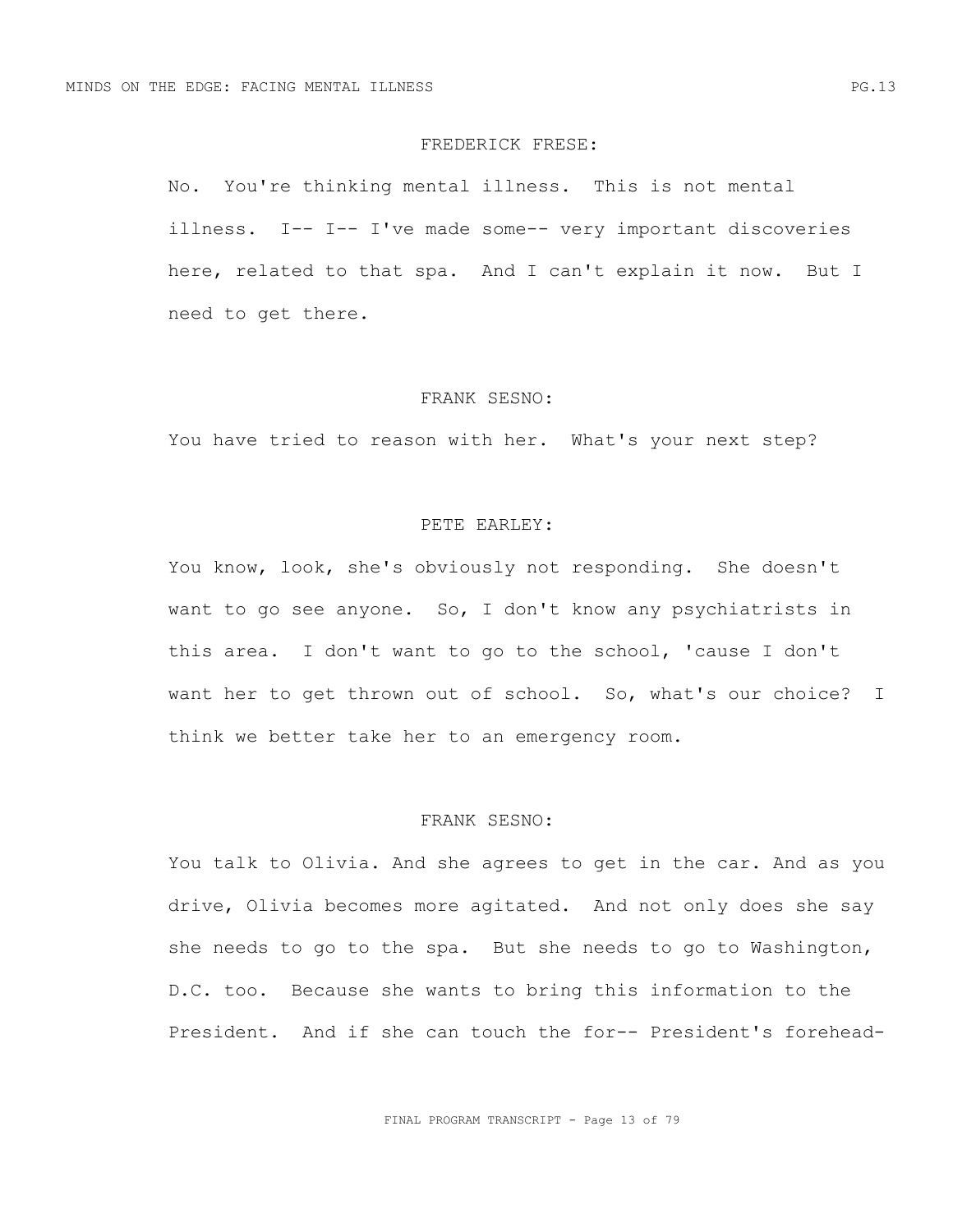-

#### FREDERICK FRESE:

The Spa is in Washington, D.C. That's it.

# FRANK SESNO:

And she can then--

#### PETE EARLEY:

Okay, Olivia, We're in the car, we're on our way.

### FRANK SESNO:

But you go to--

## PETE EARLEY:

To the emergency room.

## FRANK SESNO:

To the emergency room.

### PETE EARLEY:

Right. 'Cause I don't know where else to go.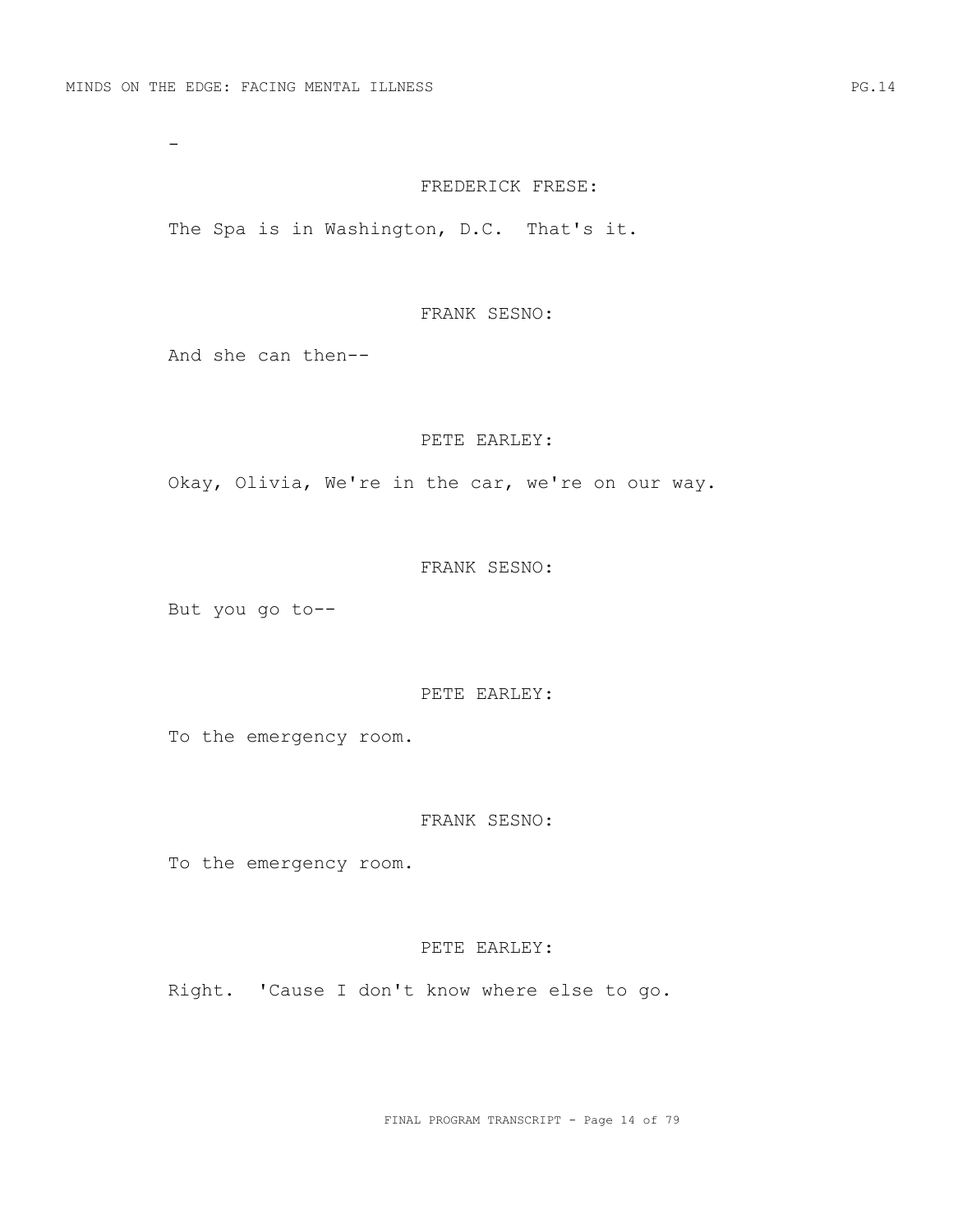And-- and Olivia reluctantly goes in the emergency room with you. And Dr. Simpatico is there. What do you want him to do.

### PETE EARLEY:

Doctor, our daughter is acting bizarrely. She is apparently manic. She wants to go to this spa-- We literally have forced her to come in to see you. Help us.

### THOMAS SIMPATICO:

I share their concern. And those concerns are supported by what-- Olivia appears to look like at first blush. So, (COUGH) my reaction would be to-- tell them that I think they've made the right choice to bring her for an evaluation. And my next step would be to-- talk with Olivia and get a better sense of what's going on.

# FRANK SESNO:

Okay, well, since Fred Frese, you've become Olivia here. It would appear. (LAUGH) And we thank you for that. You pull yourself together.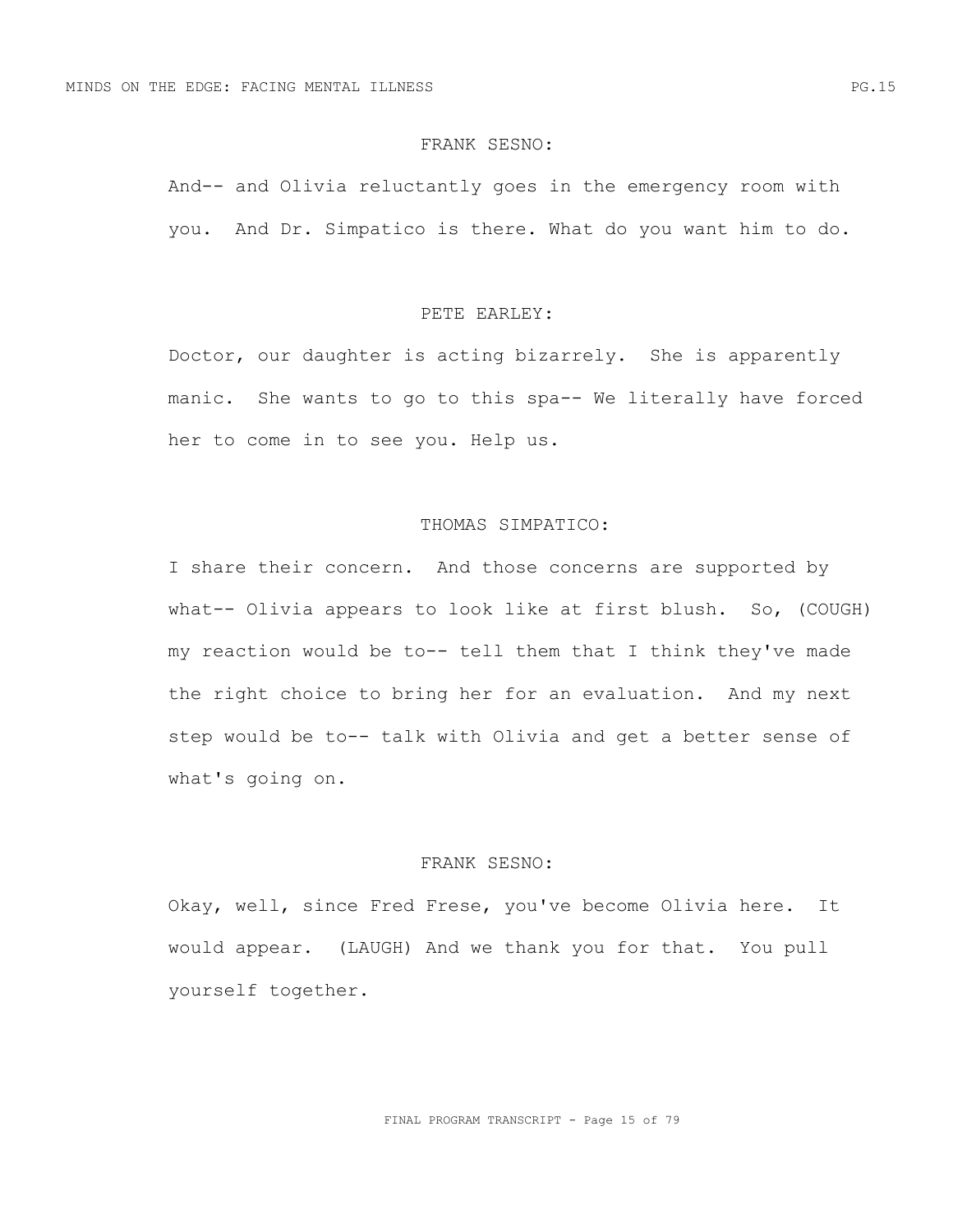Absolutely.

#### FRANK SESNO:

What do you say?

#### FREDERICK FRESE:

Doc, my folks are gettin' older here. I don't know why they brought me in here. (LAUGH) I think they've had some trouble in the past. And we're on our way to Washington. Because they've promised to take me to this spa, but they said I had to stop by here. I-- is that so? There is no purpose in that.

#### THOMAS SIMPATICO:

And-- and what do you hope to accomplish once you get to Washington?

# FREDERICK FRESE:

The spa. Well, I've been working on this project. And-- Washington is-- is the center of a lot of activities. Very important people in Washington. I know if I can get in with those waters it'll help me with this project I'm working on.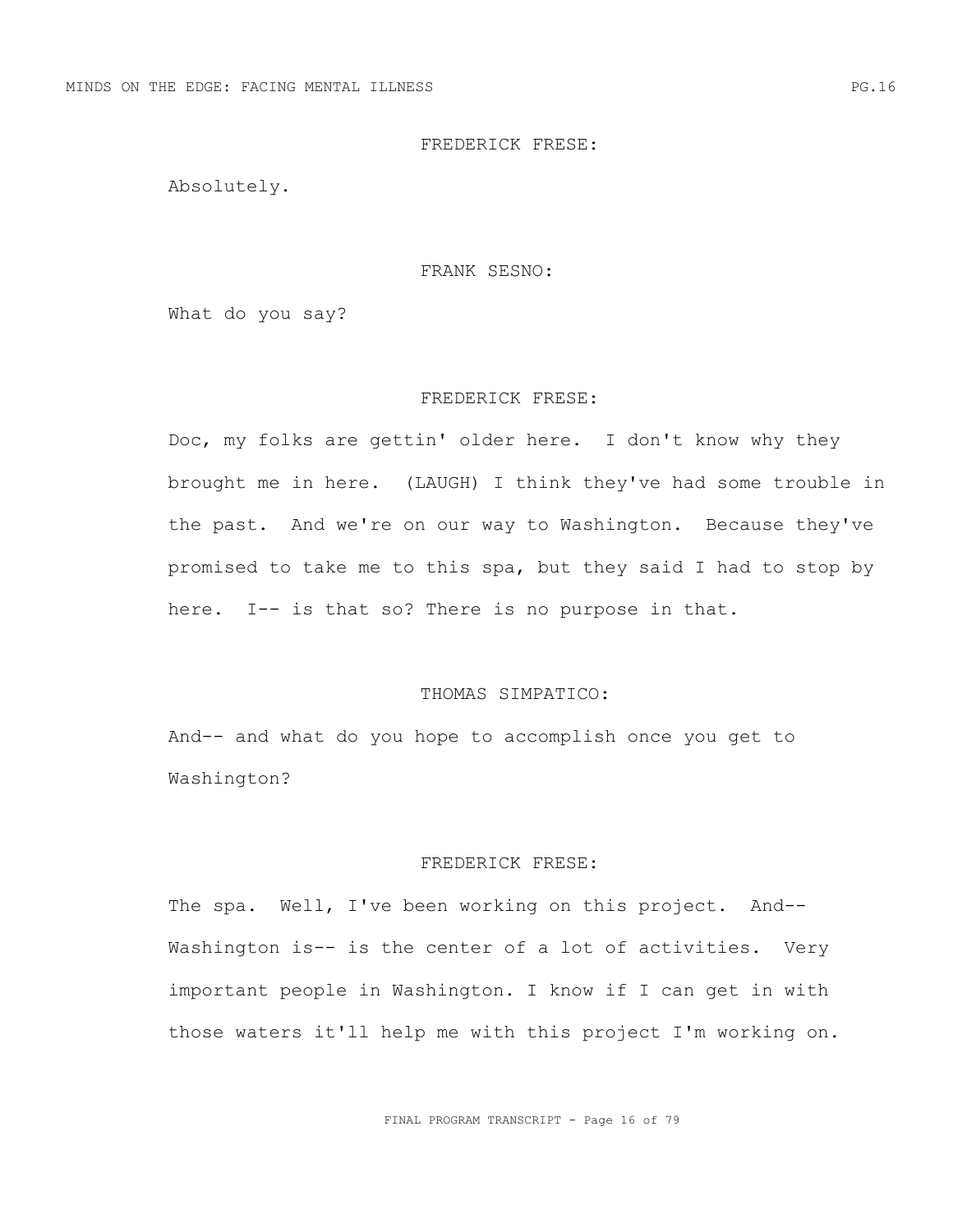But Olivia has something else in-- in her mind, too. She does not want to be here or treated. What can you do?

### THOMAS SIMPATICO:

I would not feel comfortable having Olivia simply leave the emergency department. I'd want to get more information.

### PETE EARLEY:

God bless you. That's not what happens. (LAUGH) What happens is the doctor asks a series of quick questions. What does crying over spilled milk mean? Who's President? Do you know what day it is? And then come to the parent and says, "The law is very specific. Unless this person poses a danger to themselves or others, I may not require them to stay in this hospital. So, you know, good luck and good bye."

## FRANK SESNO:

Judge Leifman, she's not apparently a threat to anybody, or to herself. What does the law provide?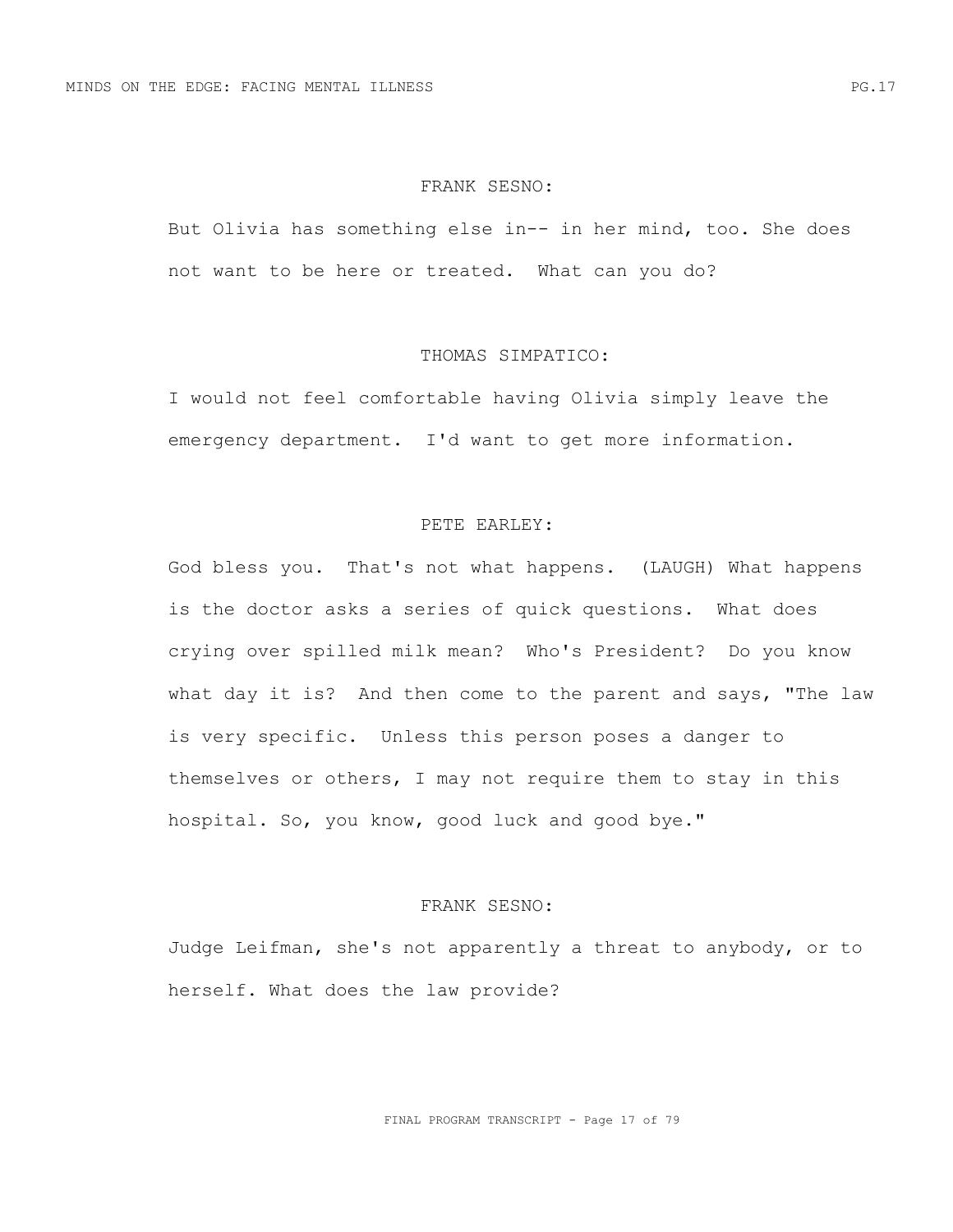### STEVEN LEIFMAN:

Very little. She's gonna be released. She's not an imminent threat to herself or anyone else.

### FRANK SESNO:

Doesn't matter that she's been walking around for two days?

## STEVEN LEIFMAN:

Not at all.

## FRANK SESNO:

Doesn't matter that she's--

STEVEN LEIFMAN:

The tragedy--

# FRANK SESNO:

--sometimes incoherent?

STEVEN LEIFMAN:

--is just beginning.

FINAL PROGRAM TRANSCRIPT - Page 18 of 79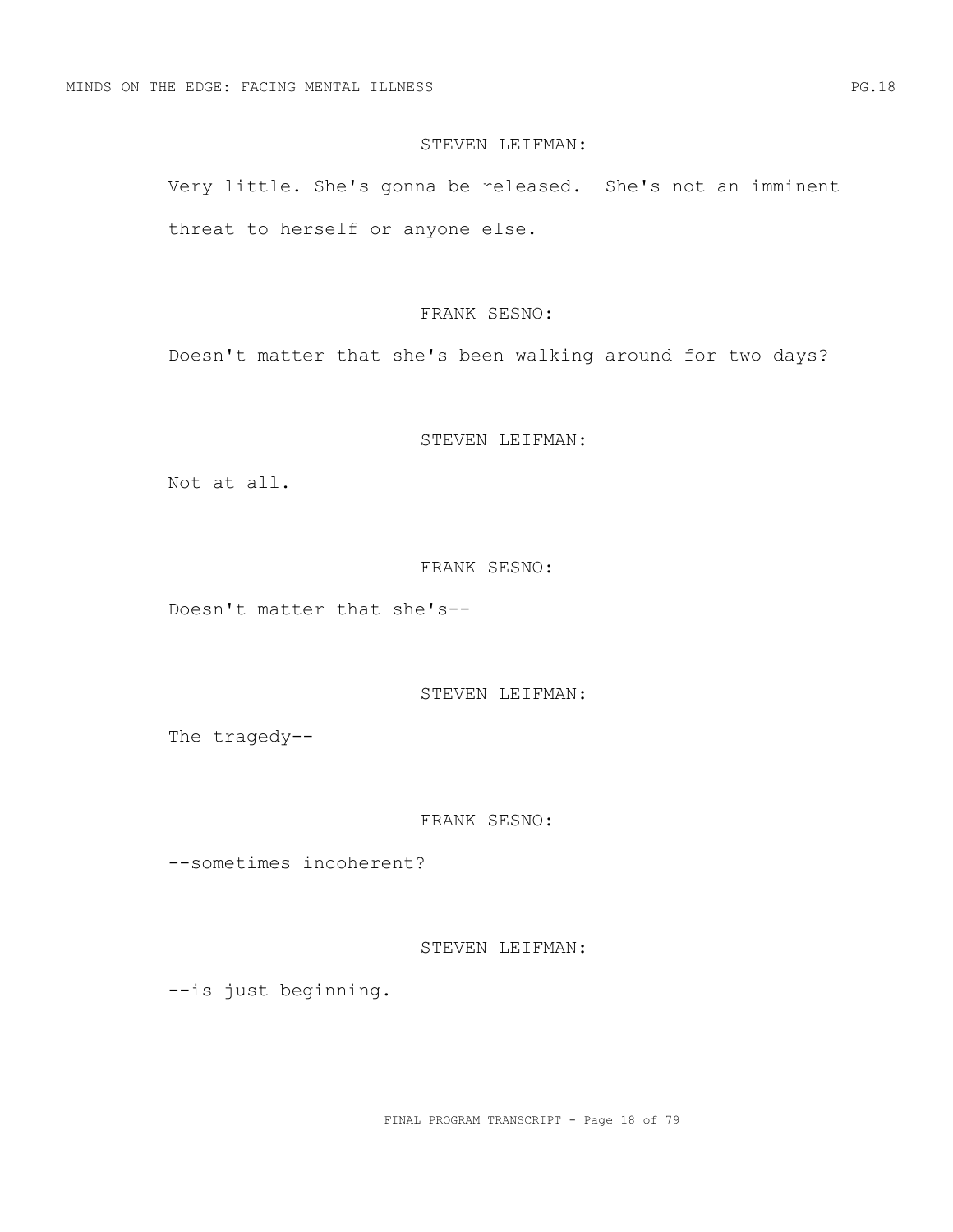The tragedy is just beginning.

#### STEVEN LEIFMAN:

Is just beginning.

#### FRANK SESNO:

Art Caplan, what's playing out here?

## ARTHUR CAPLAN:

Well, you've got a system of health care that, isn't particularly attentive to mental illness. It likes physical illness.

## MALE VOICE:

Right.

## ARTHUR CAPLAN:

Second of all, I can't imagine this E.R. doc has spent more than-- four seconds talking to Olivia, 'cause he's probably overwhelmed, and this isn't gonna occupy too much time. 'Cause the E.R. has become the hospital for the poor. It's busy.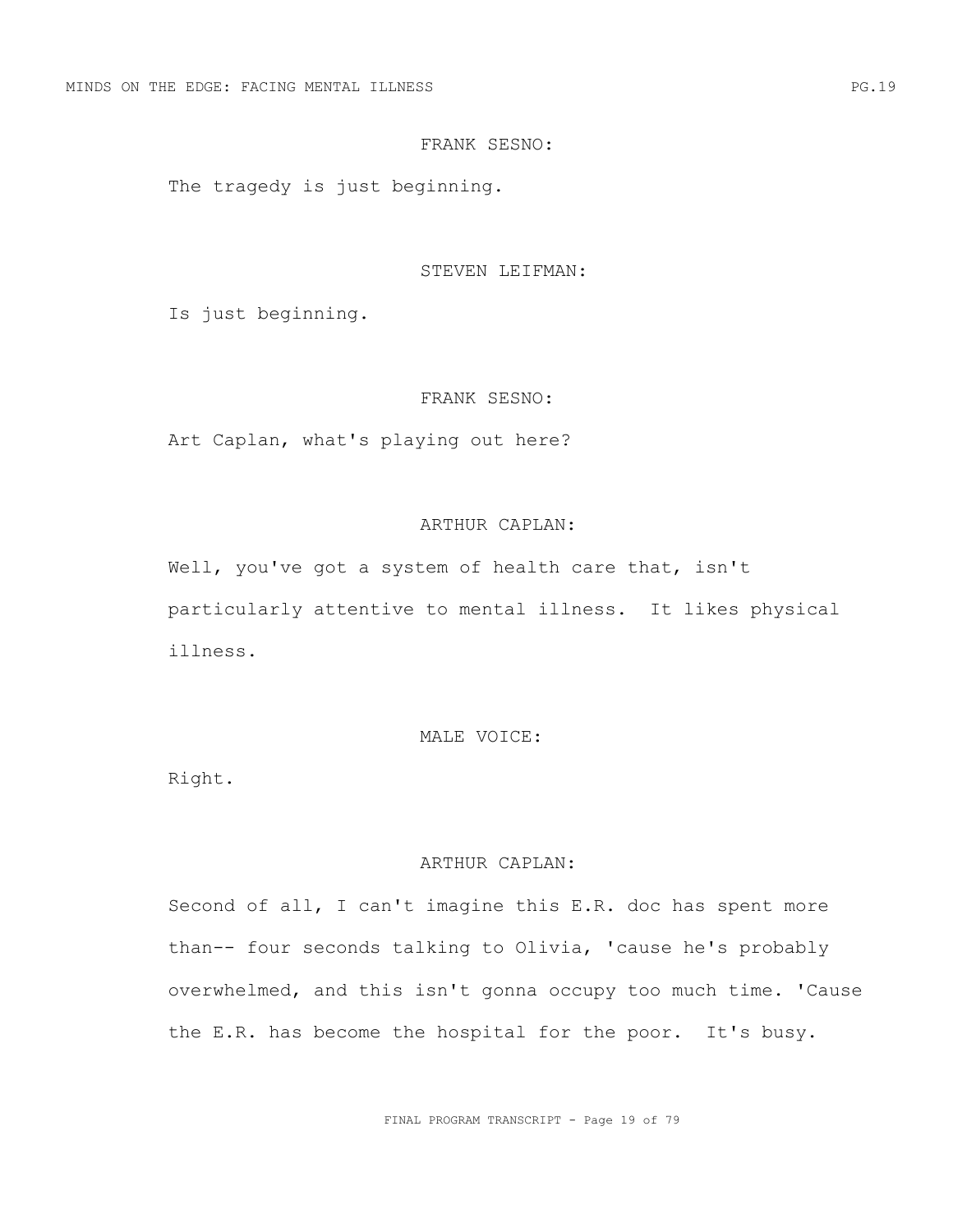#### ESTELLE RICHMAN:

The other factor is that Olivia probably, if she gets agitated, is gonna run out the door.

#### FEMALE VOICE:

Yeah, right.

### ESTELLE RICHMAN:

And no one's going to stop her.

## FRANK SESNO:

And the emergency room doc, as a point of reality, he's got patients-- stacked up.

## ESTELLE RICHMAN:

He's got patients stacked up.

# FRANK SESNO:

Is he gonna go running after her?

#### ESTELLE RICHMAN:

He is not-- not only is he gonna go running after her, every

FINAL PROGRAM TRANSCRIPT - Page 20 of 79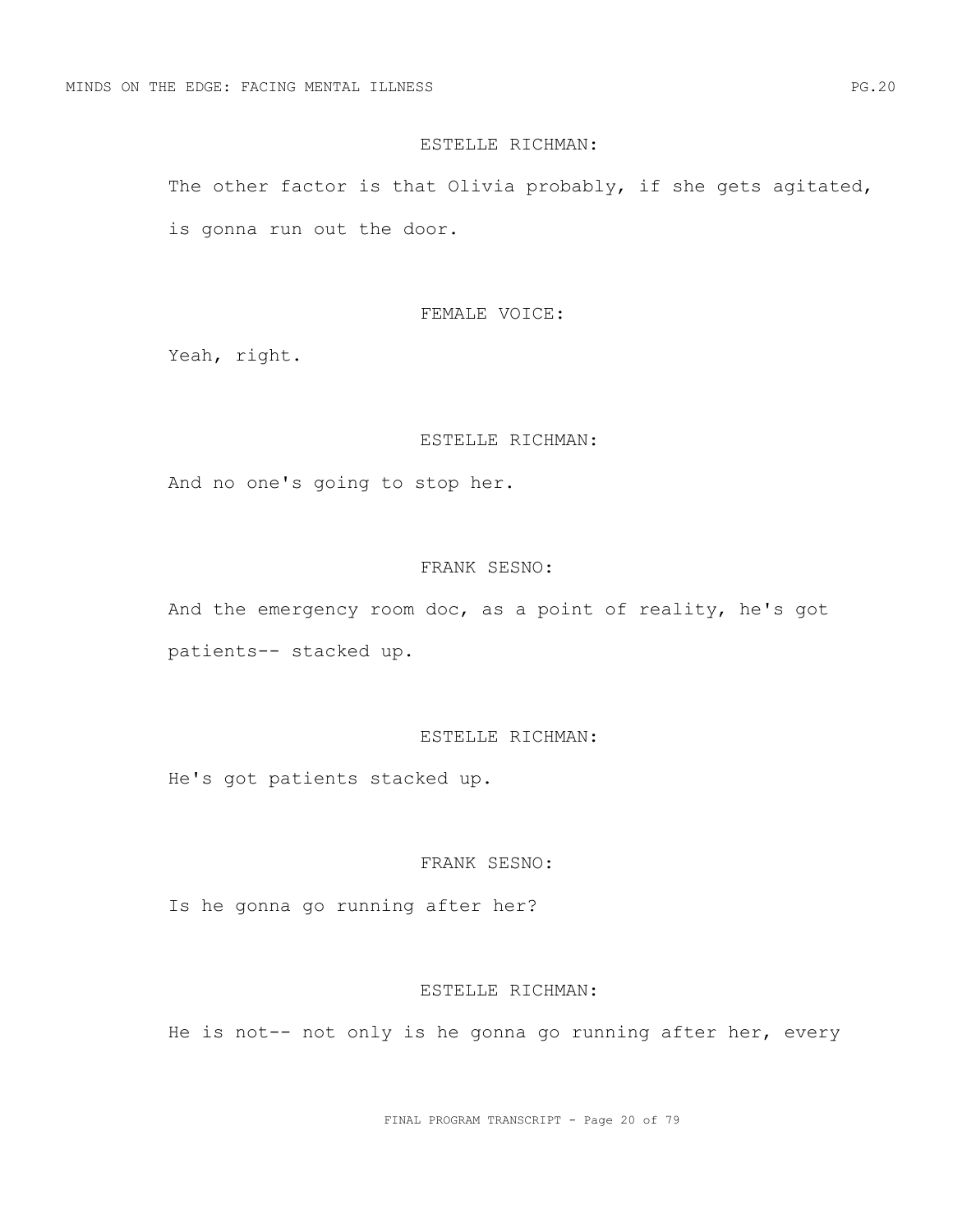emergency room has police on duty. They aren't gonna run after her, either. And she's gonna be lost in the streets before anyone realizes, sometimes, that she's even gone.

### FRANK SESNO:

What's--

### PETE EARLEY:

And I'm the enemy now.

#### FRANK SESNO:

The parents are the enemy?

#### PETE EARLEY:

I have kidnapped my daughter. I have taken her to an emergency room, thinking I'd get help. And now, all of a sudden, I've lost any trust that my daughter has in me. She will not believe anything I say from that point on. Yet I'm the only one who cares about her.

### FRANK SESNO:

You're not the only one who cares about her. Mom cares about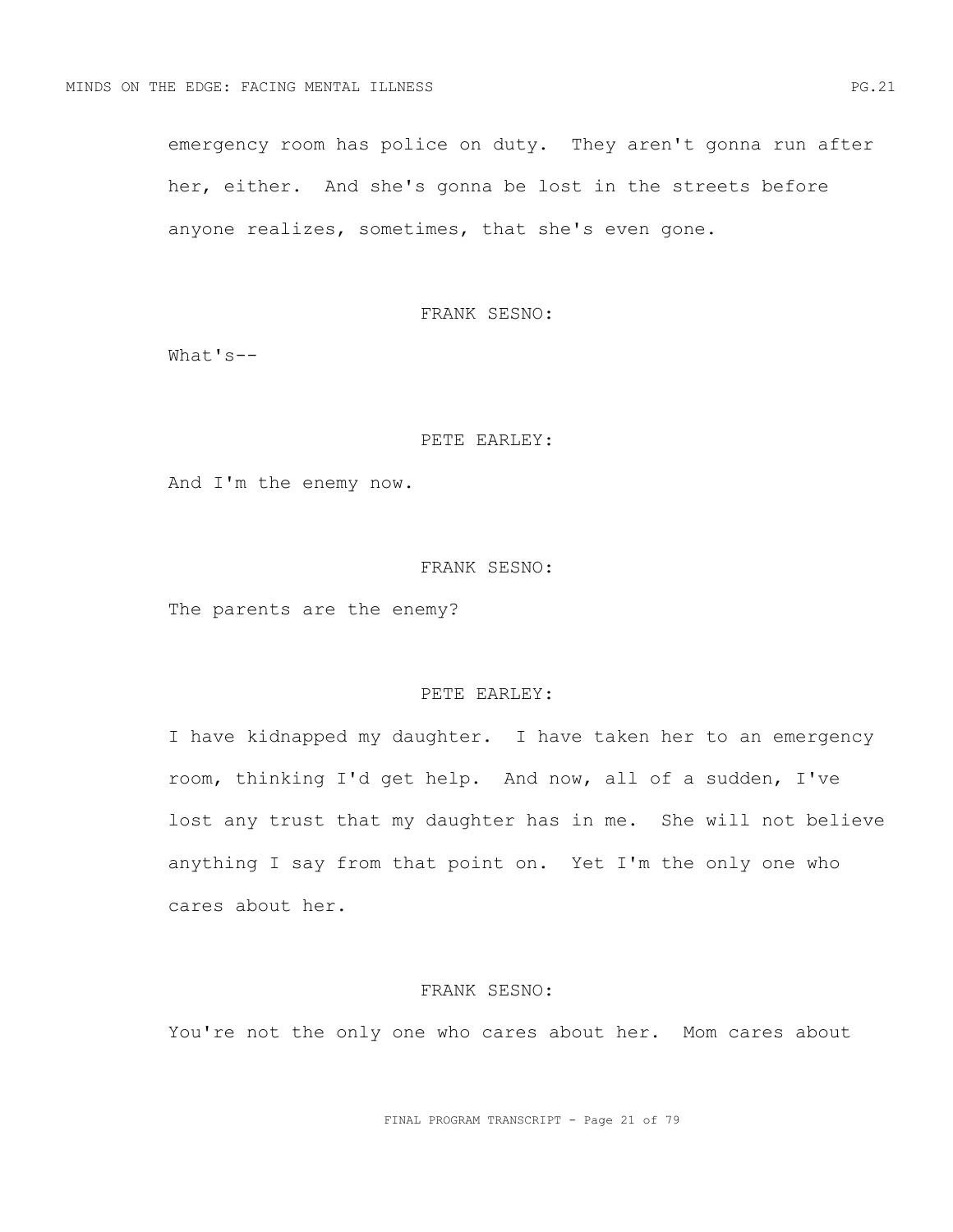her. You're watching your daughter go through this.

#### AVEL GORDLY:

Going through hell.

# FRANK SESNO:

Going through hell.

## AVEL GORDLY:

Knowing that she is, too.

# FRANK SESNO:

And she is heading for the door now.

AVEL GORDLY:

Yes.

## FRANK SESNO:

So, you follow her. You beg, you plead. You're in tears. A nurse walks by, and she says, "If you want to get her treated. If you want to get her admitted. Tell them that she threatened to kill you. That'll get her in here." In other words--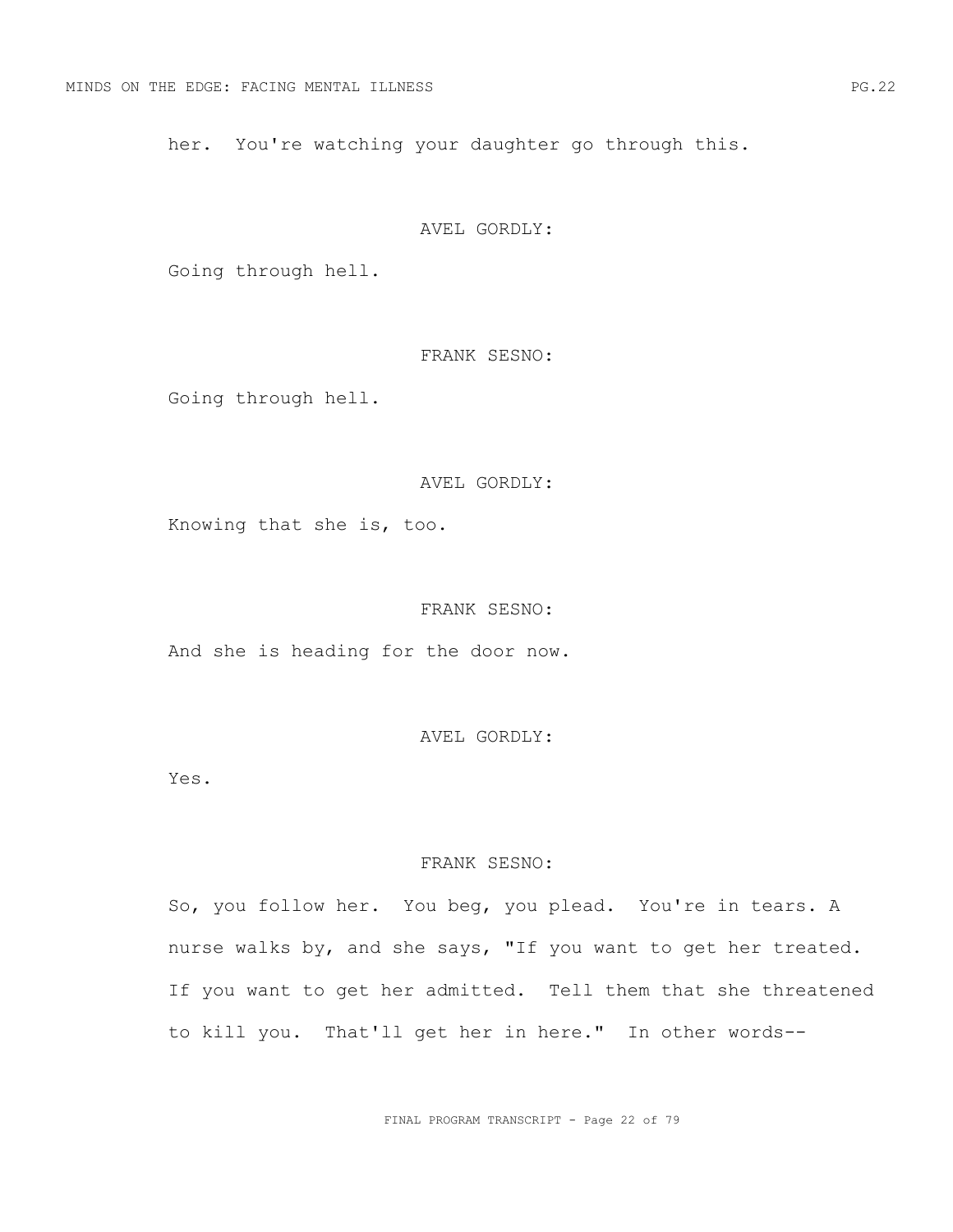#### PETE EARLEY:

Right.

### FRANK SESNO:

--lie. Mom, would you do that?

## AVEL GORDLY:

Yes. I would. I want my daughter to get help.

#### FRANK SESNO:

Dad, do you agree?

## PETE EARLEY:

I wouldn't lie, at this point, yet. I'd say, "She's out on the street. Let's call the police." "Maybe they can pick her up, and do something with her."

#### SAM TSEMBERIS:

If you get the police they would bring her back-- hopefully, to psychiatry. And that gives you a little bit more leverage, in terms of getting at least an interview in the psychiatric-- E.R.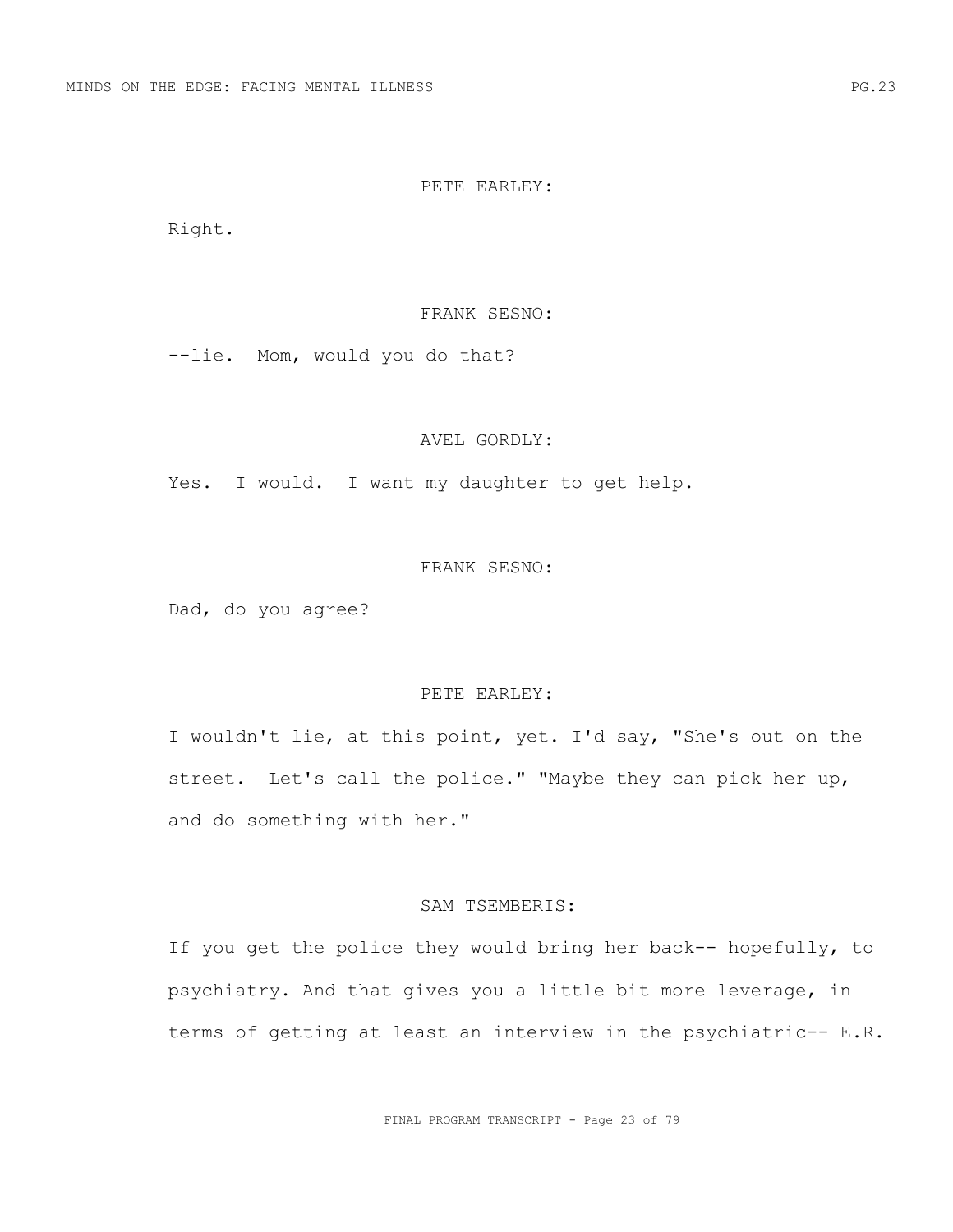At least, at that point, she's in the right door.

#### FRANK SESNO:

Dr. Skale, what is Olivia feeling and thinking, as she heads out the door?

#### TRACEY SKALE:

Probably very alone, threatened. "Who can I trust? I can't trust anybody. I'm out of here." I-- I-- as a community psychiatrist, I am so anxious and-- what a heart-wrenching story. Because I'm fast-forwarding 20 years from now. And 20 year-old Olivia is now 40-year-old Olivia. And she's sitting in front of me lamenting the last 20 years that she's lost. So, something does have to happen now. We need an intervention, because we don't want her going through-- trickling through the system.

JAMES'S STORY, CHAPTER 1: James Gets Arrested

#### FRANK SESNO:

Let's leave Olivia's story there for a moment. And now, let's talk about James. James is 32 years old. James hears voices.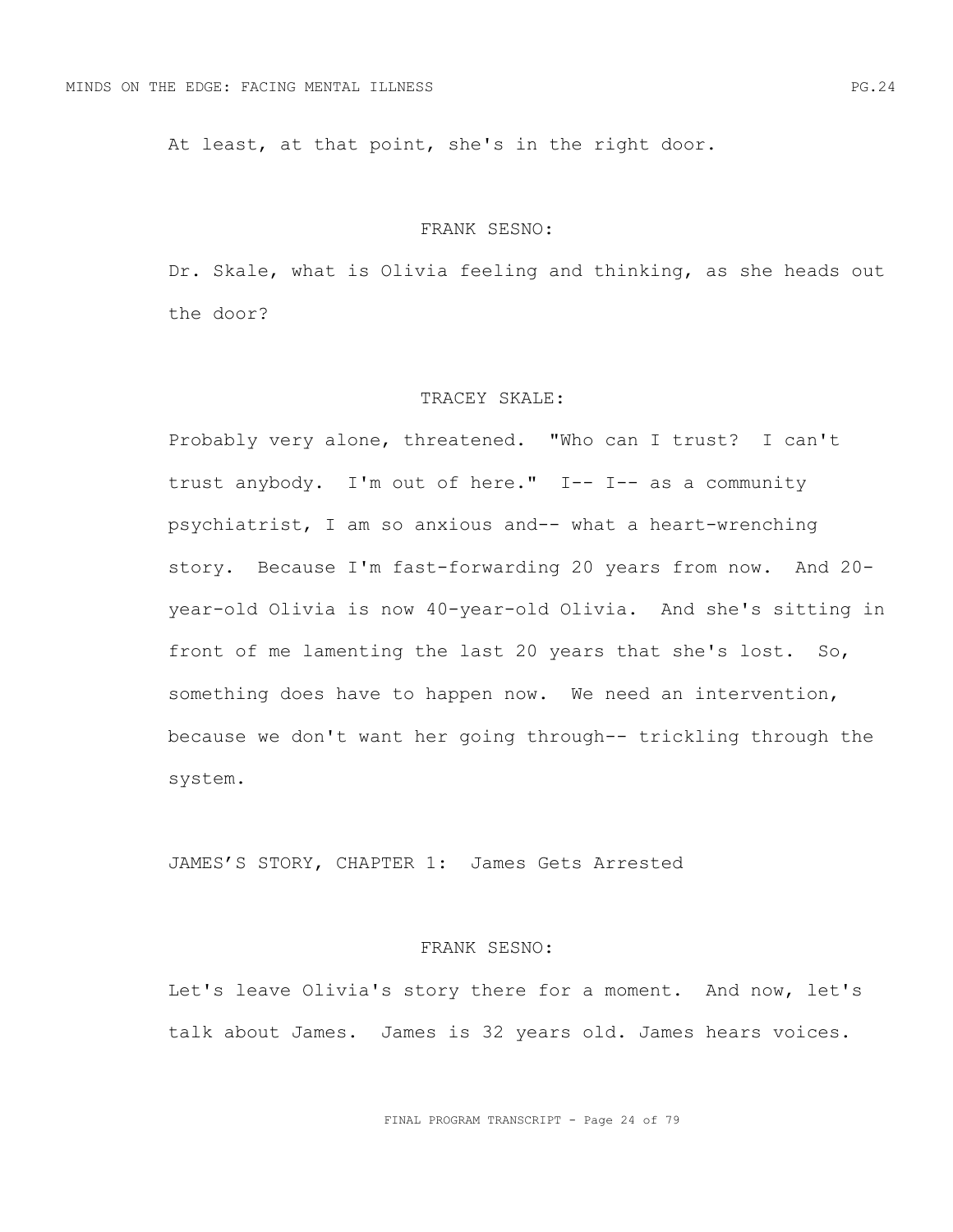And he's heard voices on and off for years. The voices say that he's a piece of garbage. And that if he gets close to other people, he will contaminate their souls. James has worked as a clerk in a grocery store. He's been on and off of medication. And when he's heard these voices in the past, he's had some place to turn: his mother. But a few months ago, his mother died. And that's about when the voices started coming back in a very serious way. James suffers from schizophrenia. Dr. Simpatico, what is that?

#### THOMAS SIMPATICO:

It's-- an illness that results in a person experiencing- delusions, which are beliefs that are not supported by external realities. Hallucinations, which are-- sensory experiences that don't-- correlate with external events. And-- alterations in thought and logic that can-- create sort of internally consistent ways of looking at the world that don't correlate with the outside world.

## FRANK SESNO:

Dr. Kandel, what's happening in his brain?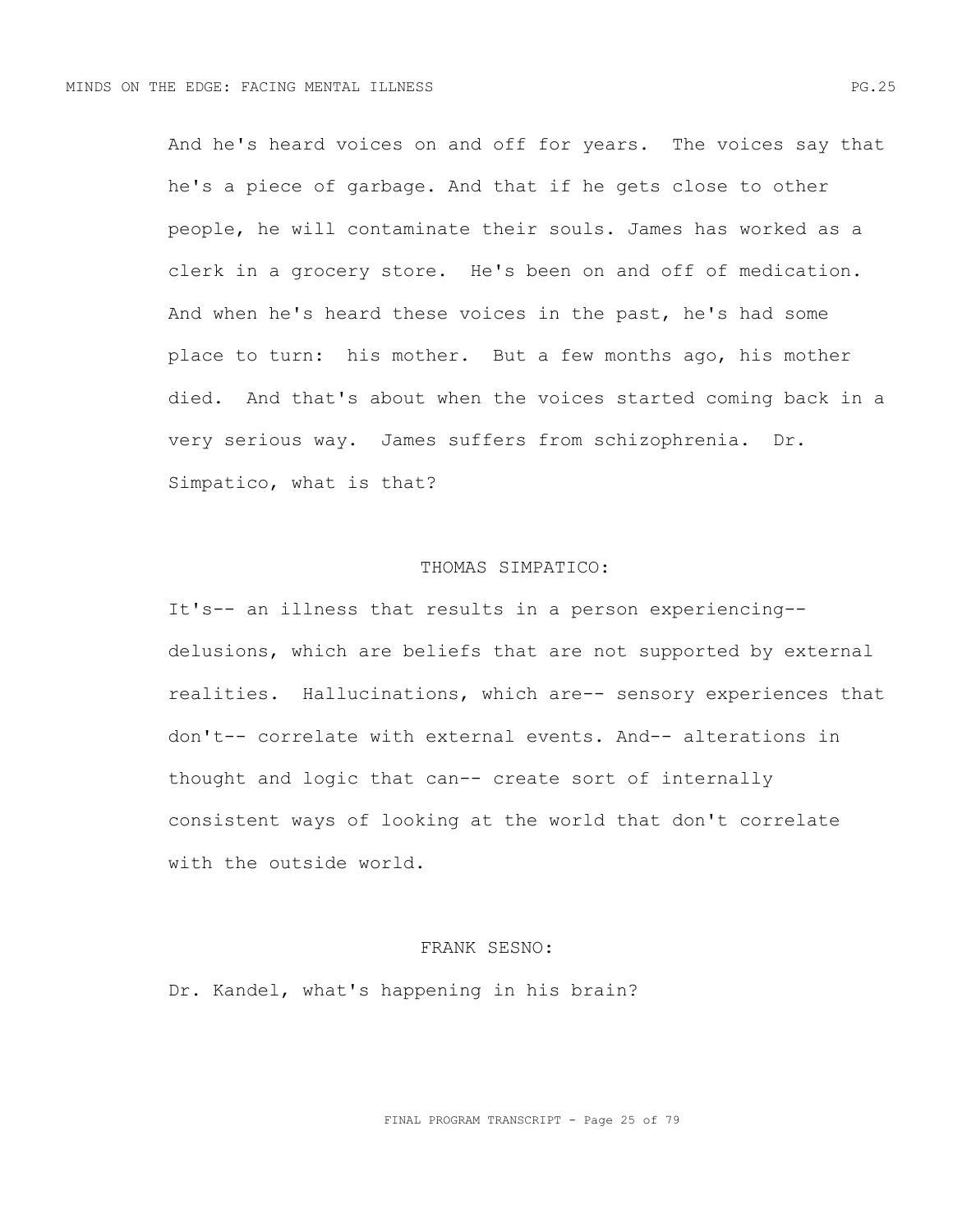### ERIC KANDEL:

Well, we know that the brain is not functioning normally. We don't really know, in detail, the biology of schizophrenia. But schizophrenia's not just a disorder of hallucinations and delusions. People who have schizophrenia, have what are called negative symptoms. They're very shy. They're withdrawn. You also have cognitive symptoms. Their life is disorganized. They can't-- carry out certain tasks. And we don't know in detail what are the biological underpinnings of those components of the illness. I think we're treating mental illnesses, as if this is a category by itself. And we manage this in a completely different way than any other medical illness. Any other neurological illness. I see schizophrenia as just an extremely complex brain disorder. And I see this as a serious situation. And I would think that medical intervention would be essential.

# FRANK SESNO:

Elyn Saks. James. Can you give us a sense of what he's experiencing?

#### ELYN SAKS:

Sure. I think I actually have special insight, because I've

FINAL PROGRAM TRANSCRIPT - Page 26 of 79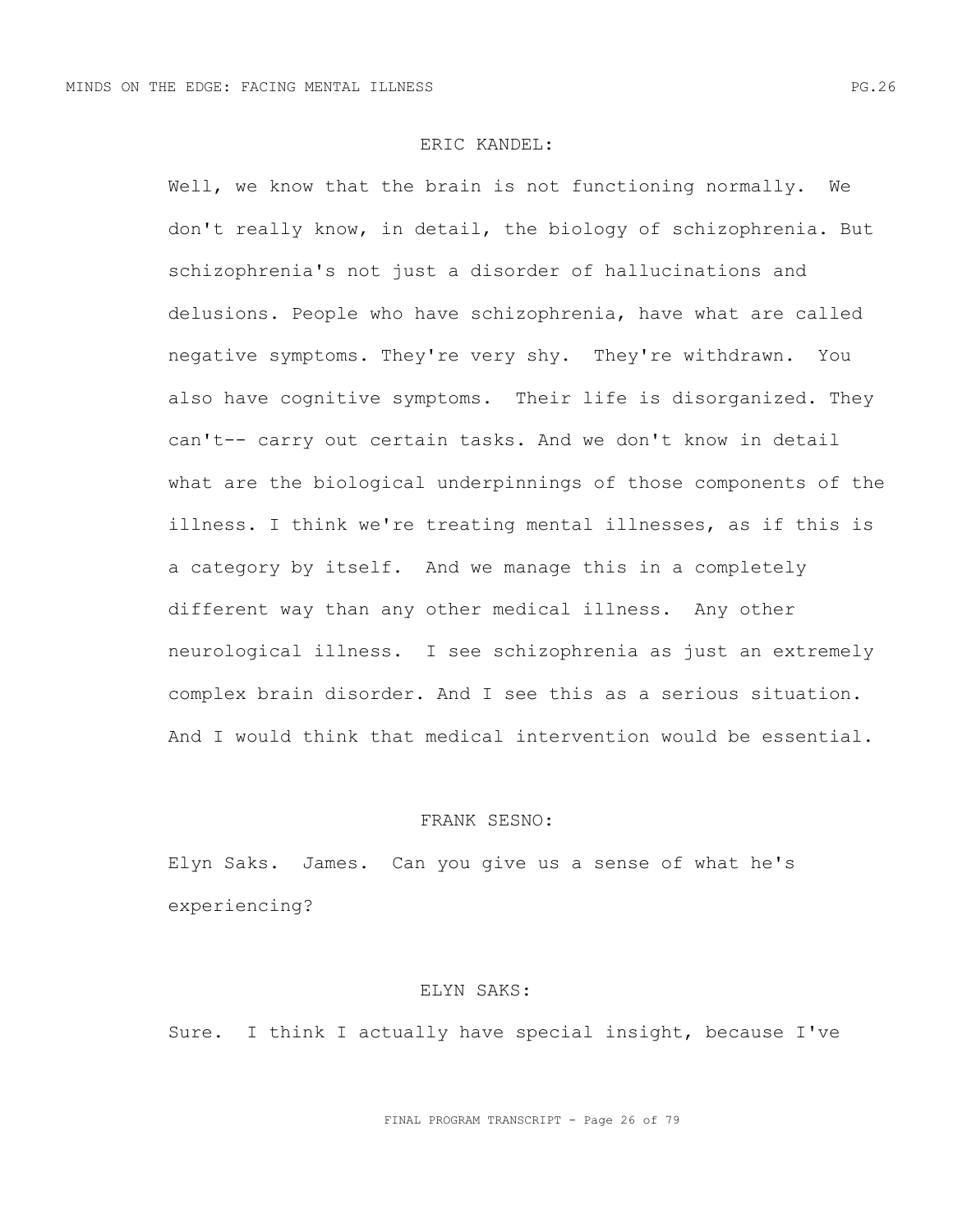experienced those things myself. I-- I'm a person with chronic schizophrenia. The best way to describe-- having a psychotic episode is like a waking nightmare. Where things are crazy, bizarre, frightening, confusing. With schizophrenia you have delusions and hallucinations and disordered thinking. Like I was on the roof of the Yale Law School. And I was saying, "Someone's infiltrated our copies of the legal cases. We've got to case the joint. I don't believe in joints, but they do hold your body together." So, loosely associated words and phrases. But experientially, the-- the feeling is-- utter terror.

## FRANK SESNO:

James is feeling very alone.

# ELYN SAKS:

He needs support. Everybody needs support. And there are resources available. Community mental health centers. So, it might be useful for him to contact a social worker at a community mental health center. And get some kind of support in his life.

### FRANK SESNO:

FINAL PROGRAM TRANSCRIPT - Page 27 of 79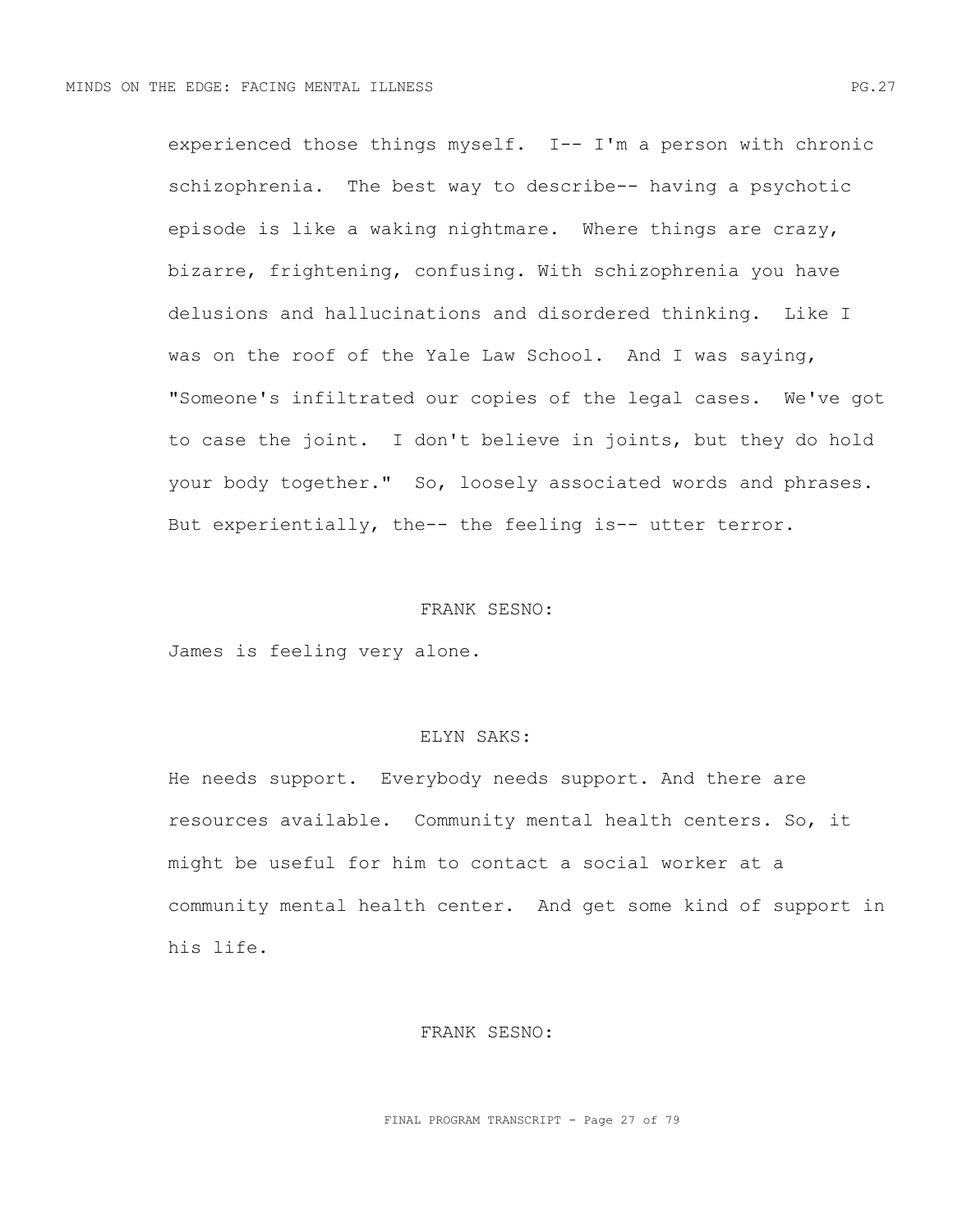James is feeling very alone, as you said. And he's scared. And he's staying in his apartment. He now can't go to work. He's paralyzed.

ELYN SAKS:

Right.

## FRANK SESNO:

He loses his job.

## ELYN SAKS:

Right.

## FRANK SESNO:

But in a moment of clarity, he does know he needs help.

# ELYN SAKS:

Right.

### FRANK SESNO:

And where he knows to go, is again, the emergency room.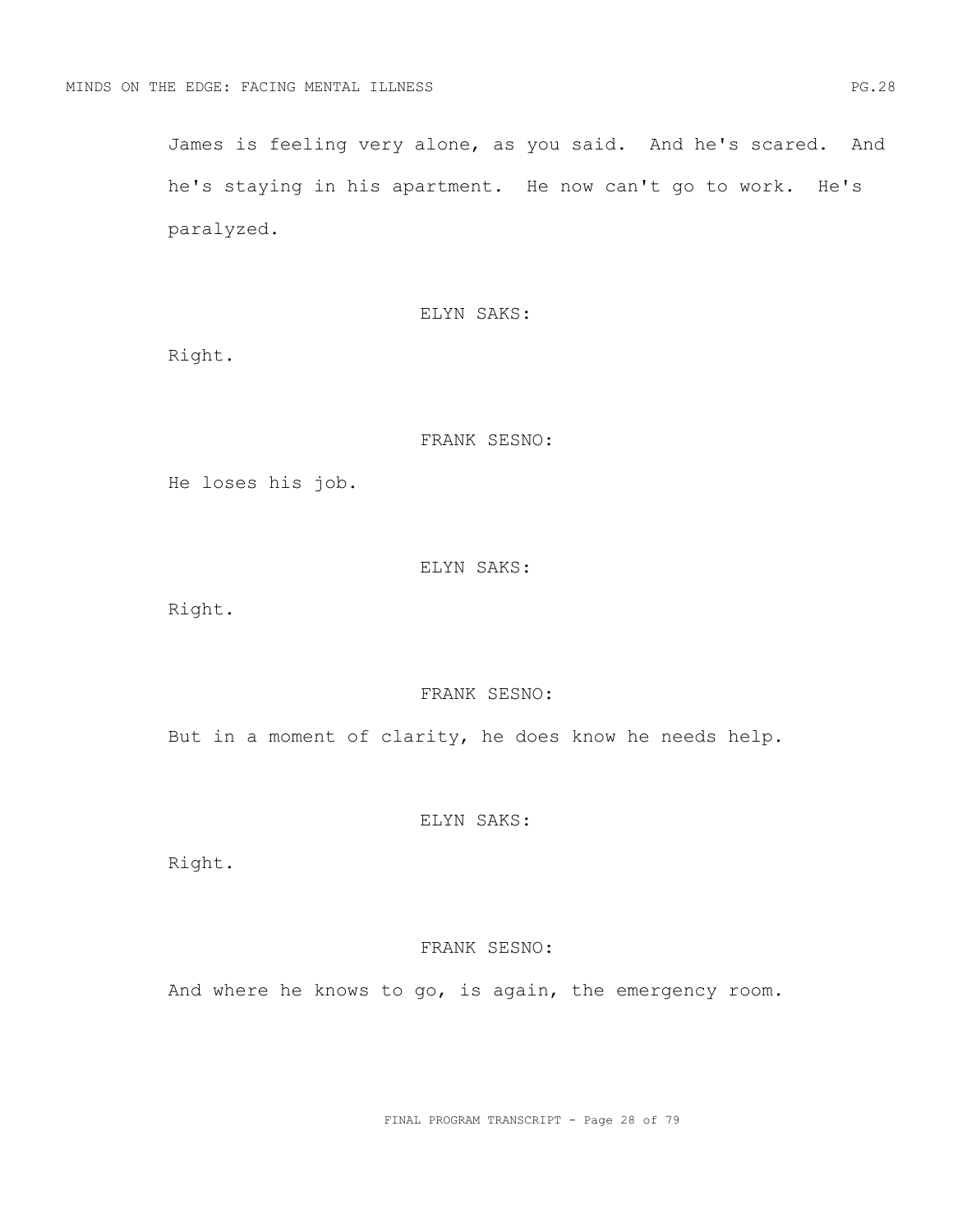## ELYN SAKS:

Right.

#### FRANK SESNO:

But they're overflowing. They say they can't help. But they do want to commend him to an outpatient clinic, Commonwealth Clinic, and so, they give him an appointment there. At 3:00 on Wednesday. Three weeks from now. (LAUGH) Surprise you?

### SAM TSEMBERIS:

No. It's-- it's all too familiar. And disappointing. That- very few people referred out of emergency rooms. Actually make it to out patient clinics. He needs a different kind of an approach. He needs-- an intensive case manager. That can actually escort him out of that emergency room to the next--

# FRANK SESNO:

Wait, wait, wait, wait. They've given him appointment. And he's not even gonna end up there?

#### ESTELLE RICHMAN:

Oh, no. James doesn't-- probably doesn't wear a watch. He's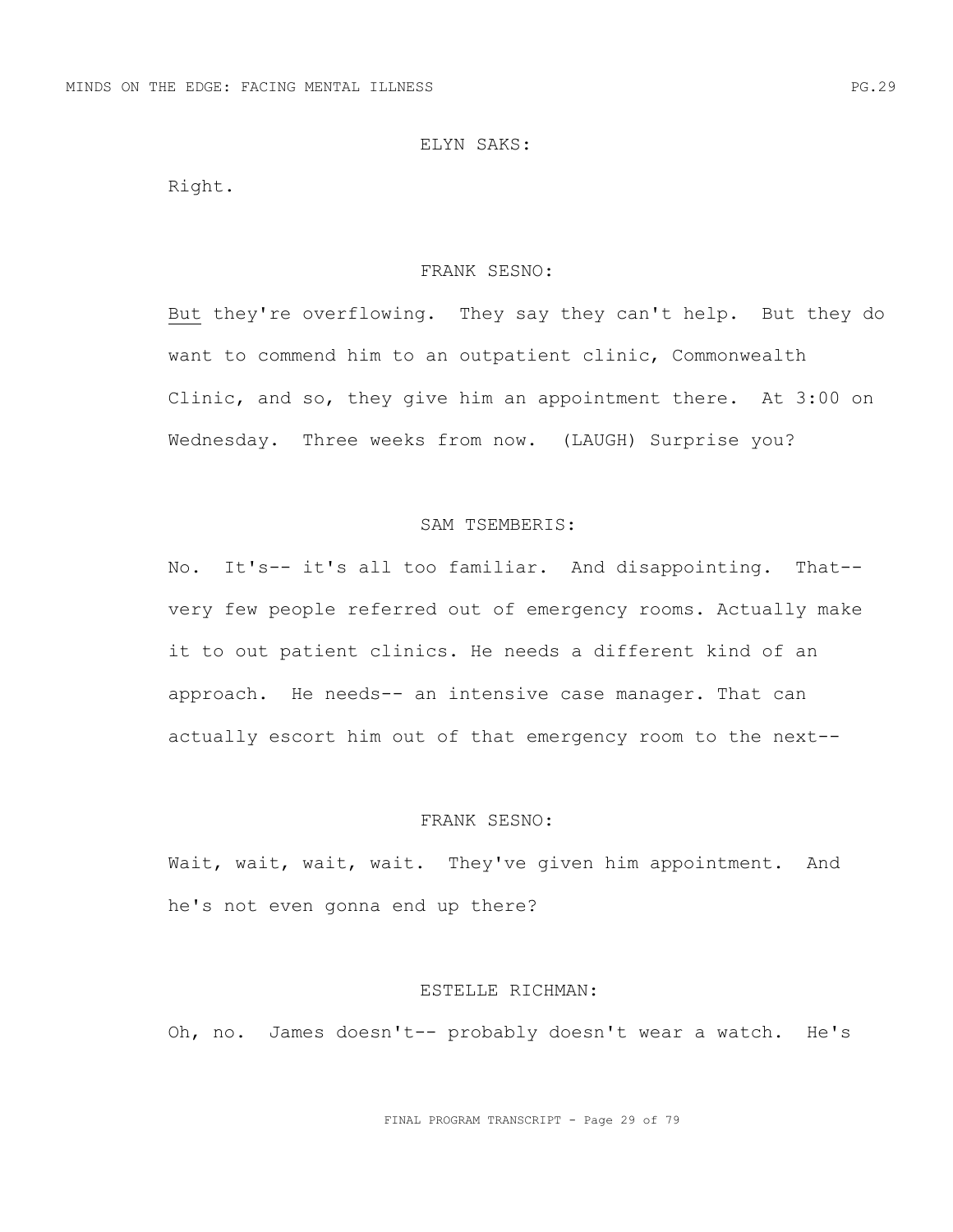already disoriented. He doesn't know three weeks from three months.

#### FEMALE VOICE:

Or how to get there.

#### ESTELLE RICHMAN:

He doesn't track time well, right now. He's in his illness.

## FRANK SESNO:

But he wanted treatment.

# ESTELLE RICHMAN:

As you said, they're crowded. They say, "Here's your medicine. It'll make you better. Here's your appointment." By the way, they have a record on James. This isn't his first. He's been receiving medication. They could say, you know, we're gonna send you back to the Commonwealth-- behavioral center. But if he's been an active-- psychotic episode right then. He needs treatment now. Not in three weeks.

### LAUREN SPIRO:

FINAL PROGRAM TRANSCRIPT - Page 30 of 79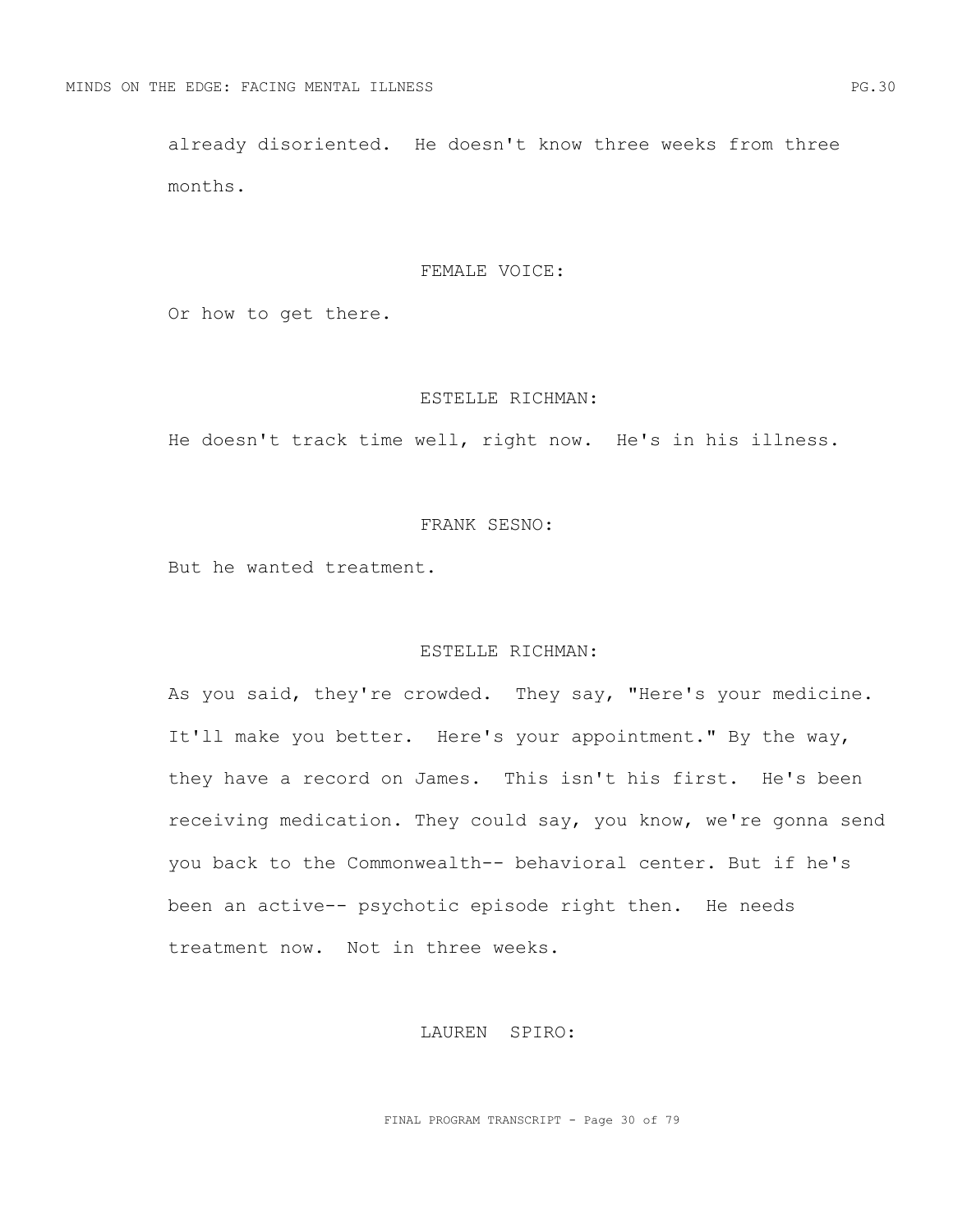James is absolutely in crisis. And his mom has just died. This is a major crisis. And, of course, he's gonna have very strong feelings about it. And being locked up-- or-- or bringing in police. Or-- that's really scary. That is gonna escalate. If I'm James, that's gonna escalate me. I need a safe place

#### FRANK SESNO:

You tell me this happens all the time

## ESTELLE RICHMAN:

He will not be admitted. He has not represented any danger to himself or others. They will not keep him. And they will treat him as another person coming through that emergency room.

# FRANK SESNO:

So, James walks out with his appointment three weeks from now.

# ESTELLE RICHMAN:

And maybe a prescription. Maybe.

#### FRANK SESNO:

And maybe a prescription. And is disoriented. He is now about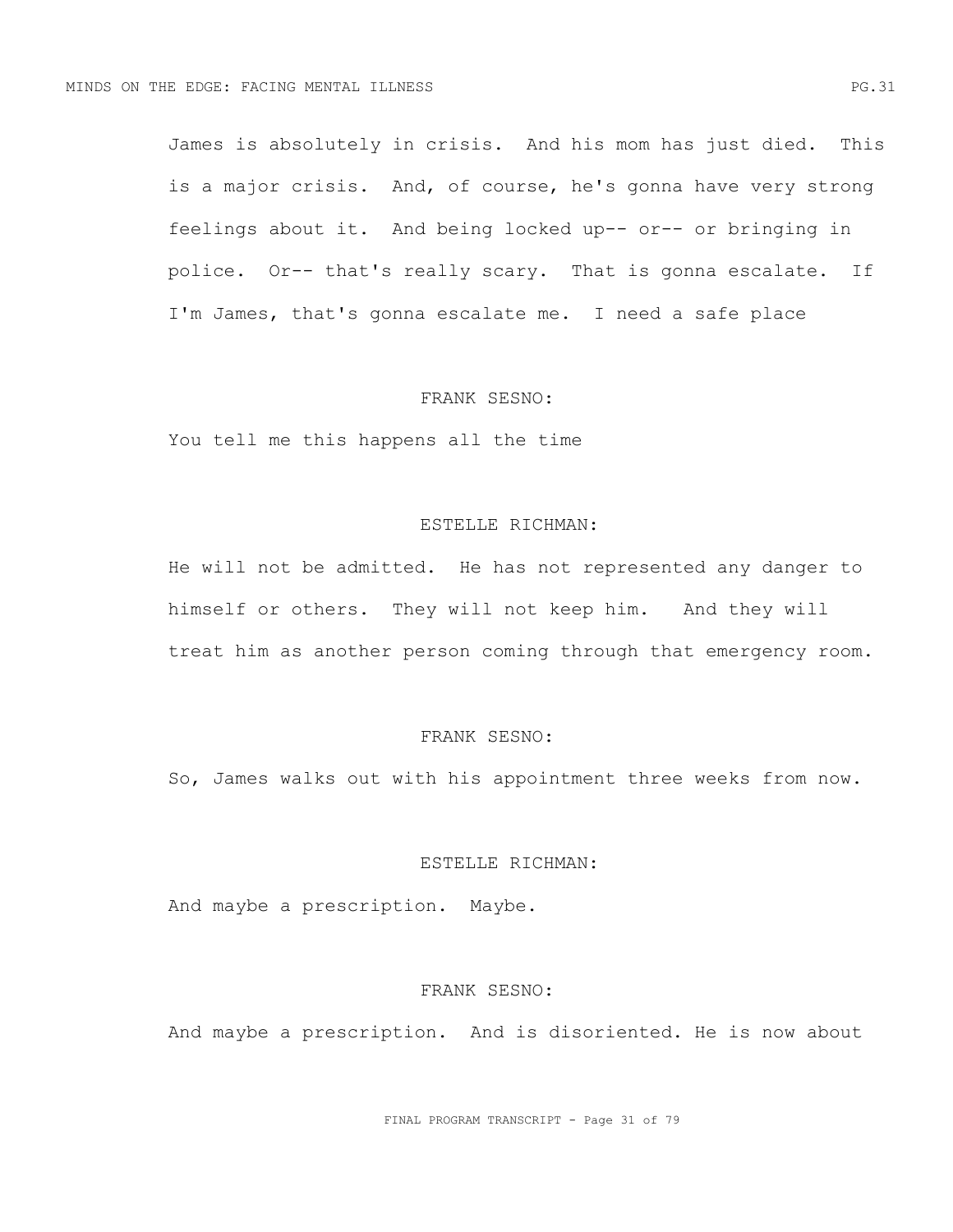to have something else happen. He is arrested for public urination. He now goes not to the hospital, Judge Leifman, but to--

#### JUDGE LEIFMAN:

Jail.

## FRANK SESNO:

Surprised?

## JUDGE LEIFMAN:

Not at all. Judges are much more likely to see consumers with mental illness than psychiatrists.

# FRANK SESNO:

Judges are more likely than psychiatrists to see-

JUDGE LEIFMAN:

By far.

### FRANK SESNO:

You see more--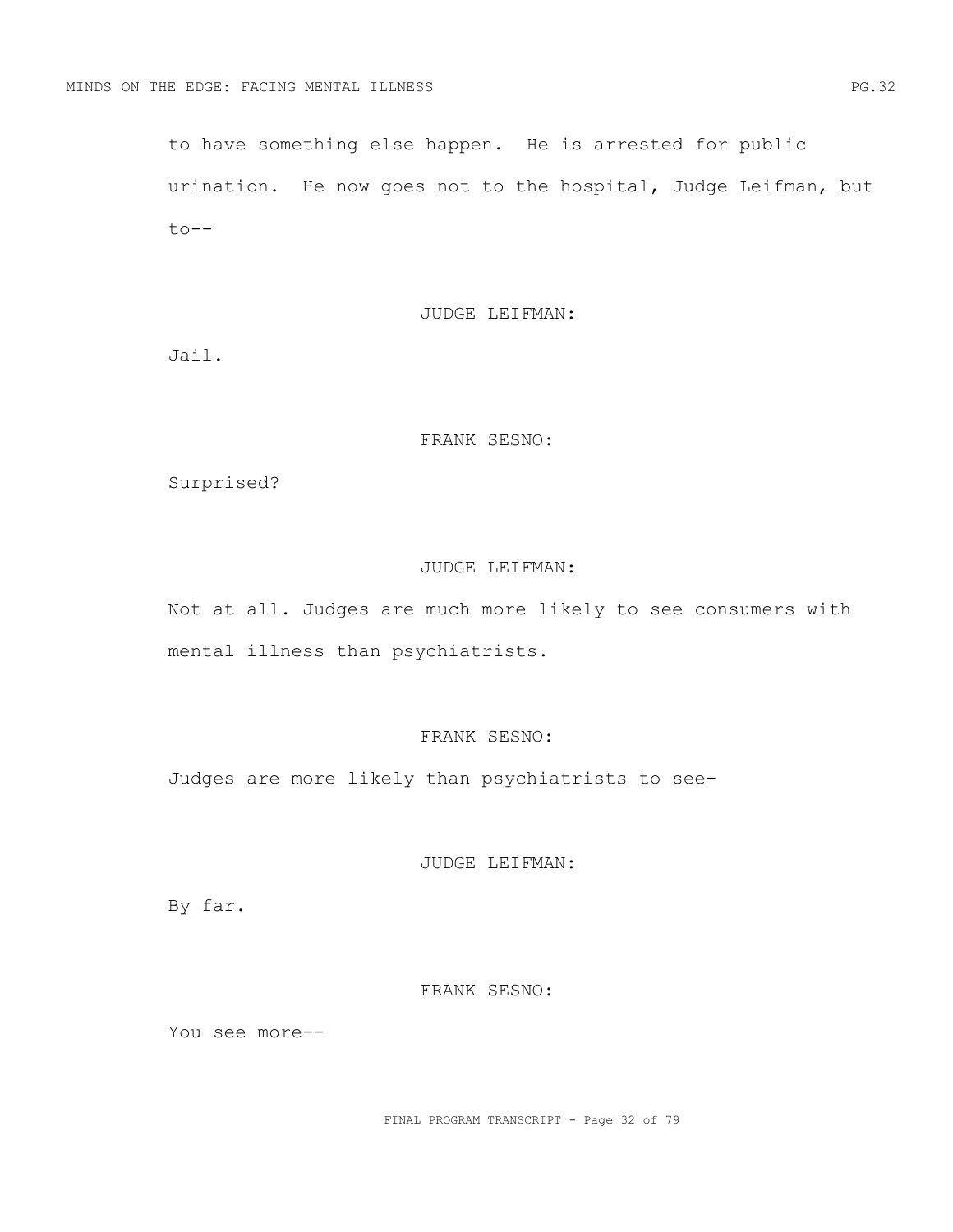### MALE VOICE:

Probably with mental illness.

JUDGE LEIFMAN:

I probably--

## FRANK SESNO:

Than Dr. Skale here.

### JUDGE LEIFMAN:

Probably ten times more a day than-- than she does.

#### FRANK SESNO:

What is going on here?

# JUDGE LEIFMAN:

Well, he's committed a crime. And-- law enforcement officers are there to enforce the law. And the public's outraged. This guy is exposing himself. He's urinating in this beautiful- rose bush. And-- and the woman who owns the rose bush is outraged. And she calls the police. And they come and they do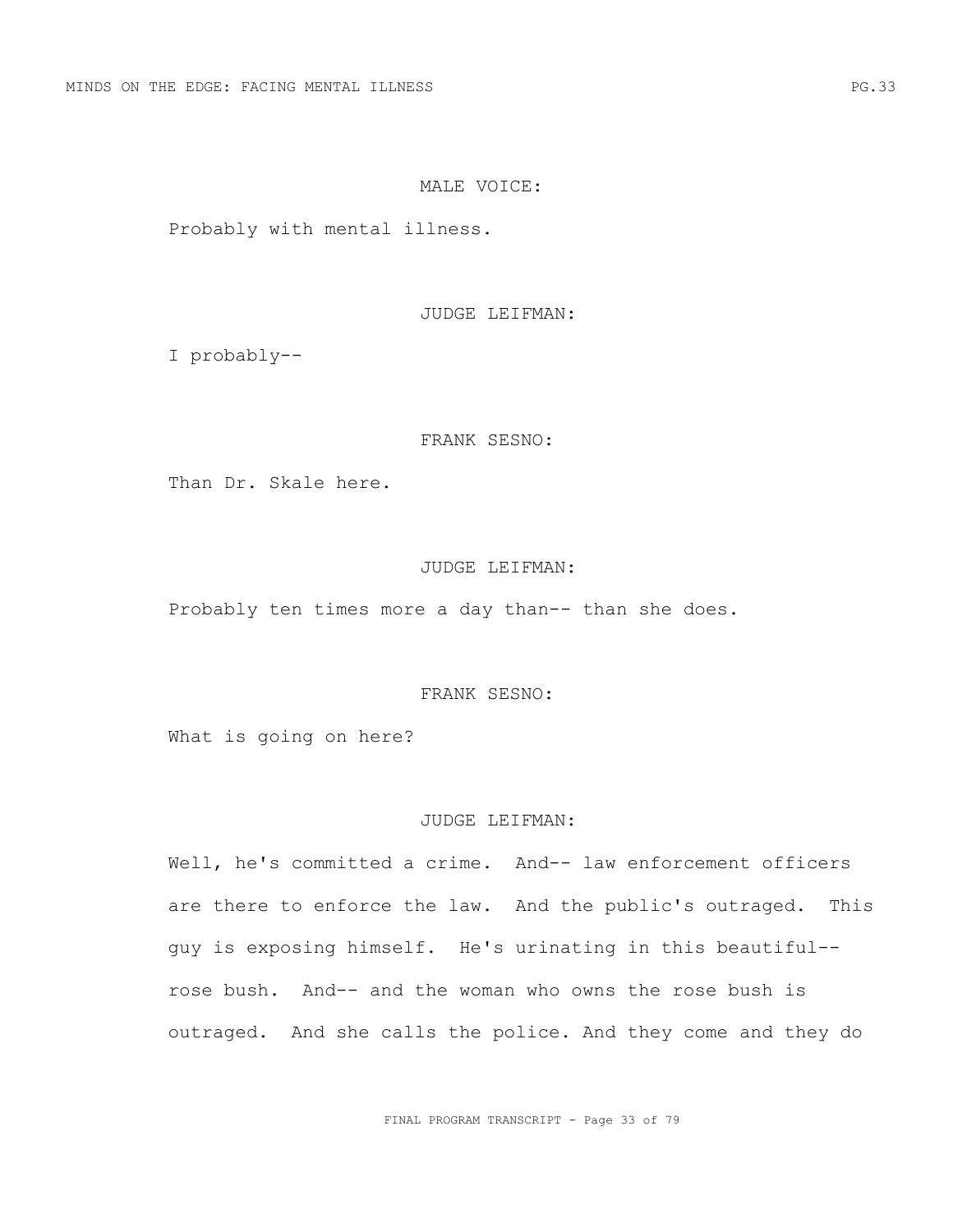their job. We have over a million people a year, arrested in this country with severe mental illness--over a million.

#### AVEL GORDLY:

We assume that the police --encounter-- has that outcome. The police are poorly trained. The police-- tackle James-- on the street.

## JUDGE LEIFMAN:

Or James runs from them. So, it's gonna be resisting a police officer. A felony. It's unlikely that it ends up as a urination case.

#### FRANK SESNO:

Pete Earley, step aside from your role for a minute, and speak as a journalist. What's happened here?

# PETE EARLEY:

Well, in the '60s and '70s, we had a little under a million people in State mental hospitals. And many of these places were horrific places. We started closing them down. We never built the community system necessary. Today there are less than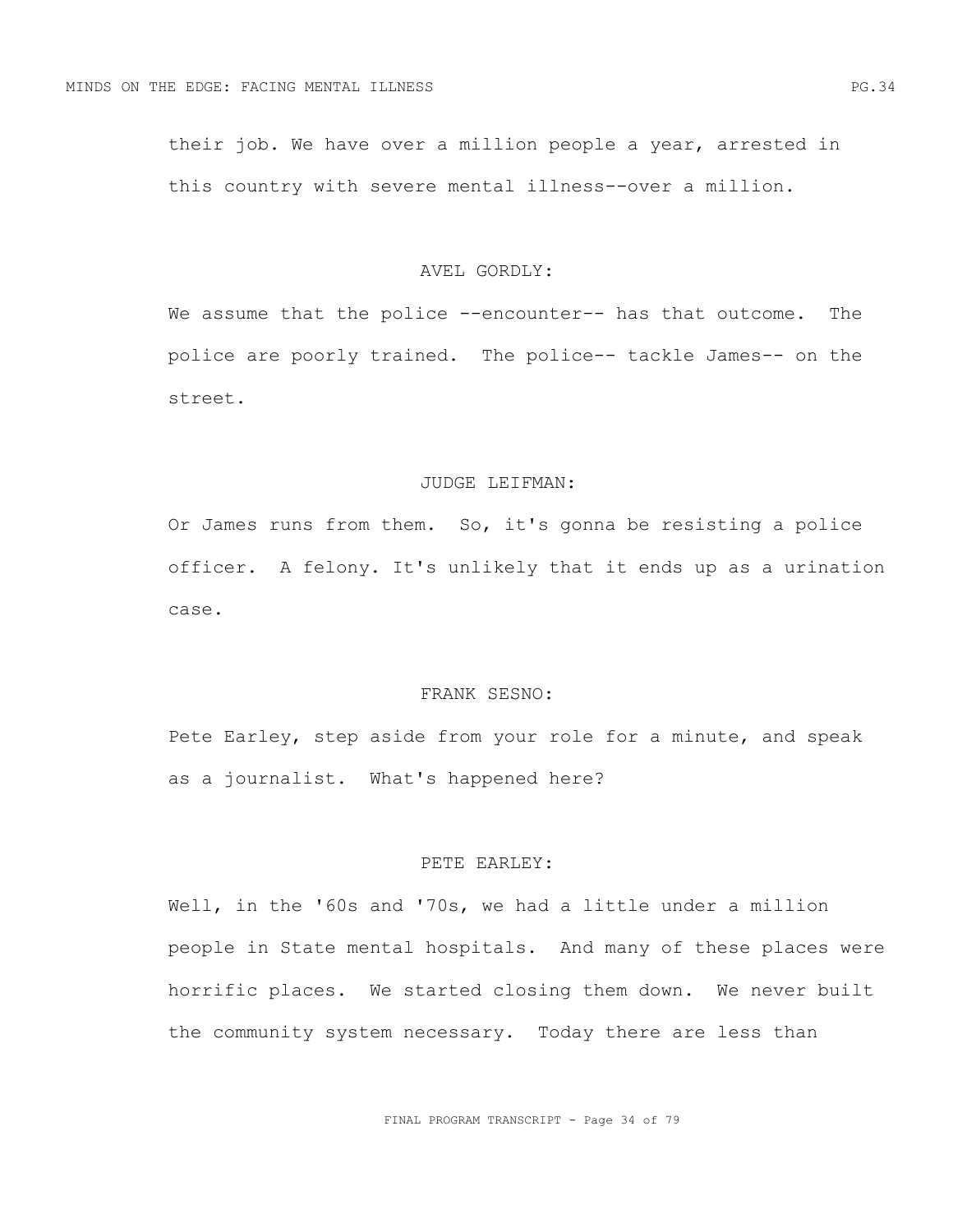55,000 people in State hospitals. There are 300,000 with bipolar disorder, schizophrenia, and major depression in jail. 500,000 on probation. That's due to two things, in my opinion. No community safety net. And laws that say a person has to be of danger before anyone can successfully intervene.

#### ESTELLE RICHMAN:

James-- doesn't get kept in-- in jail. There's not room. He hasn't committed a major-- major crime. The worse scenario is the police say, you know, "Don't do it again." They put him on the street. James now becomes homeless. And now is subject more to being killed, as opposed to being held safely.

#### FRANK SESNO:

Let me pick up James' story there. James is back on the street. When he's released, He's going to have to wait, perhaps months, to get into an outpatient. You're nodding your head, "Yes." What's going to happen to him in these intervening months?

### THOMAS SIMPATICO:

Any number of things. Most of them are not good.

FINAL PROGRAM TRANSCRIPT - Page 35 of 79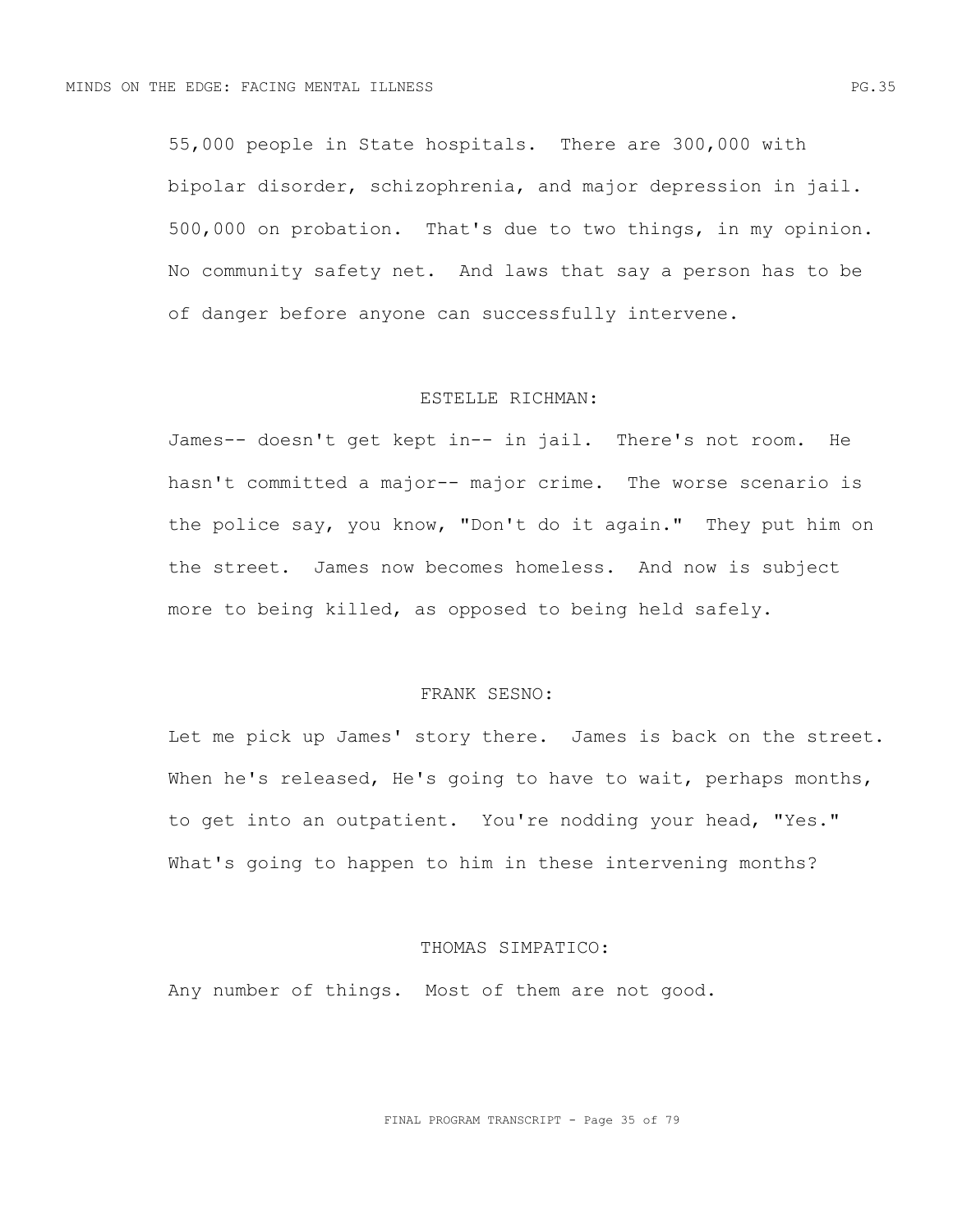Such as?

#### THOMAS SIMPATICO:

He'll do some event like urinating on a rose bush or something else. That'll-- land him in a path of least resistance that leads to the criminal justice system. He just may go off the radar screen and quietly-- live somehow out of dumpsters. And if he's lucky, if he happens to live in an area-- where there's a competent and-- dedicated group of outpatient-- psychiatrists and treatment systems, he may have the good fortune to cross paths with that. And they may be able to help him. But if I were playing the odds, across the country, I think the likelihood of that happening is fairly-- remote.

# JUDGE LEIFMAN:

It's almost impossibility.

#### FRANK SESNO:

An impossibility?

### JUDGE LEIFMAN: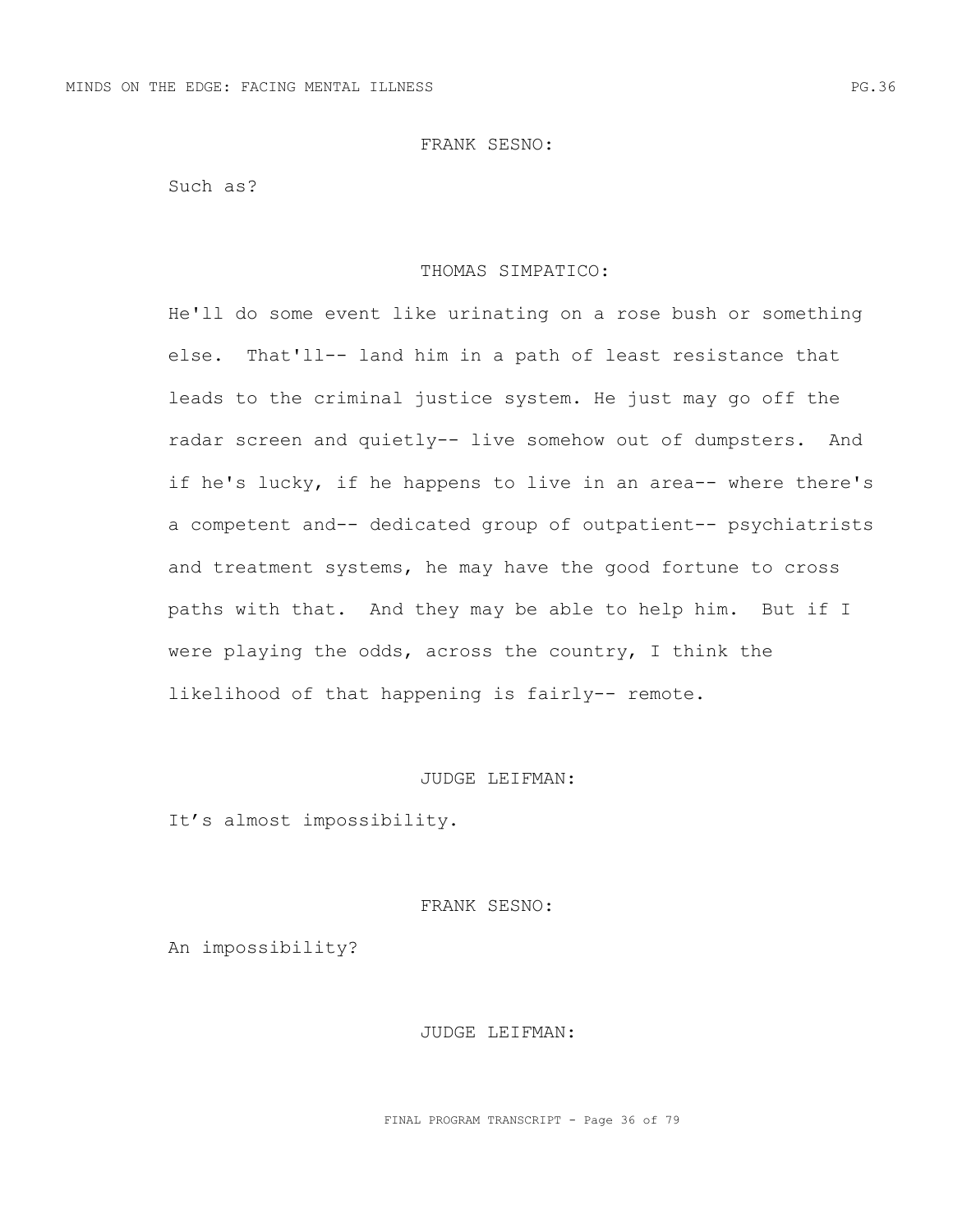If you listen to this, don't you understand that the mental health system is a definition of insanity at this point? You keep doing the same thing again and again, and we expect a different outcome. It will not change until the system changes. What's most likely is gonna happen. He may run into the same police officer. The officer says, "You know what? I took him in on a misdemeanor, and they let him right out. So, now, you know, he ran away from me. I'm gonna charge him with a felony." So, he's gonna come into the felony system, and he's gonna sit eight times longer than someone without mental illness for the same charge, 'cause we don't know what to do with him. And we're gonna get him into a forensic state hospital. So, we can restore his competency, not so we can get him back to the community for treatment. So, we can try him and send him to prison or jail. In Florida, a third of our mental health money is going to 1,700 beds to restore competency. And then there's no money at the front end to keep people out. That's your reality.

## ESTELLE RICHMAN:

Your odds of being in the right place at the right time are pretty low. The money in some states is more readily available than money in other states. The problem is we refer to it as a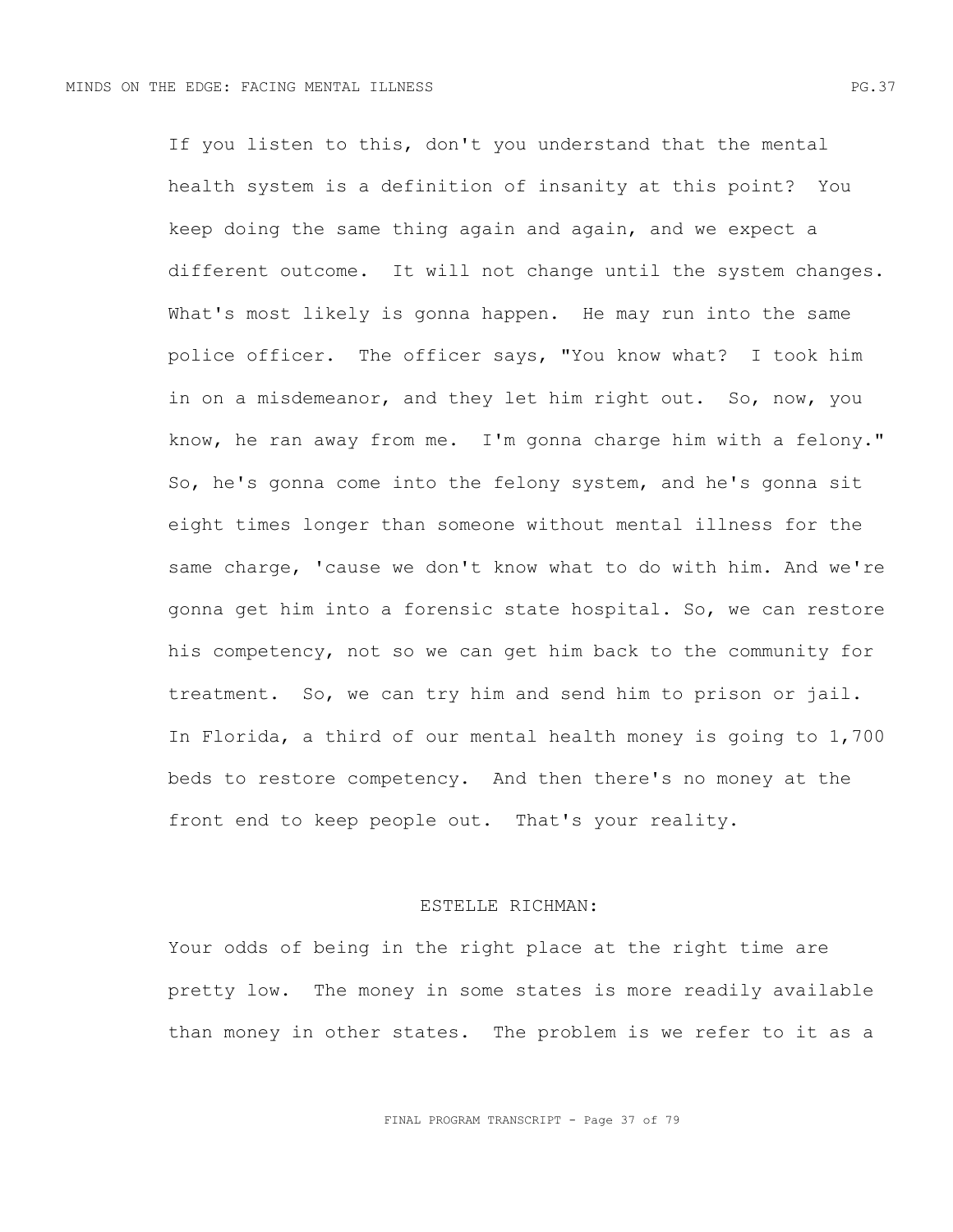system, and it isn't a system. It is lots of things that are sort of-- put together almost by bubble gum. (LAUGH) As opposed to by any plan. And the goal for most of us in policy making positions, is to try to untangle it enough to create a system.

JAMES'S STORY, CHAPTER 2: Programs that Work

## FRANK SESNO:

And these systems cost money. And people are reluctant to spend more money. Because they may look at a person like James, and see that he's in and he's out. And he's periodically homeless. And Fred Frese, is he simply a lost cause?

## FREDERICK FRESE:

No.

## FRANK SESNO:

Isn't that what people might conclude?

#### FREDERICK FRESE:

In the last century, the 20th century that might have been the case. But this is not the 20th century. This has changed. What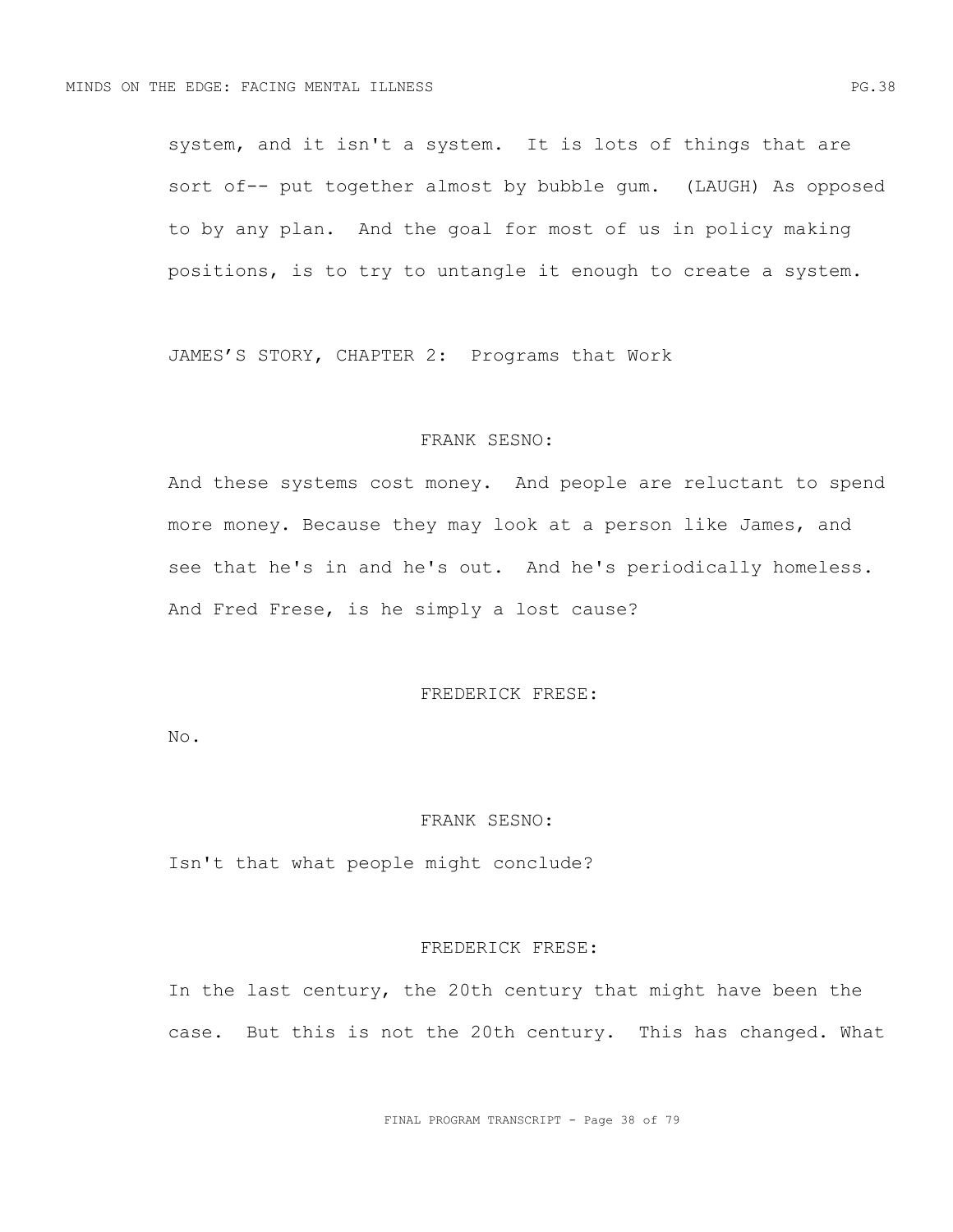we ought to do with James is go up to him and say, "Rather than go to jail, I've got a job for you. Now, it's only three hours a week. And we're only gonna pay you minimum wage. But you're gonna be workin' with a lot of other people that have recovered from this stuff. We-- we're changing the world here, James. Because finally we're not gonna be locked out. We're not gonna be called nuts and psychos and wackos anymore. We're gonna be accepted as-- as fellow human beings. But we gotta work on this, and we gotta start somewhere. James, let's go with this."

### SAM TSEMBERIS:

I think that's a great message. One of the strange-- outcomes of people failing systems, is that if you fail far enough. And you end up on the street and homeless for a long time. You're more likely to get help than-- than if you're-- falling through. As you fall through, there's no one really there to catch you.

## ART CAPLAN:

Well, that-- that-- that's simply because in our health care system we love to rescue, but we don't want to prevent.

## FEMALE VOICE:

FINAL PROGRAM TRANSCRIPT - Page 39 of 79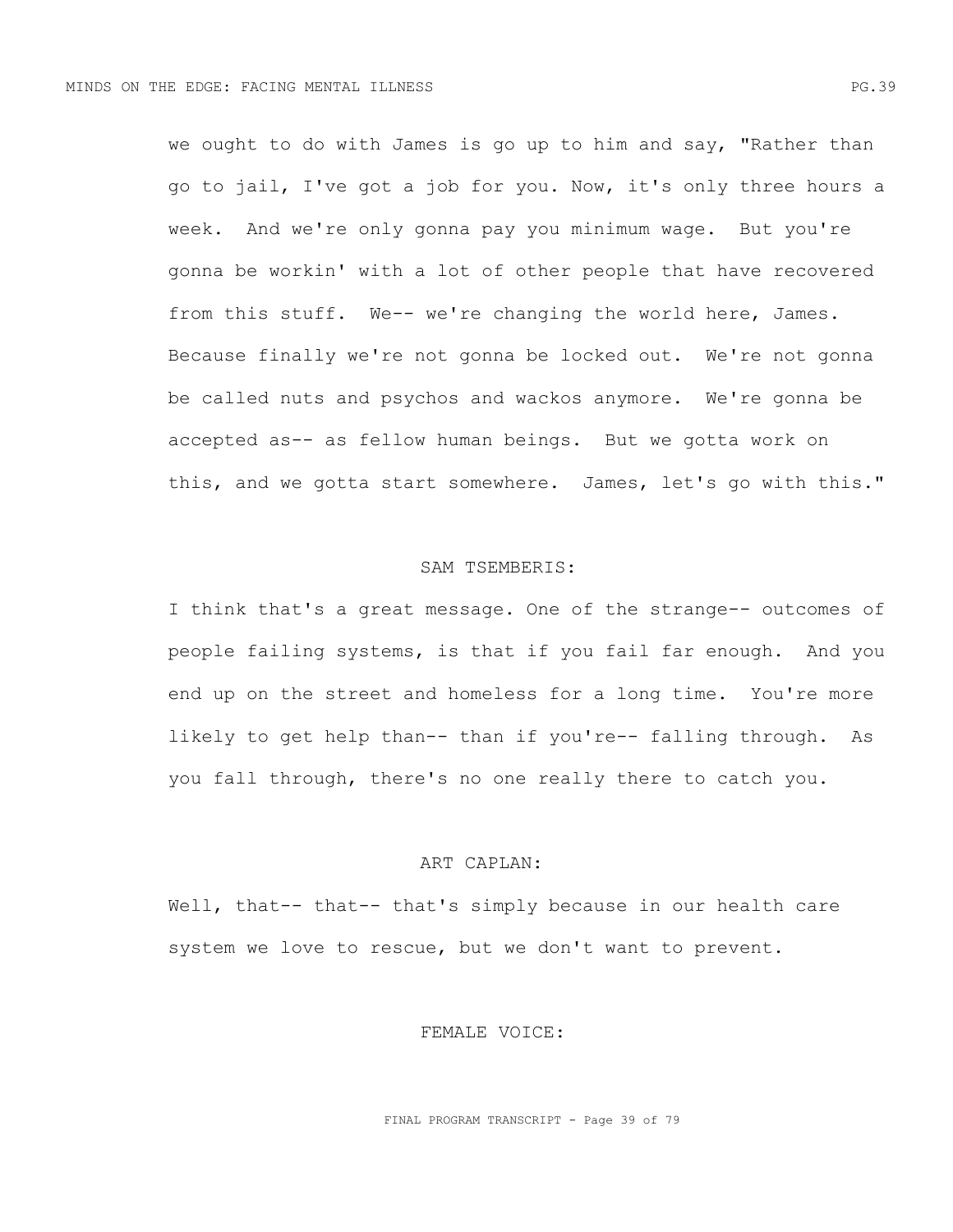And that's the truth.

### MALE VOICE:

Exactly.

## FRANK SESNO:

Elyn Saks You hear Fred Frese say this.

# ELYN SAKS:

I think it's fantastic. I think-- mental health professionals sometimes make the mistake that people with serious mental illness really need to lower their expectations. And I think at the beginning, especially, we should be very-- supportive of people working, and living up to their quote pre-morbid potential. It makes life better for them. It makes life better for everybody else. Sort of a win-win.

# FRANK SESNO:

How is he likely to respond to this kind of offer?

#### ELYN SAKS:

You know, different people respond in different ways to-- to

FINAL PROGRAM TRANSCRIPT - Page 40 of 79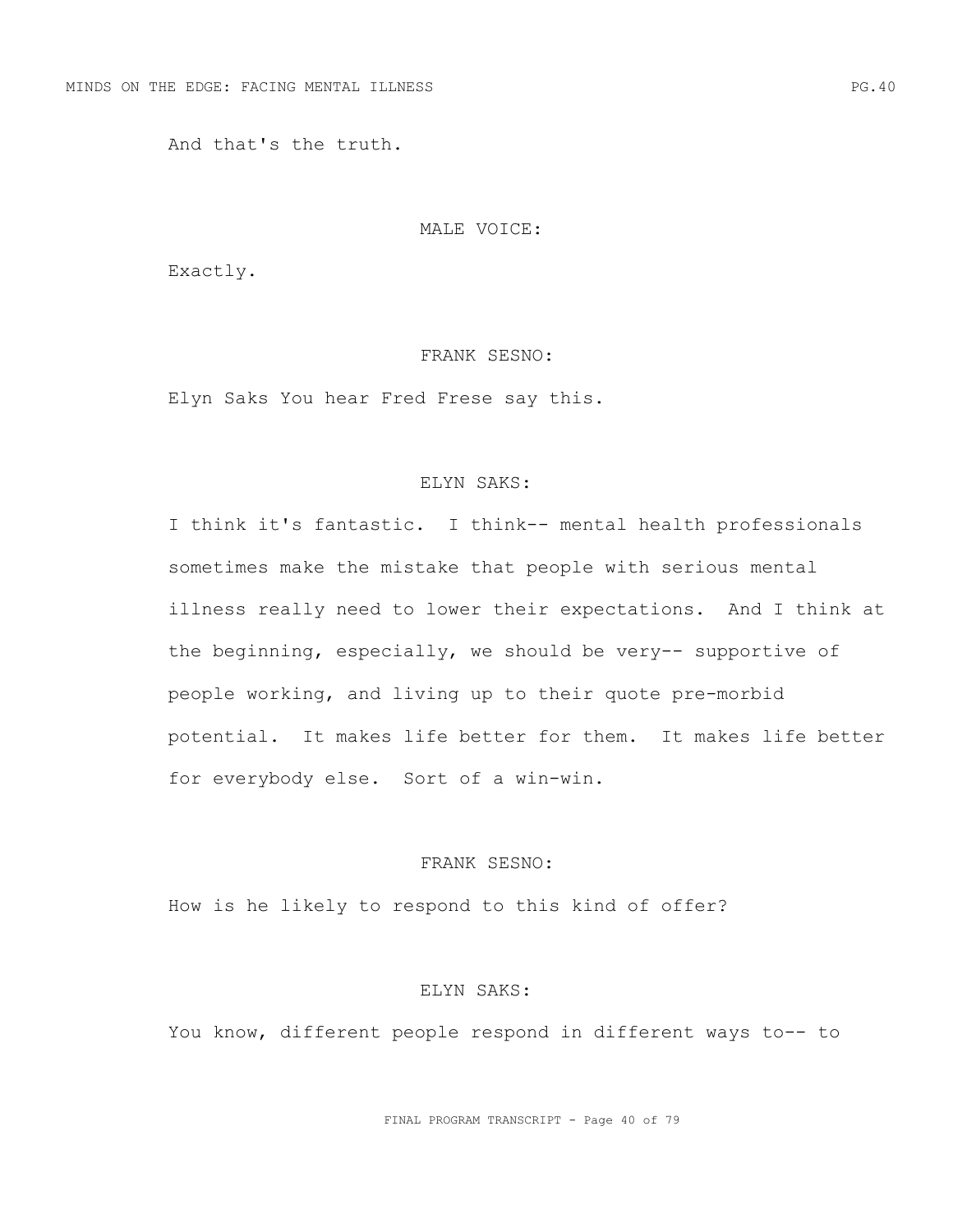offers of help. I tend to think that-- you know, with someone who seems caring. And has-- similar experiences-- and-- and seems to want to help that-- I, as James, or-- or Fred as James would be-- responsive.

## FREDERICK FRESE:

Dr. Kandel's point that-- he needs empathy. You cannot get more empathy than you can get from somebody who's actually been in that situation.

## SAM TSEMBERIS:

What we're talking about here is-- creating possibilities for people. And operating with the assumption-- instead of a disability framework-- kind of a capability framework. And you offer people opportunities. Either to work or to engage in treatment. Or to reconnect with family. Whatever it is. And you're speaking to people in a way that assumes that they can do things. And let them tell you that they need help with it or not.

#### FRANK SESNO:

So, you can get through to James?

FINAL PROGRAM TRANSCRIPT - Page 41 of 79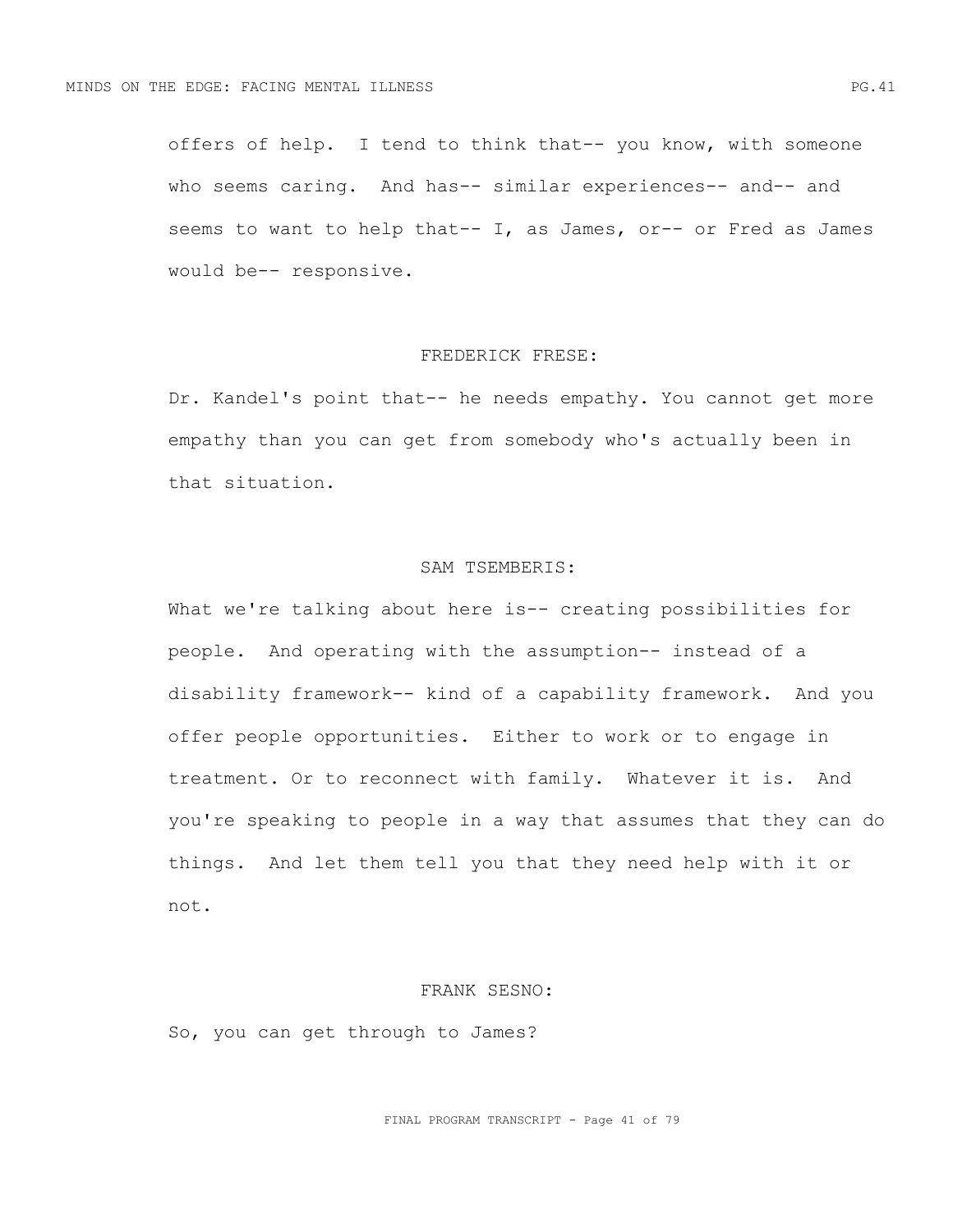### SAM TSEMBERIS:

Oh, absolutely. You have to connect empathically. But I think there-- there's no way to have James go anywhere, unless James feels like you're there for him.

### STEVEN LEIFMAN:

You know, one-- part of the old thinking is that we had treatment resistant people. And that's not true. We have treatment resistant programs. (LAUGH) And so, we-- we have to start to rethink--

## FRANK SESNO:

James wants treatment.

# STEVEN LEIFMAN:

Correct. And-- but the treatment accessible to him is inappropriate for him.

## FRANK SESNO:

Dr. Skale?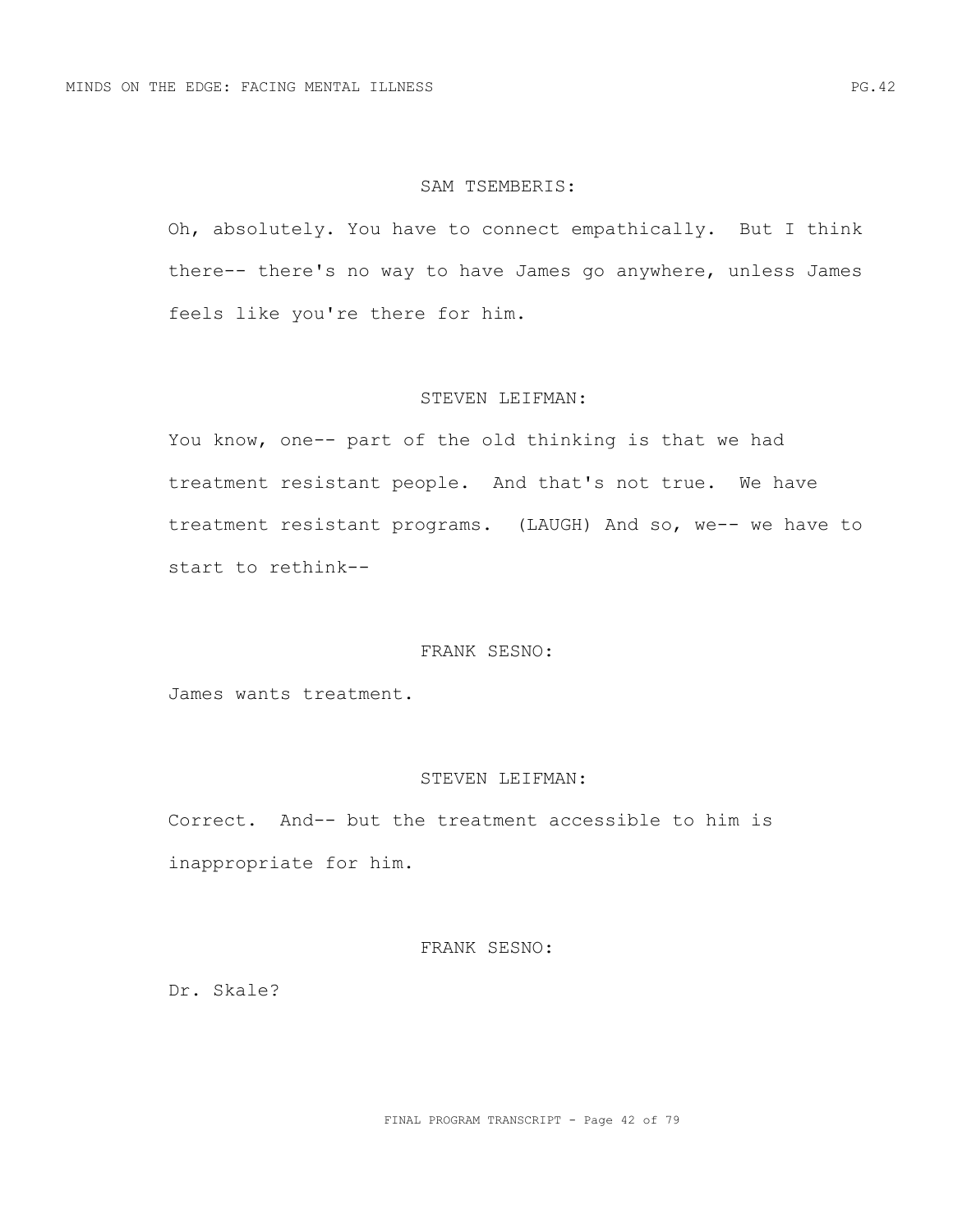### TRACEY SKALE:

Well I'm a very good psychopharmacologist, I might say. But that's not where my strength lies with treating patients. It's- - it's with respect, dignity, eye contact, warmth, "How can I help you?" And what they know is when they're with us, we are in this together for the long haul. If you choose not to take medications, we hear you. Okay, let's-- you know, if you-- you have to trust us, first.

## FRANK SESNO:

Programs that work. Program that work?

## JUDGE LEIFMAN:

Trauma related services. We now know that almost 100 percent of women who were in jail and prison with severe mental illnesses were sexually abused as children. They suffer from really severe posttraumatic stress. Very few communities offer any kind of traum-- trauma related services for that population.

## FRANK SESNO:

Programs that work. Program that work?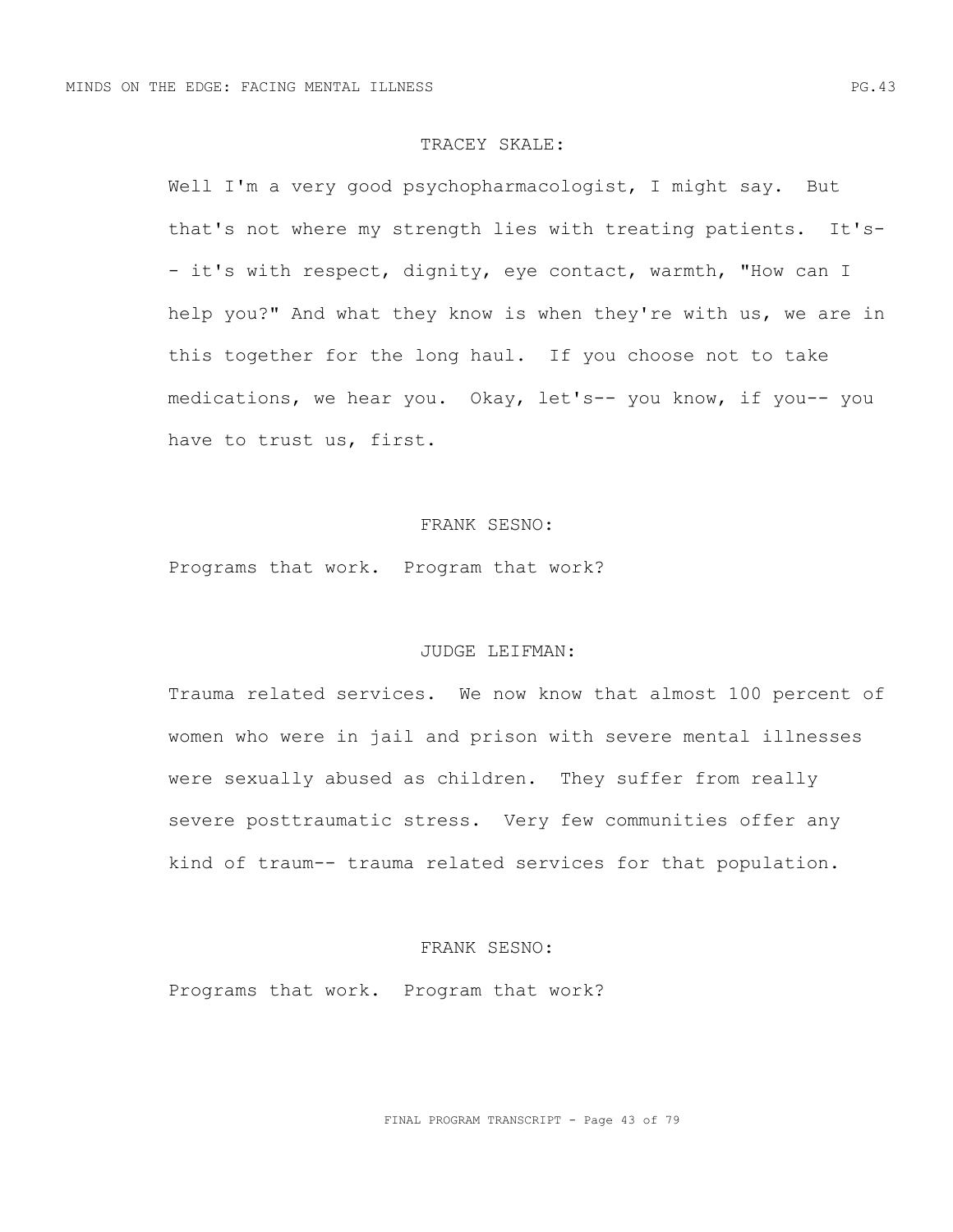## ESTELLE RICHMAN:

Programs that have case management. Where someone actually feels responsible for helping people make those connections.

#### FRANK SESNO:

Pete Earley.

#### PETE EARLEY:

Peer to peer. Getting someone--who is actually dealing with a mental illness to talk to someone else, because they can relate. Second, every city in this county, should have C.I.T.--Crisis Intervention Training. So when the police get called, they know that this is a person who is psychotic. So, they don't rush 'em to the jail and drop 'em off, they come in and talk to 'em, and try to get them some kind of help. It's sad, but the number one person who deals with psychotic people, before the judge, are law enforcement.

# FRANK SESNO:

Lauren Spiro.

#### LAUREN SPIRO:

Well, I'm James now. And, you know, I just feel so hopeful. I mean, you believe in me? You want me-- you think I can work? I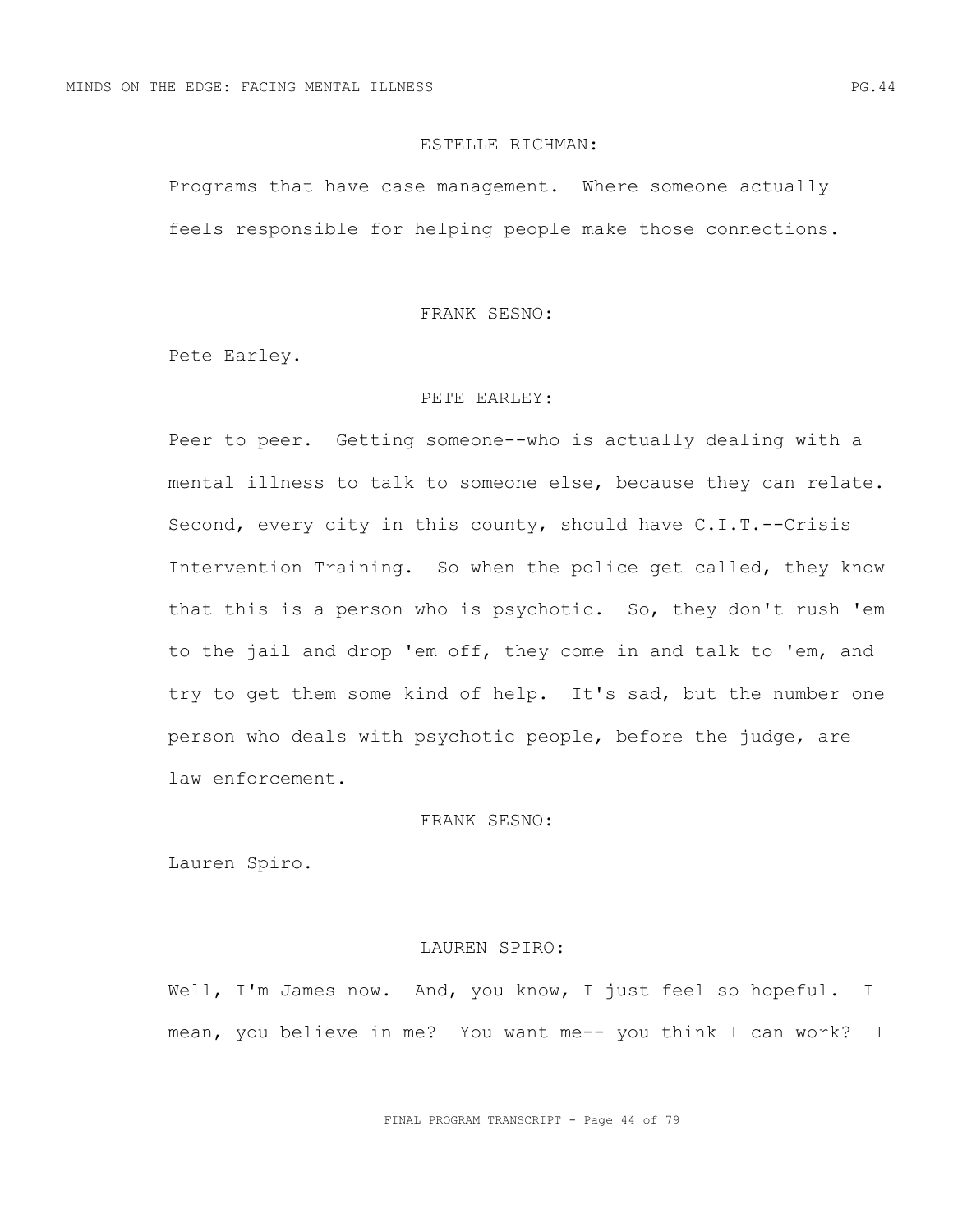can hold a job? My God. You know? I need that hope. I need to be reminded that I have dignity. And that I'm treated with respect. And that just changes my whole self image. I mean, I can believe in myself, and I can feel calm, and I can have a home and a job, and be a member of the community.  $I--I'm$ excited and ready to go, but I need I need continued help and support.

#### JUDGE LEIFMAN:

This is a medical problem, and we need to look at it as a disease model, not-- not a criminal justice one. And-- and what the problem with illness is people go up and down, it's not steady. So, you need a continuum, so if they need hospitalization at some point, they get it. If they need community support, they get it. But that is not available.

# FRANK SESNO:

Avel Gordly.

#### AVEL GORDLY:

Yes. Crisis Intervention Training. Absolutely critical. In our community, James did not survive his encounter with the police. The other factor-- in terms of programs, culturally

FINAL PROGRAM TRANSCRIPT - Page 45 of 79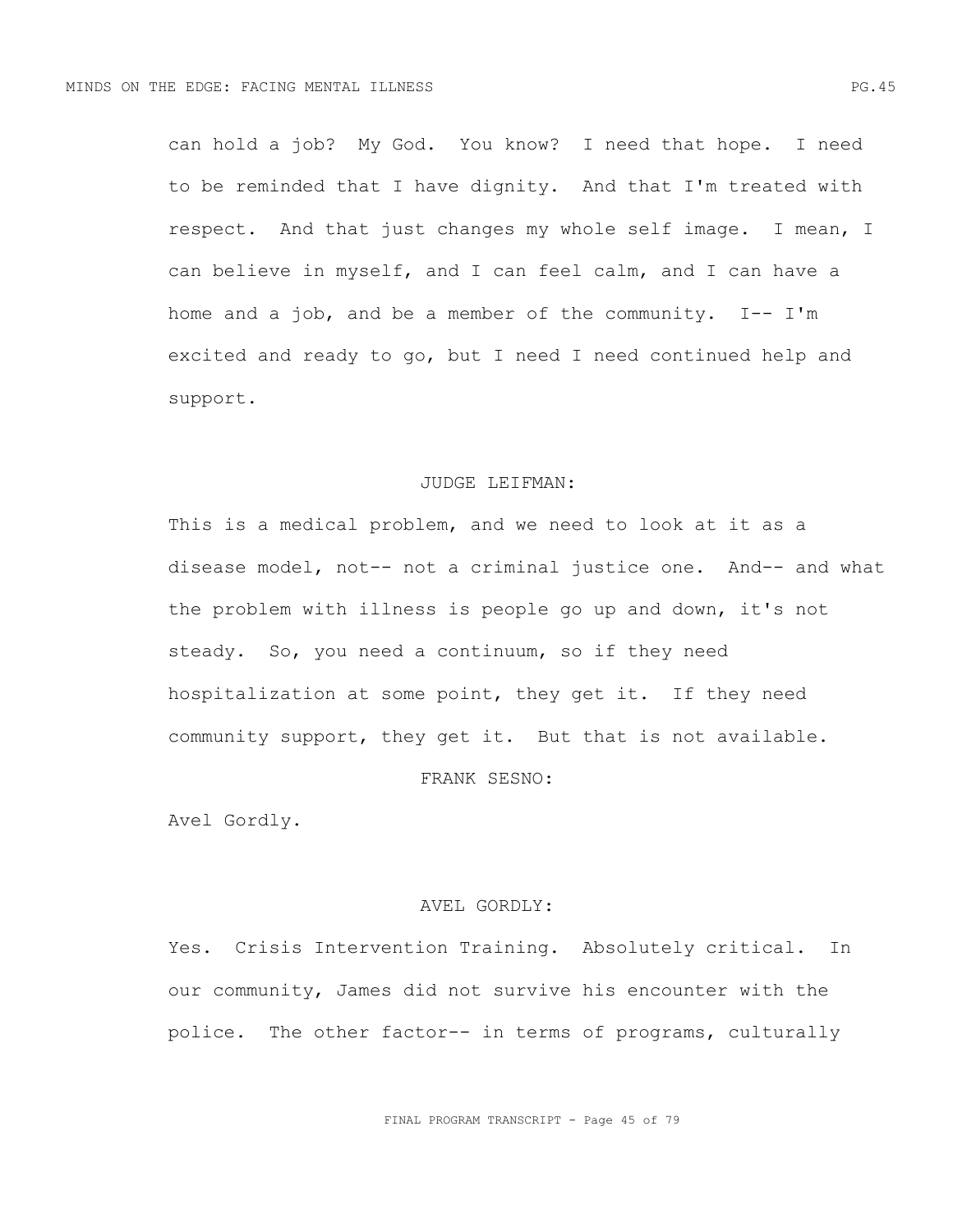specific programs. If James is African-American, more than likely, he's afraid of the police. If he sees them, more than likely, he's gonna go in the other direction. That's a recipe for disaster.

## FRANK SESNO:

James is on his own again. He may or may not be taking his medication again. The neighbors and the shop owners, who see him, frankly think, "James is a nuisance." He's eating out of dumpsters. He's not bathing. He is talking to you when you walk by him. You're a neighbor. What do you think?

# ART CAPLAN:

Where are the cops. Why aren't they moving this guy? He's lousy for my business. He's bad for my property values. He smells. I don't like him. And you know what? I'm afraid of him. I don't want my kids around him. By the way, the mayor just told me that a third of the budget of the city's being cut.

## FRANK SESNO:

I-- I got news for you. You're the mayor. (LAUGH) So, Mr. Mayor, not only is your budget being cut, but your constituents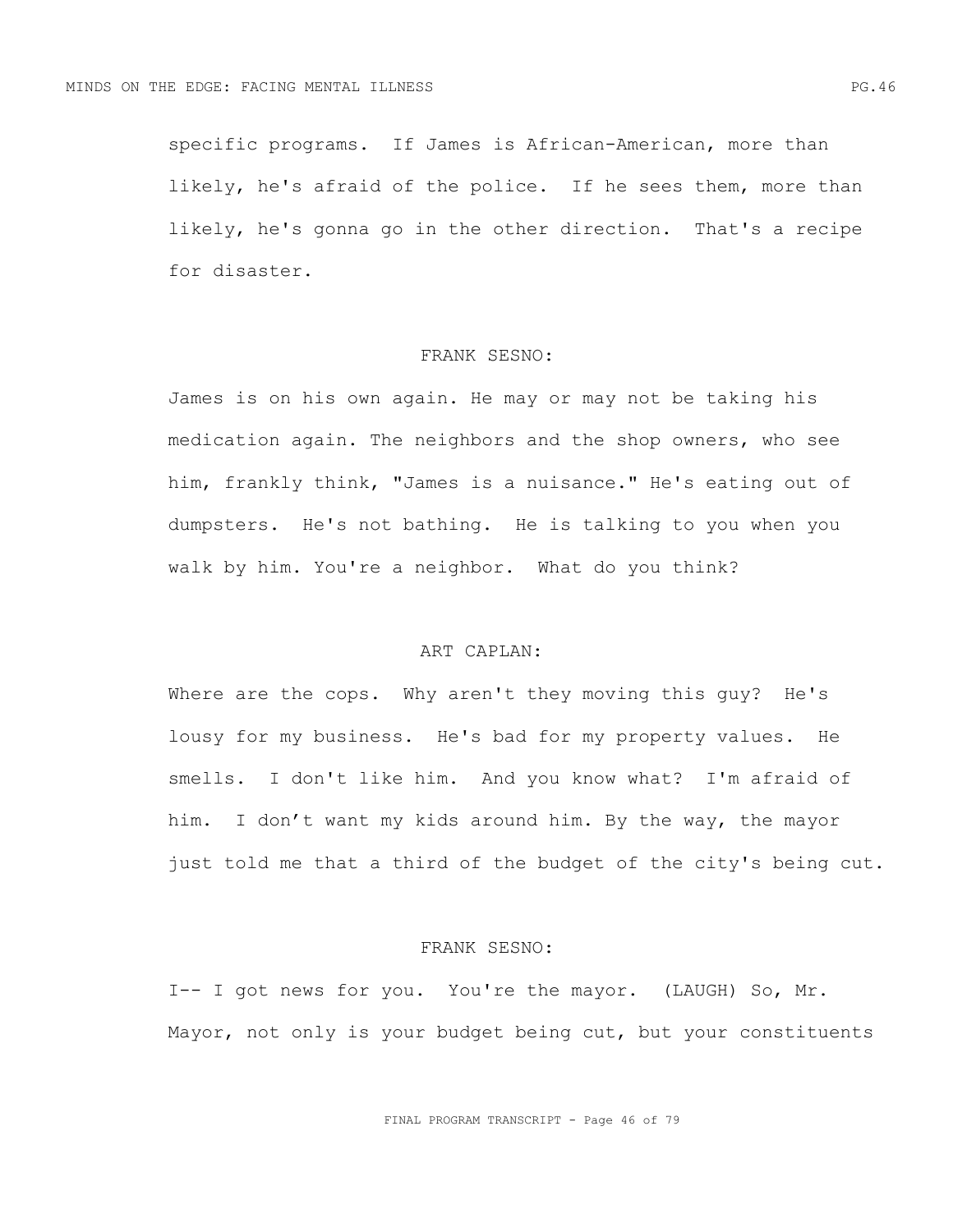and your taxpayers, oh and your donors, are calling you. What are they saying?

### ART CAPLAN:

They're probably saying that-- James doesn't vote, so you better listen to what I have to say. But-- (LAUGH)

#### ESTELLE RICHMAN:

No, but that's very true. (UNINTEL) They're saying, you already put money in that system. Look, look at the homeless population. I'm not gonna give you more money? I don't think this is a nuisance. I think these people are dangerous.

# ART CAPLAN:

Estelle, I know you've given me a lot of money. I value your support. (LAUGH) But the reality is, this city is not gonna be able to tolerate a bunch of people out on the street. It's gonna give us a bad reputation for business. We can't have that. You remember what it was like here 12 years ago. We had reams of people wandering around the street. We couldn't get anybody to come downtown, and no one would live downtown. I gotta spend something here.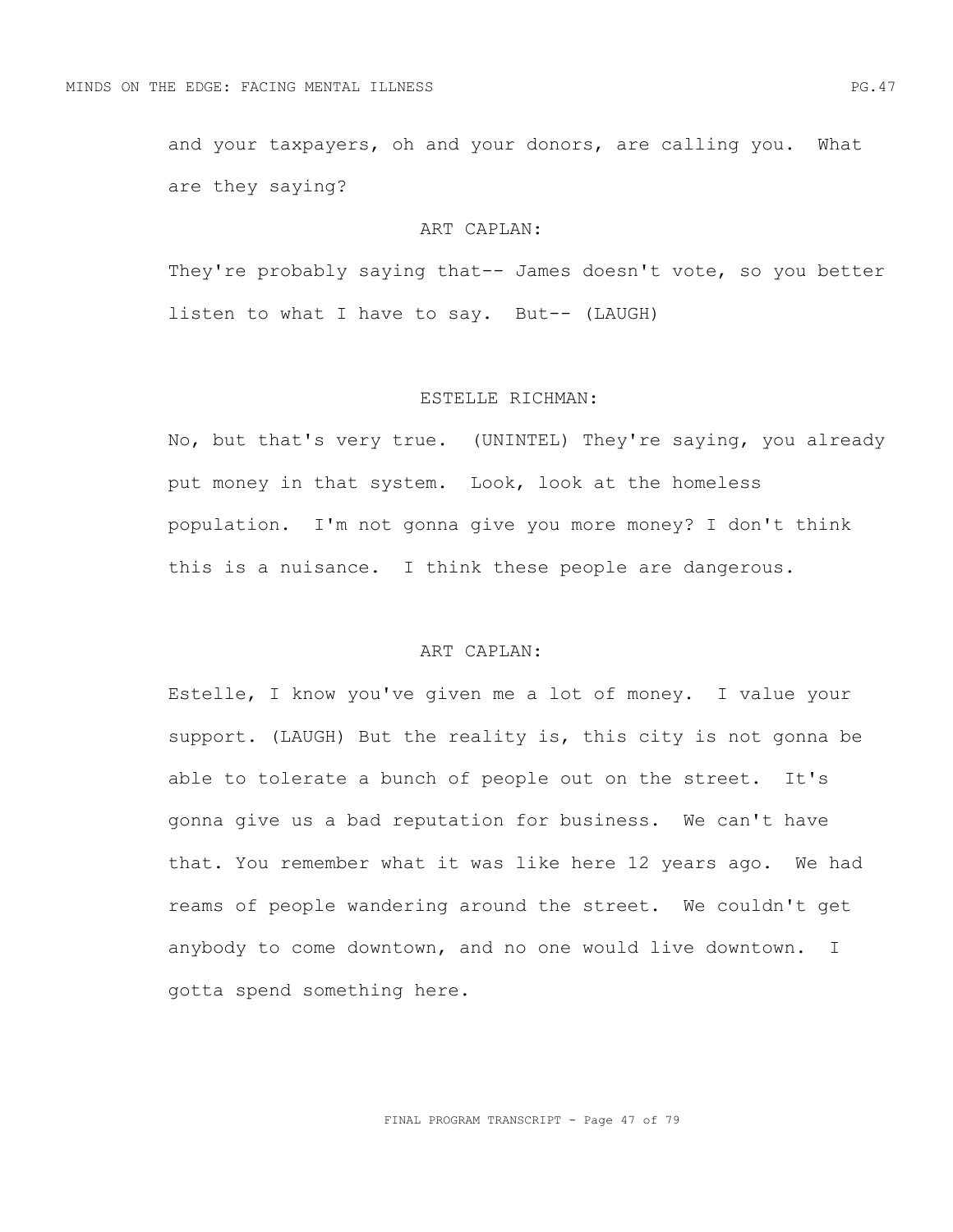### STEVEN LEIFMAN:

But Mr. Mayor, you're spending \$100,000 a day, keeping these people in your jail.

## FRANK SESNO:

Fred Frese, what's happening to James, while all of this is going on?

## FREDERICK FRESE:

James has been locked out by the establishment that is totally controlled by chronically normal people, (LAUGH) who know nothing about serious mental illness.

## ART CAPLAN:

I-- I like that endorsement in my next campaign. That I'm chronically normal. (LAUGH)

# FREDERICK FRESE:

No insult intended. (LAUGH) We have these disabilities. We want roles in society. And we want to be acknowledged as fellow citizens in your community, Mr. Mayor.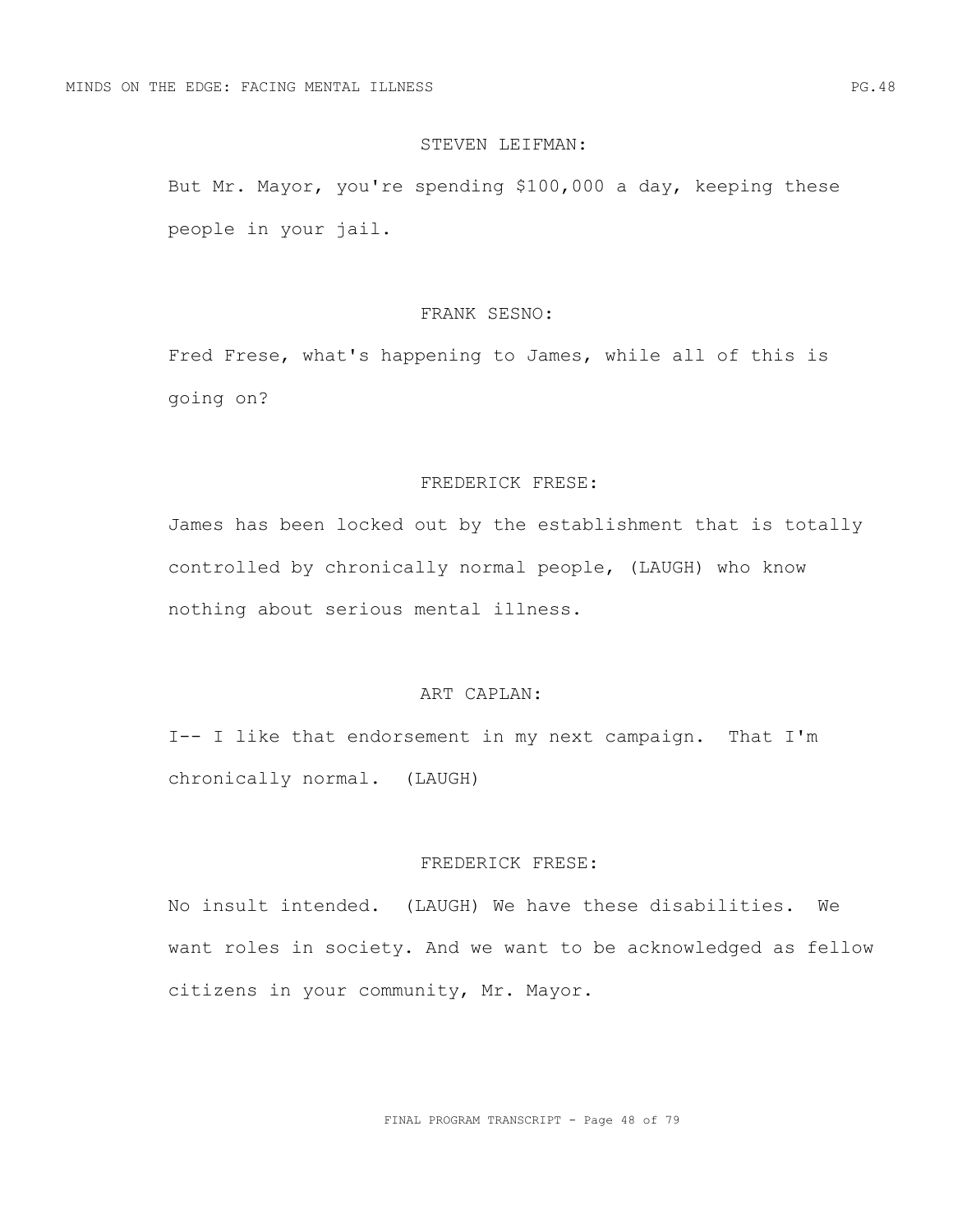### ART CAPLAN:

But I-- if you want--

#### FREDERICK FRESE:

Not just avoiding us, and say put us in jail.

## ART CAPLAN:

I don't want to avoid you, but I've gotta build those jobs. You tell me how these programs are gonna contribute--

## FREDERICK FRESE:

You start us off at minimum wage, three hours a week. That's all you have to pay for these poor folks who are totally lost out there, and give them a little bit of hope.

# ART CAPLAN:

Well, I might accept that, if that really is gonna be cost effective. I can start you down the road.

FRANK SESNO:

Susan?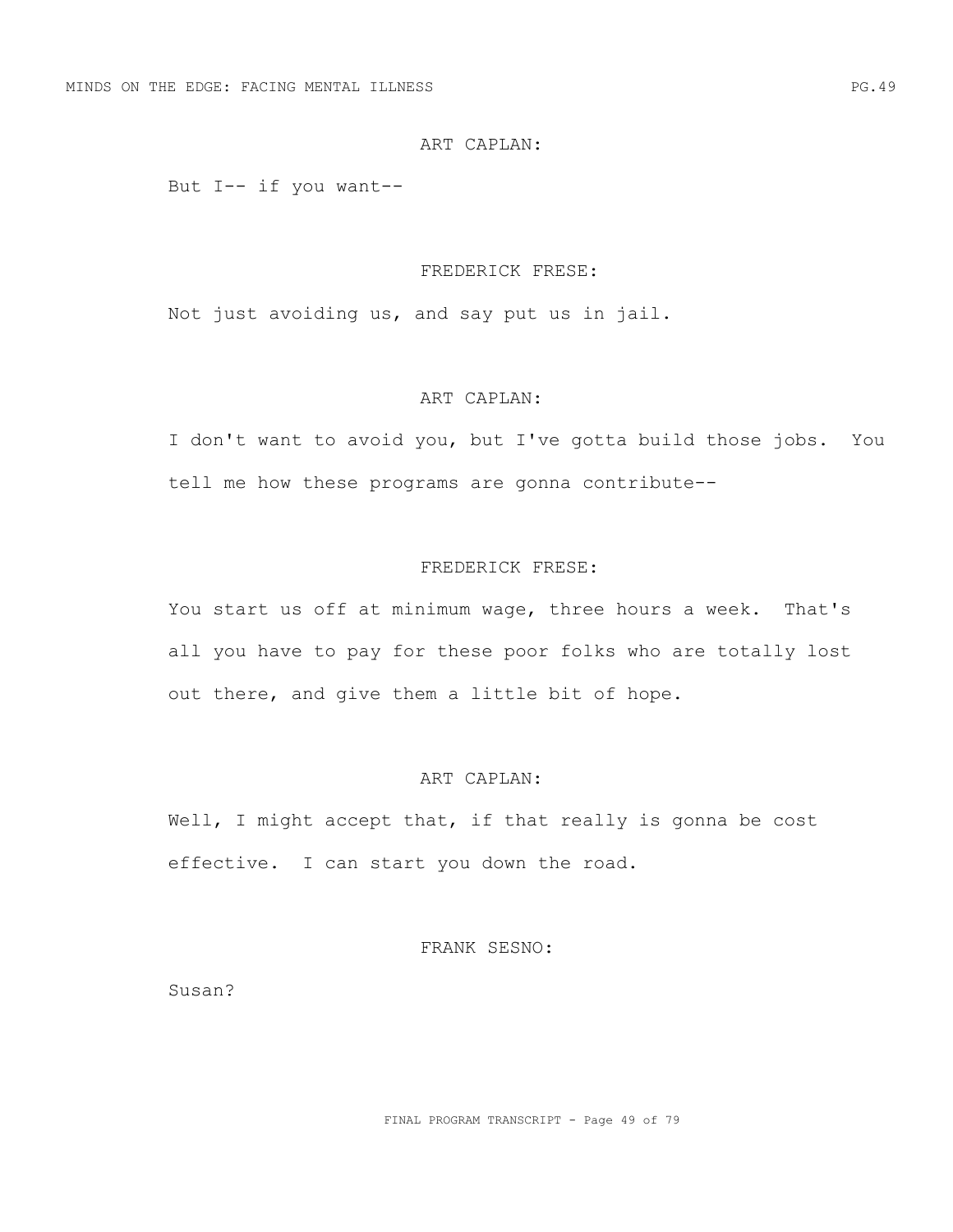## SUSAN STEFAN:

Everybody's talking about James's problem, as though it's a mental health problem. It is a housing problem. You need to pick up the phone and call Sam. Sam's program is gonna be cost effective, compared to jails and prisons. But you probably have never heard of Sam. Which is why we're doing this show. (LAUGH)

#### ERIC KANDEL:

I find this discussion extremely depressing. When you think of the health gains that this country has achieved in other areas, it's really quite remarkable. People are living longer. Enormous improvement in public health. Preventive measures. The incidence of mental illness has not changed one iota in the last 200 years. The major reason for that is not just the social programs, they are disastrous, and I grant that. We know so little about the biological underpinnings of this. If we could, by imaging a person, or taking, you know, E.E.G.'s from them. Determine whether or not this person is having a psychotic episode. We would be in a much better position to tell them, "You know, you really have a problem that needs immediate intervention."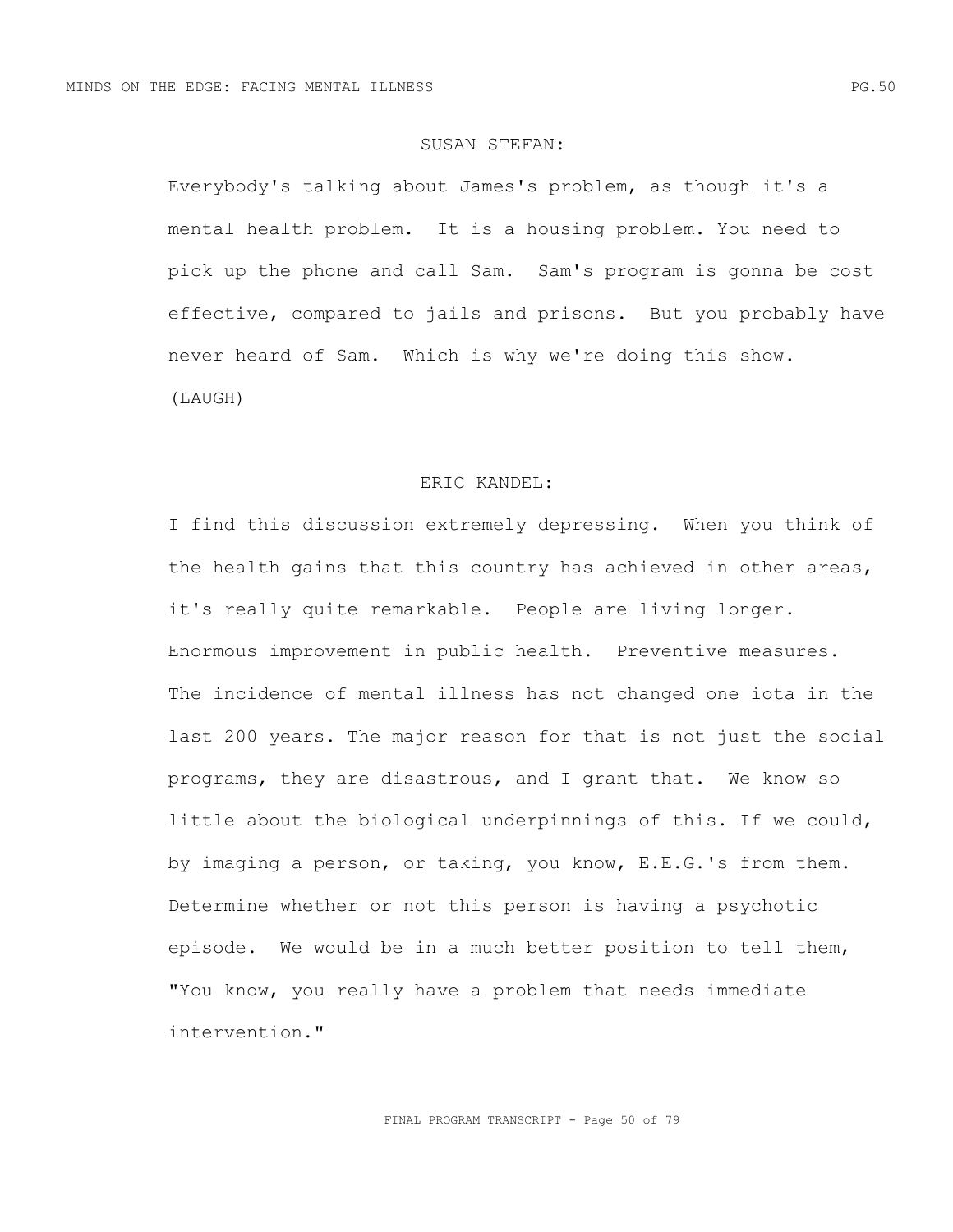## LAUREN SPIRO:

Many people are living longer. But I just want to say people diagnosed with serious mental illness, on average, die 25 years younger than the general population.

# Eric Kandel:

I agree with you. That's the part I'm (UNINTEL).

# LAUREN SPIRO:

The system. The society is continuing to fail to meet our needs.

# FRANK SESNO:

Pete Earley.

# LAUREN SPIRO:

Jobs.

## FRANK SESNO:

Pete Earley.

## LAUREN SPIRO: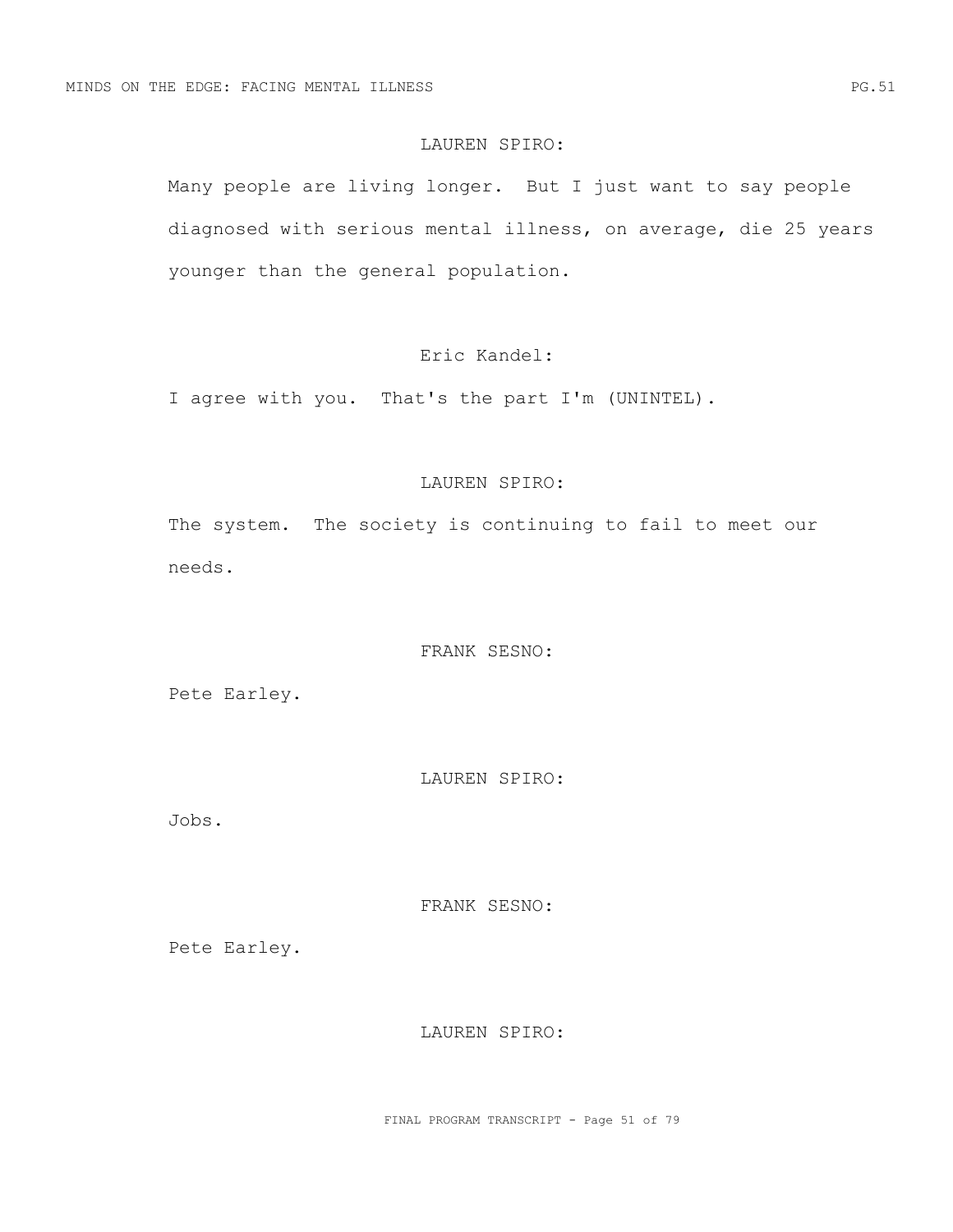Housing.

### PETE EARLEY:

We know how to help most of the people with mental illnesses. We just don't do it because of the money. Now, you want to worry about cost effective? Forget it. I'm gonna tell you it's gonna cost more. But I want you to do something. You go under that bridge. And that's your son. That's your son. How much do you want to spend, to help him?"

## ART CAPLAN:

I've had mental illness in my own family. And I know what that means. (COUGH) But you have to understand something. I hear stories about who's under the bridge. Who's unemployed. Who just got laid off. Every single day. I-- I have empathy. But this city, as you know, is undergoing severe budget cuts. You tell me to spend more, I'm telling you, it isn't gonna happen.

## PETE EARLEY:

I'm gonna come to the mayor. And I'm gonna say, "Okay, I've heard you." And you know what I'm gonna do now? "I want to sue these people, because the court is the only way--(OVERTALK)--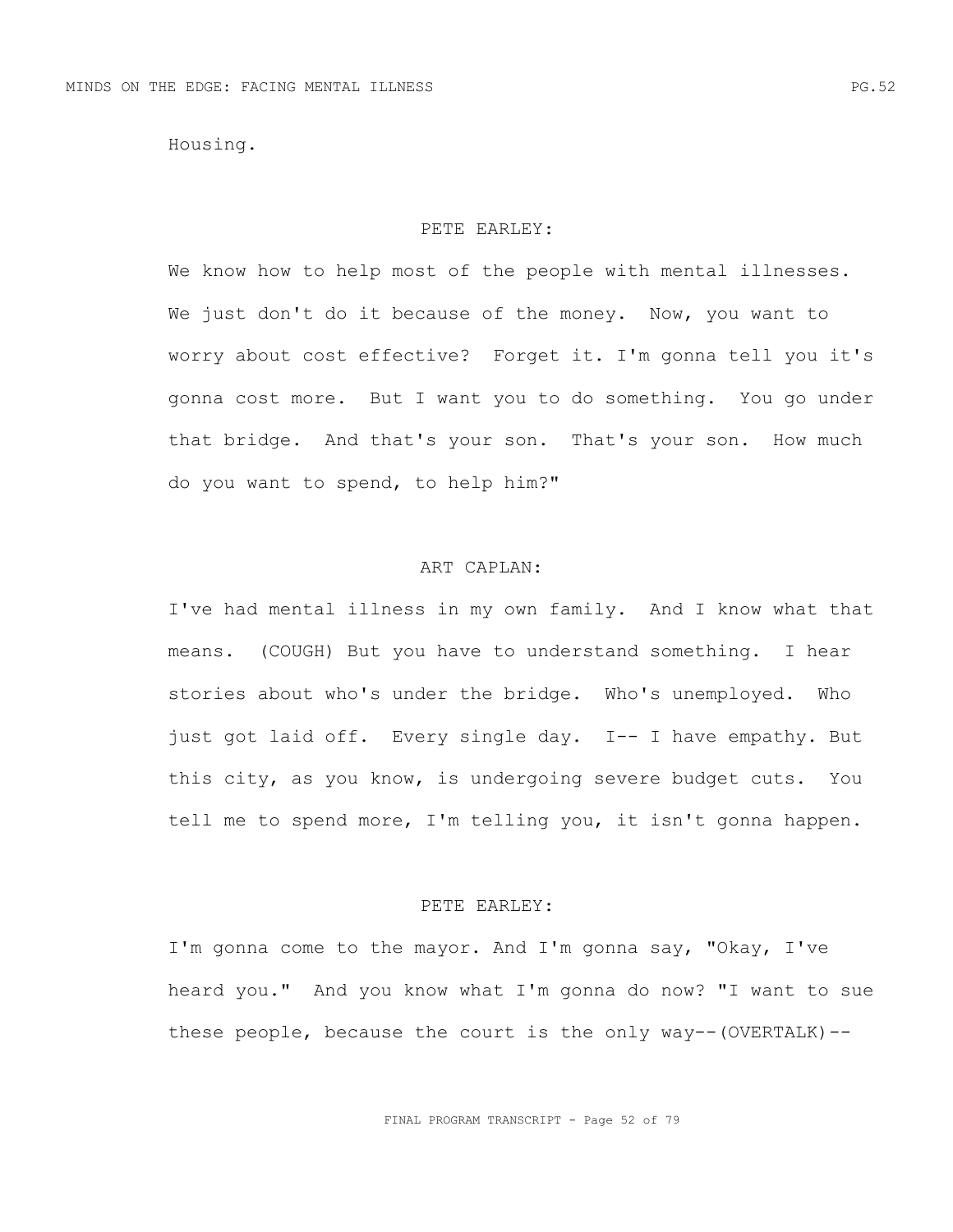that I can (LAUGH) (UNINTEL) to-- to do the right thing.

#### JUSTICE STEPHEN BREYER:

Now, I would beware of the courts. I mean-- (LAUGH) if this person doesn't know much about the problem, so let's go to a group of people who know still less. (LAUGH)

## ART CAPLAN:

I'll tell you what I will do as the mayor. If Fred can show me, I was interested in that part time job program. Doesn't seem to cost me too much. If I can get somewhere with that, I'm interested in that.

## FRED FRESE

High five! (LAUGH)

OLIVIA'S STORY, CHAPTER 3: OLIVIA AND CIVIL COMMITMENT

## FRANK SESNO:

All right, let me bring us back to our world. Dr. Skale, James agrees to come in for treatment. And you will provide that. James is now at Commonwealth Psychiatric Hospital. And so is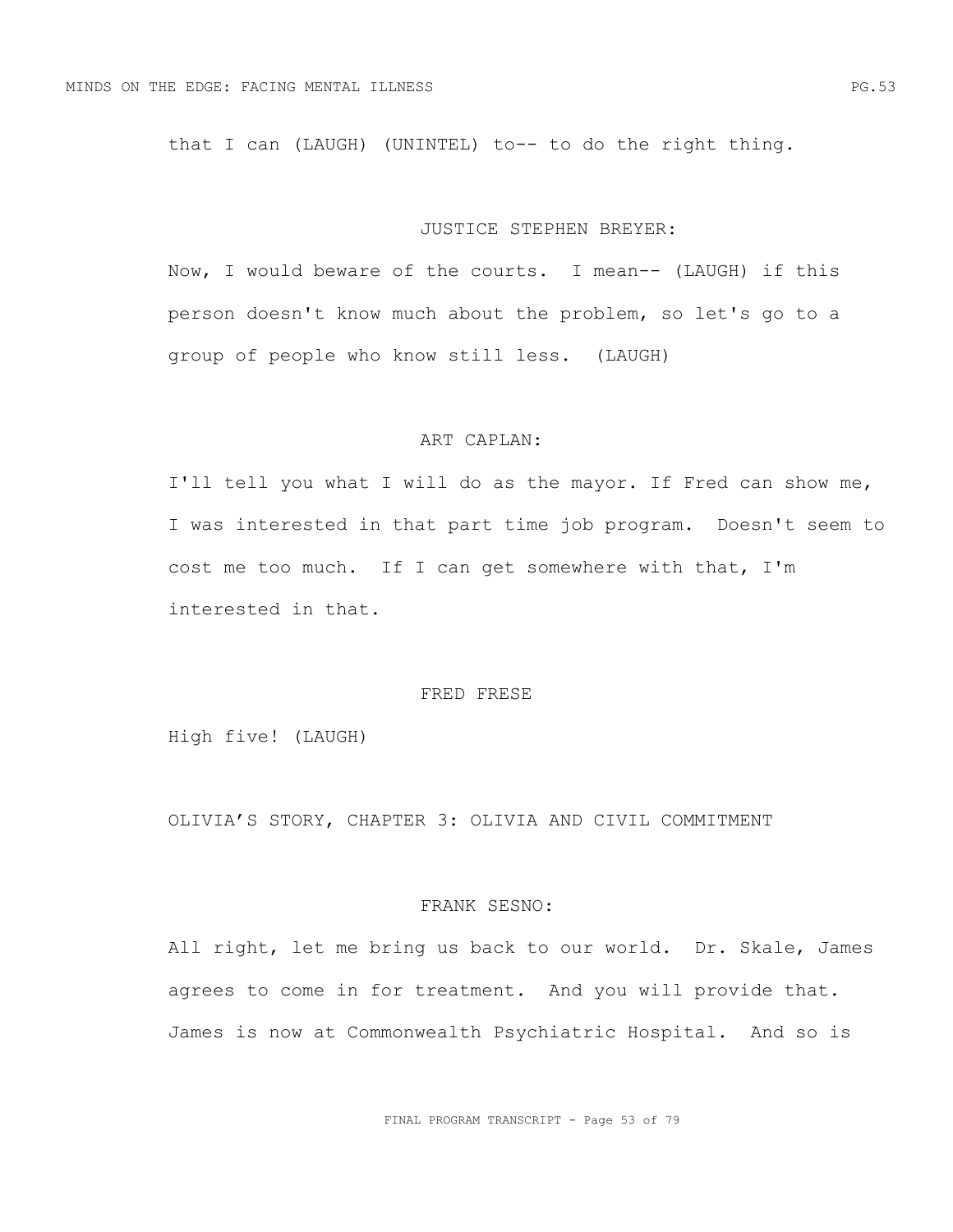Olivia. Olivia's parents, despite what happened in the hospital there, did manage to get her to come home. And you spent months dealing with the trauma, the emotion, You provided everything that a loving, able family could provide. And you also came up with a diagnosis. Bipolar disorder with psychotic features. What's that?

## TRACEY SKALE:

A person with bipolar disorder, will-- experience changes in mood. They might be manic, like we saw Olivia earlier. With high, high energy states. No need to sleep. They just really don't need to sleep. Pressured speech. They're easily distractible. Or they might have periods where-- of extreme despair. Inter-episodically, they're neither manic nor depressed. A very tricky time to get people to see that they have illness, during that time, because they feel fine.

# FRANK SESNO:

Mom and Dad, you wake up one morning and she's gone. So, you go out looking for her again. This has become familiar, unfortunately, to you. And you find her, sometime later, on a street corner. Her blouse is ripped. She's got a black eye.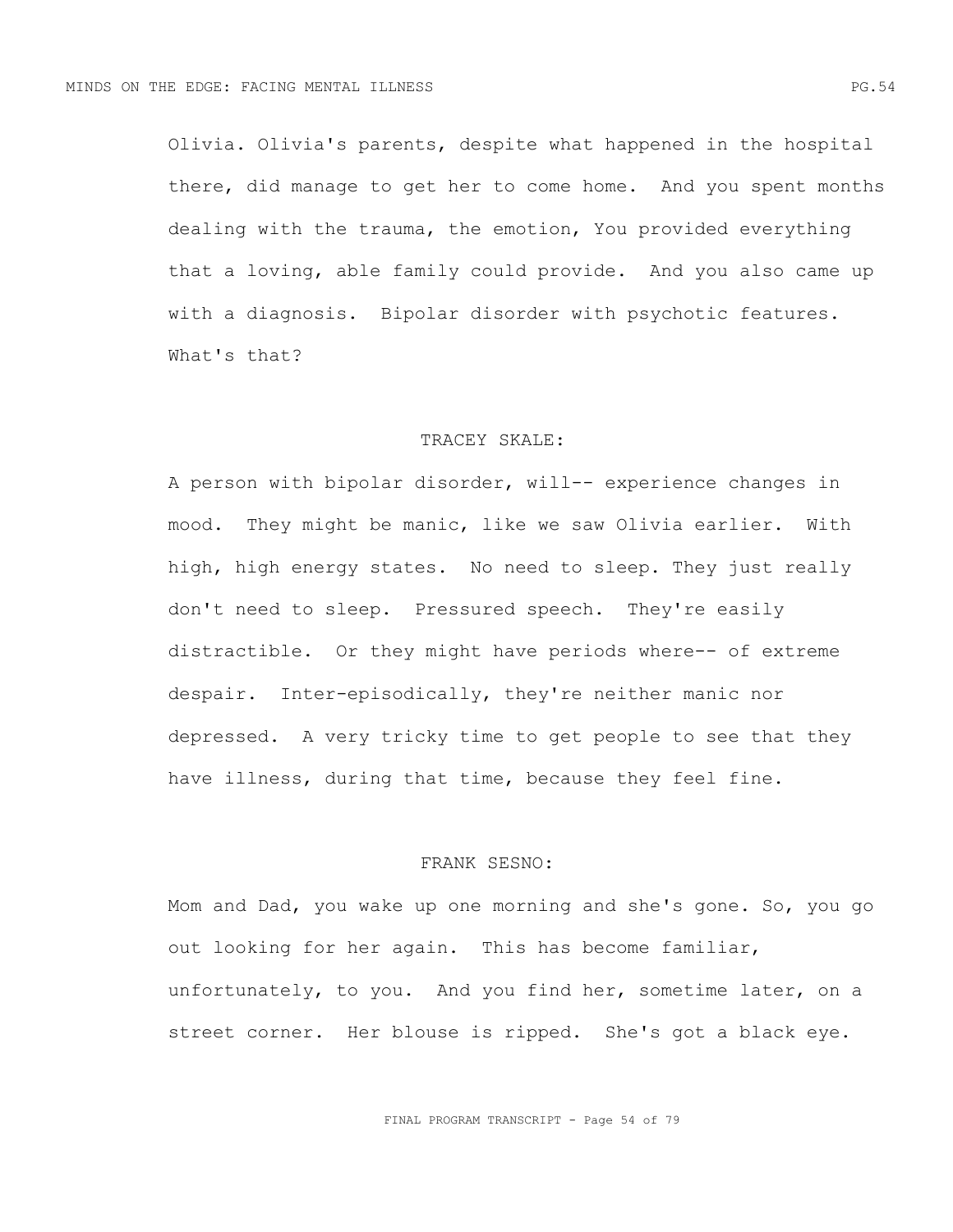You fear maybe she's been sexually abused. She's haranguing passers by. She's telling them that they have to "Listen to me! Listen to me!" You're here again.

## PETE EARLEY:

Yep. You're right back in the same spot. By this time, you've counted pills, threatened to throw 'em out if they don't take pills. You realize you can't talk to 'em about pills, 'cause they know absolutely how you stand on pills. But hopefully, you're smart enough to know now how to try to navigate through this system. Good luck.

# FRANK SESNO:

Okay. And you have talked about this before. But now you decide that civil commitment is what is going to be required. What is civil commitment?

# PETE EARLEY:

Depends on the state, but you have the person held against their will. Involuntarily committed for up to 72 hours. And a hearing is held. The person who is facing involuntary commitment, by law, has an attorney there. That attorney does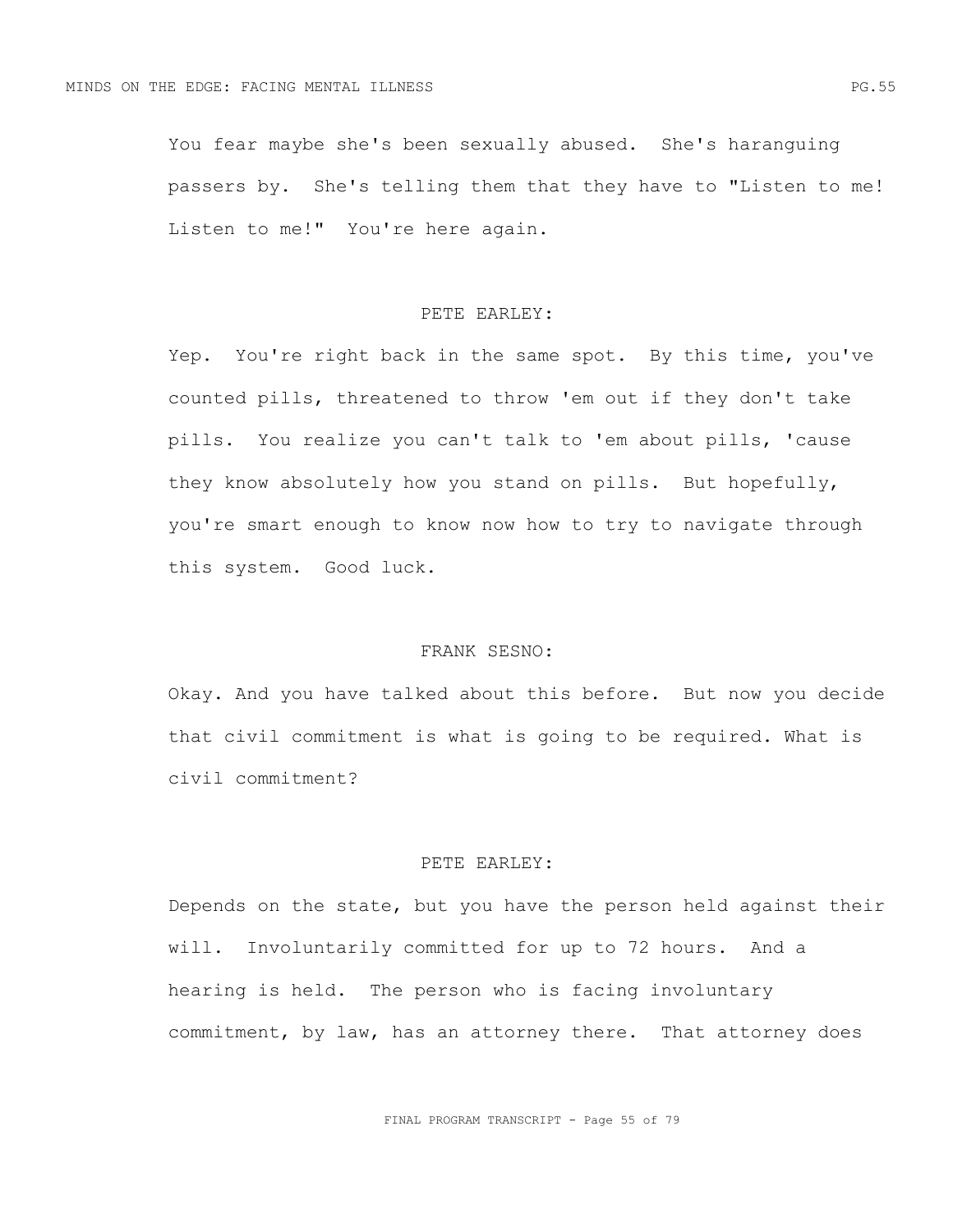not represent you. It represents the person who is ill.

#### FRANK SESNO:

Susan Stefan--you're a lawyer. And you are going to represent Olivia.

### SUSAN STEFAN:

Well, Olivia is lucky, because I care a lot about Olivia. And I'm going to show up ahead of time. I'm gonna talk to Olivia ahead of time. I'm gonna look at her records ahead of time. And that makes me one in a thousand. Lawyers who represent Olivia. Because the thought that Olivia is represented is an illusion. Somebody's gonna show up, at the hearing, and say, "I'm your lawyer." That person is more likely than not, gonna collude in Olivia's commitment.

# FRANK SESNO:

But you're better than that?

## SUSAN STEFAN:

I am better than that.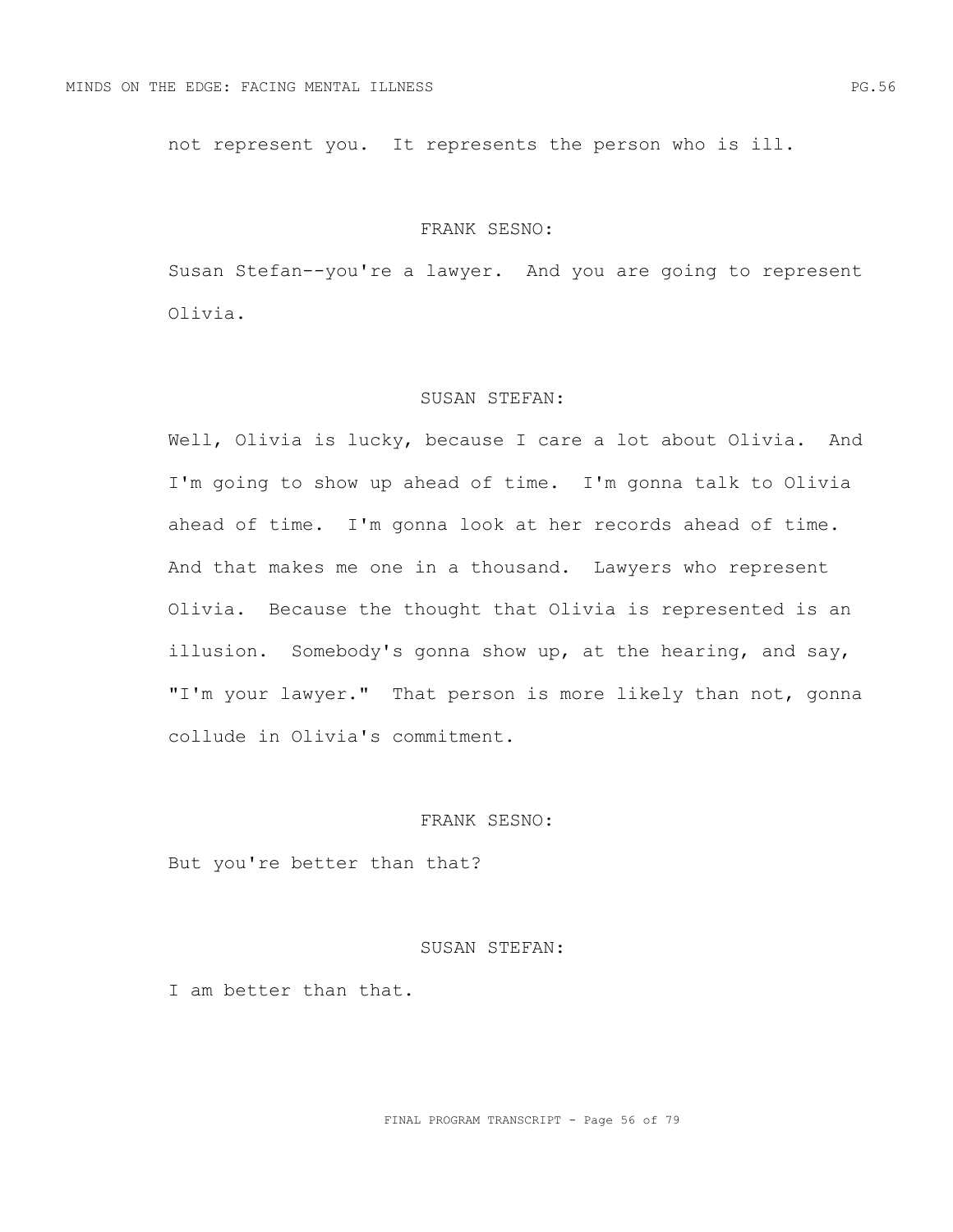## FRANK SESNO:

You're better. And Olivia's going to tell you That she doesn't want to be put away in a hospital.

## LAUREN SPIRO:

I don't want to be locked up. No.

## SUSAN STEFAN

Which is a rational-- which is a rational desire, given the affects on your life of a history of civil commitment. Getting a job--

## FRANK SESNO:

You're about to repre-- you're about to represent Olivia at this hearing. You've now heard from--

# FREDERICK FRESE:

You seem like a wonderful person. Can I talk to you please. This is my parents. They think--

### SUSAN STEFAN:

Can I talk to someone who really understands?

FINAL PROGRAM TRANSCRIPT - Page 57 of 79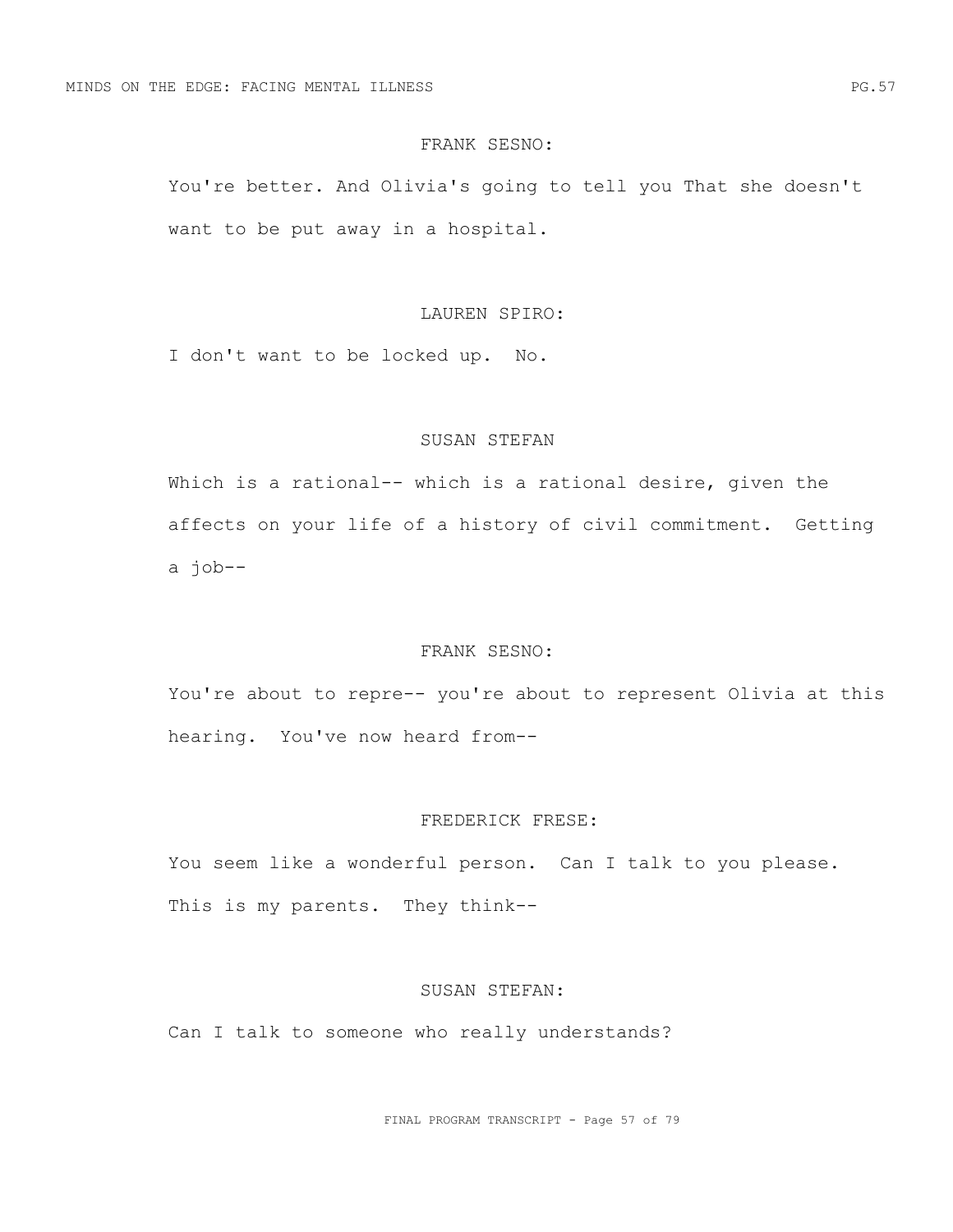#### FREDERICK FRESE:

No, they think they're in the same spot. It's not the spot, it's the spa. — Three letters SPA, Socrates, Plato, and Aristotle. We're tying it all together. The philosophy, the religion, and the law.

#### SUSAN STEFAN:

Do you have a place to live?

#### FREDERICK FRESE:

Are you listening?

## SUSAN STEFAN:

Yes, I am. And I'm trying to help you get out of the hospital. And the most important question, in terms of getting out of the hospital is, are you willing to go home and live with your parents? Because the Judge is gonna want to know that you have a place to go.

#### FRANK SESNO:

Susan and Olivia can-- can we take a break here for a minute?

FINAL PROGRAM TRANSCRIPT - Page 58 of 79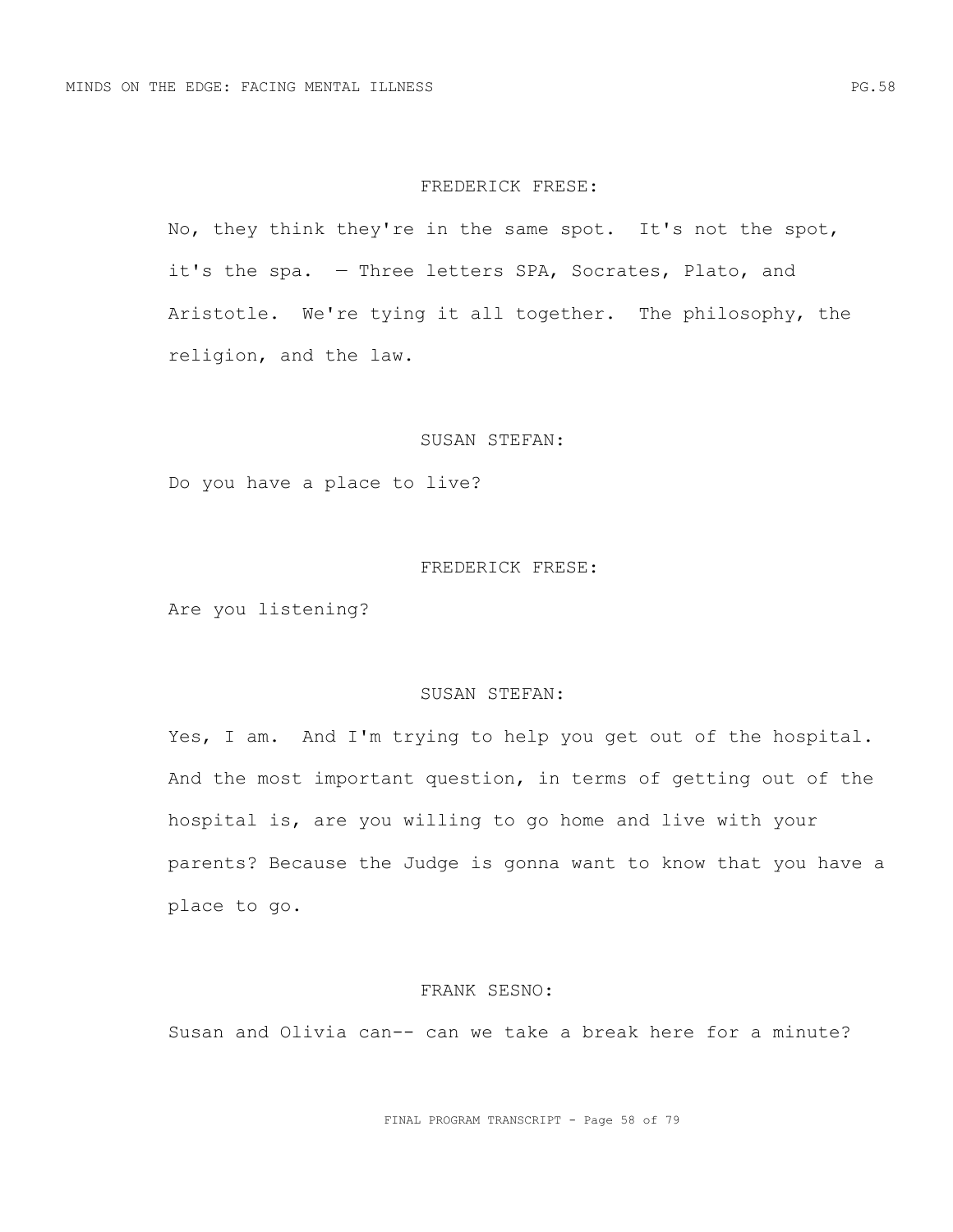As her attorney, What's your role?

#### SUSAN STEFAN:

My job is to represent what she wants. But my job is also to counsel her--

### FRANK SESNO:

OK. But to represent what she wants. Let's stay with that. She does not want to go to this facility that her parents want to commit her to.

## SUSAN STEFAN:

Yes.

# FRANK SESNO:

So, your position in front of the bench and the State of Commonwealth will be what?

## SUSAN STEFAN:

That she should be discharged. My position is also-- I-- my job is to counsel her. So that, for instance, I would say to her, "Look, you may want to go to the spa. But if you want to get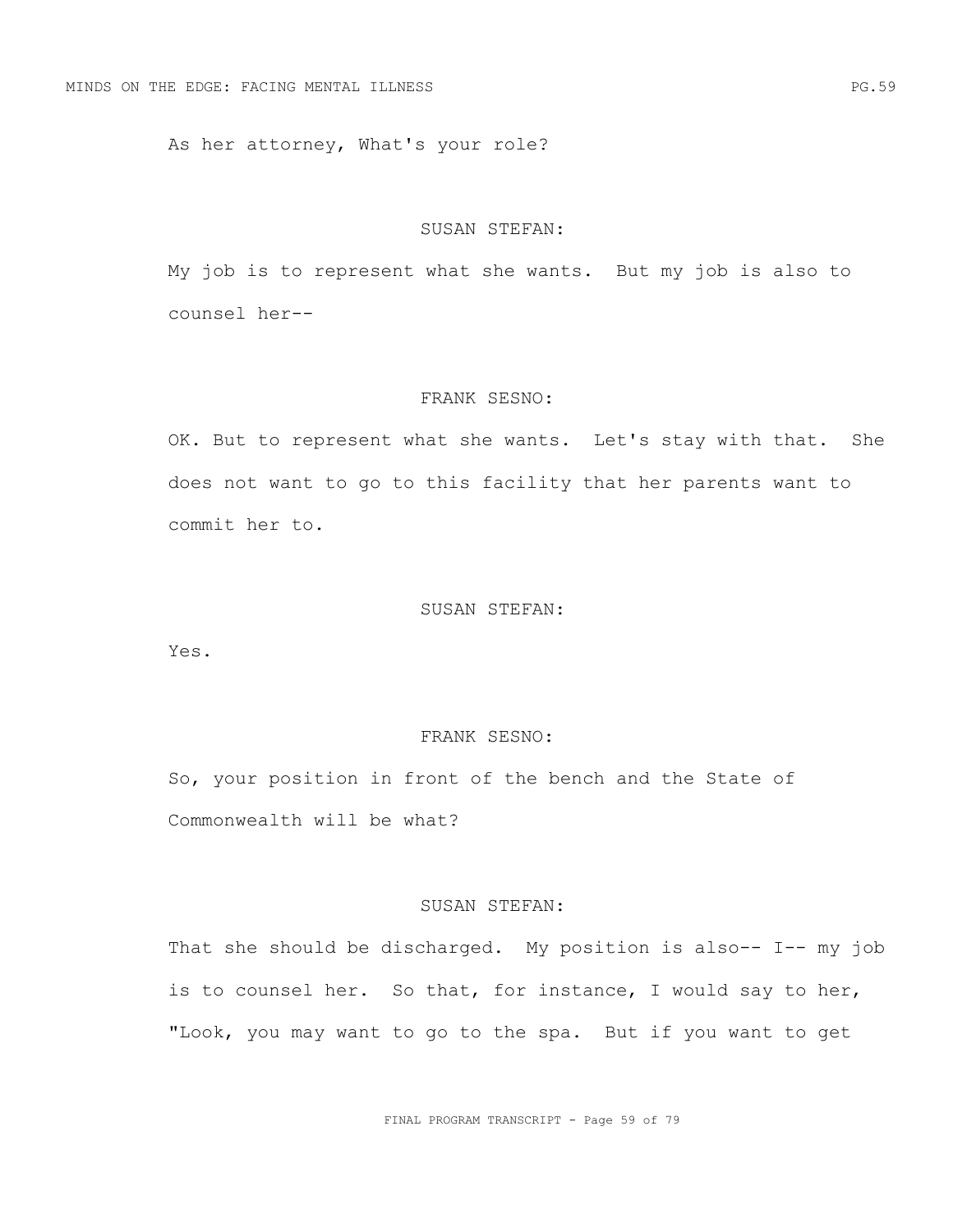out of here, put a lid on the spa thing for a little while, because it's not gonna help you get out. If you want to get out, let's talk about practically, how we're gonna accomplish that?"

# FRANK SESNO:

Because you're trying to help Olivia maintain, preserve her autonomy, correct?

### SUSAN STEFAN:

She's my client.

## FRANK SESNO:

Okay.

# SUSAN STEFAN:

And I'm supposed to represent her.

## FRANK SESNO:

You run into-- you run into her parents in the hall.

## AVEL GORDLY:

FINAL PROGRAM TRANSCRIPT - Page 60 of 79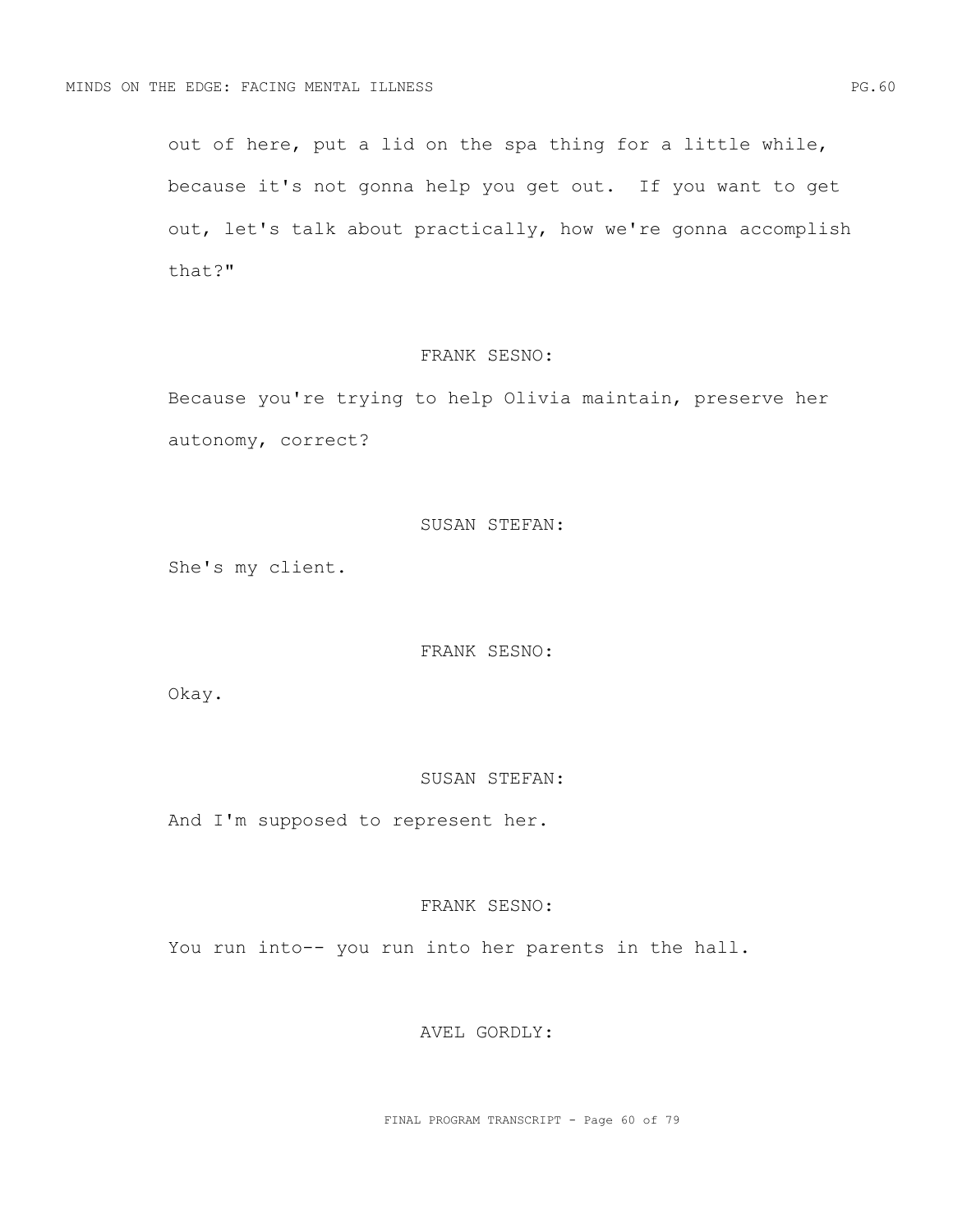I want to keep Olivia safe. And I-- I know you're working toward a discharge, but a discharge to what?

## SUSAN STEFAN:

That's very important. We all want to keep Olivia safe. And what I want to know about is what community options has the hospital considered?

## ELYN SAKS:

There are so many people who are looking after Olivia's interest. To have a lawyer who's listening to what she wants is very empowering. To have a lawyer who is representing her and her wishes. And showing her respect and dignity is extremely important.

# SUSAN STEFAN:

I've been appointed to represent your daughter. I know you've been going through hell. I'm trying to find out what have you tapped into in the community. What are you aware of, in terms of what can help you keep Olivia at home? 'Cause that's where I want Olivia to go back.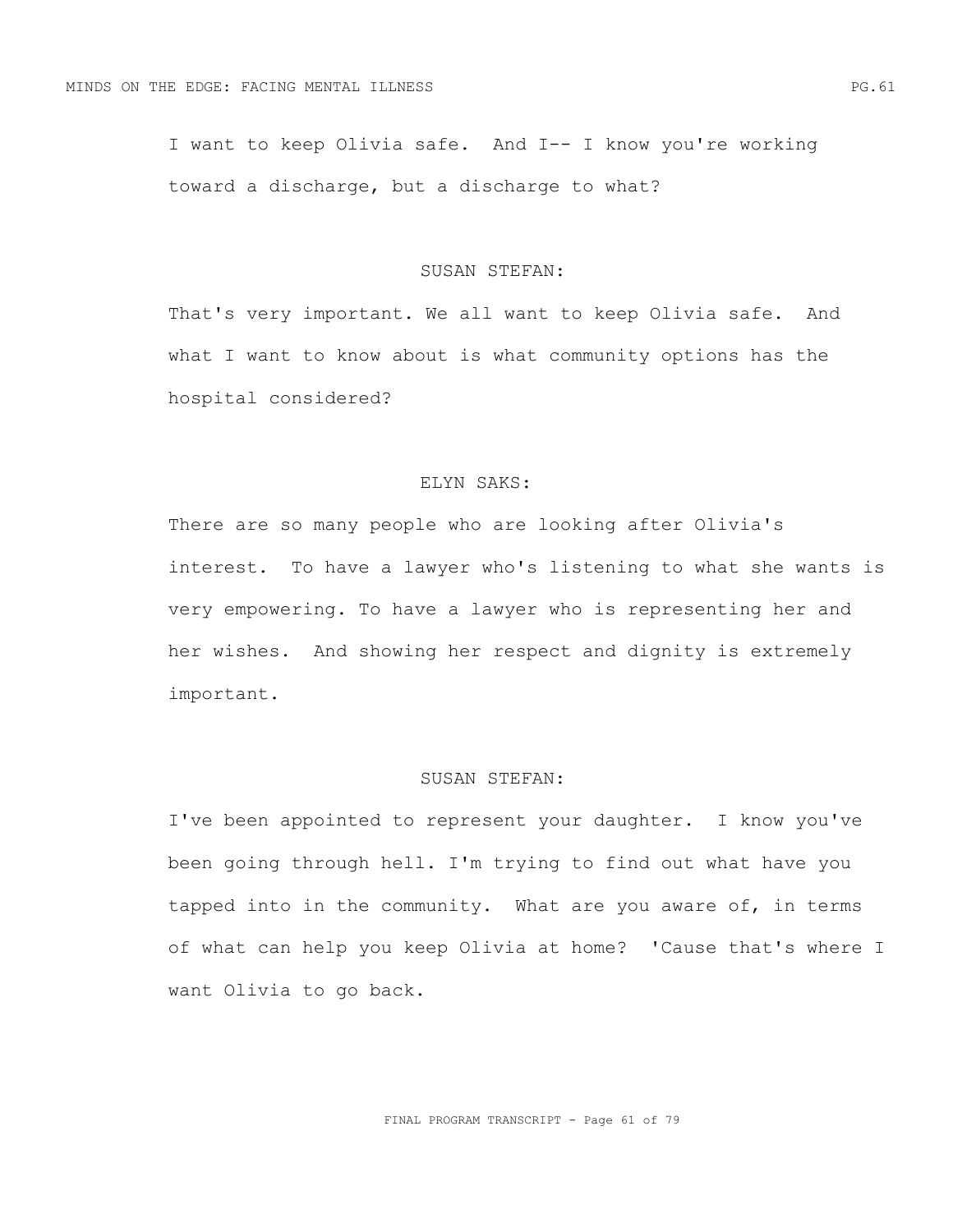## PETE EARLEY:

God bless you. Because you care enough not to just get her out. Now, taking her home-- she just ran away from home. We have tried to get her into community services. But she doesn't think she needs these services. She doesn't want to talk to me. She wants to go to this damn spa.

### SUSAN STEFAN:

Does she know about peer-- does she know about peer services?

#### PETE EARLEY:

Let's check that out. But here-- here's what I want to know from you. When this hearing's over, and you get Olivia out, and she's standing in that hallway with us, will you help us get her into those services?

## SUSAN STEFAN:

Absolutely.

#### PETE EARLEY:

Will you make the phone calls? Because we have tried and failed.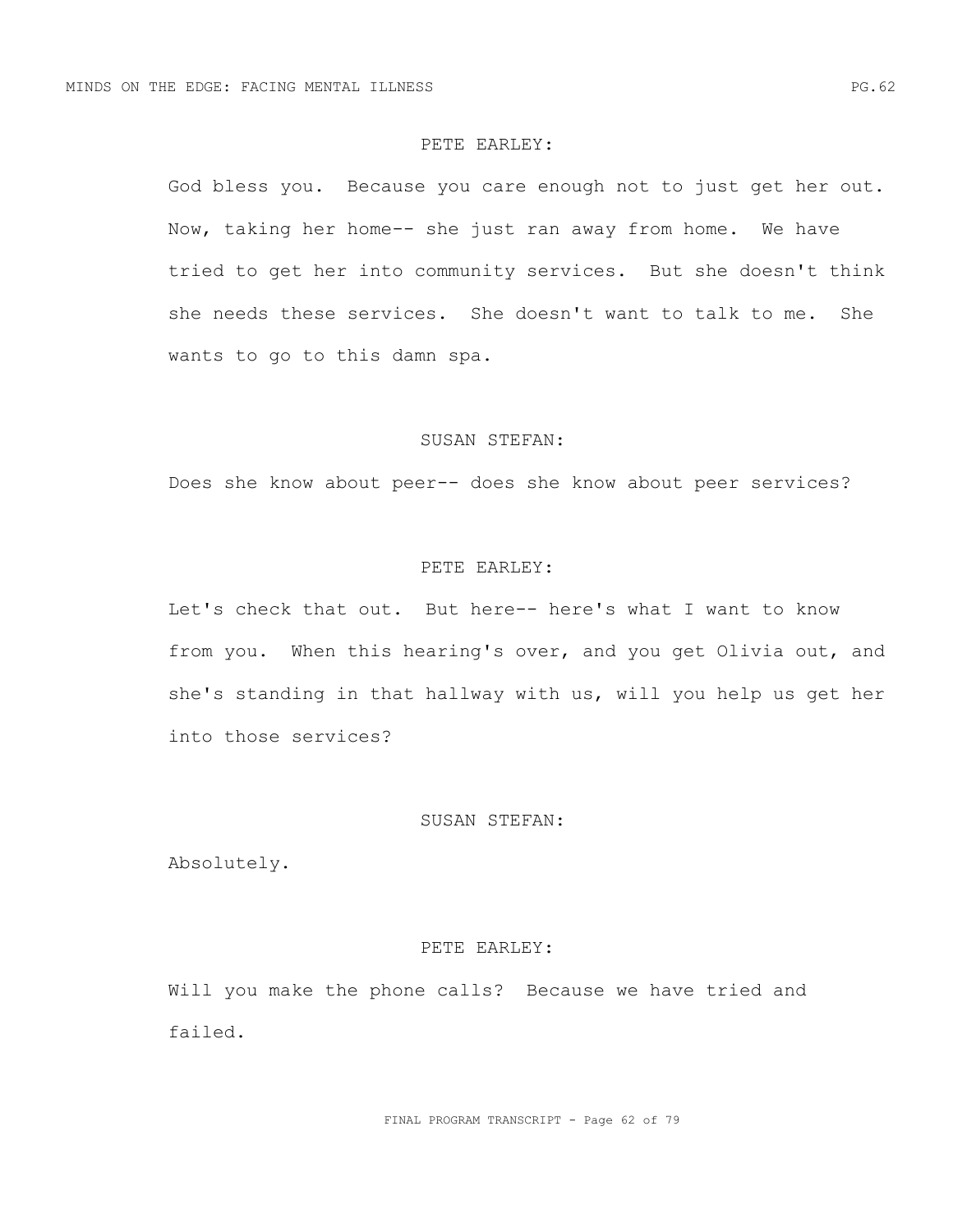## SUSAN STEFAN:

Absolutely. Because that's what I do. I don't believe-- my kind of brand of lawyering isn't walk in and walk out. I think that what the parents want is for Olivia to be safe, long term. To do well. To have a job.

### PETE EARLEY:

That's right.

#### SUSAN STEFAN:

To thrive.

## PETE EARLEY:

And how is getting her out of the system, gonna help that? When we're trying to get her in the system. "How are you fit to judge whether my daughter needs to be in a hospital or not? And why does the court say she has to be dangerous first? She is sick. She needs help. Why is the law stopping me from getting her help?"

## FRANK SESNO:

Justice Breyer, take us into some of what we're hearing here,

FINAL PROGRAM TRANSCRIPT - Page 63 of 79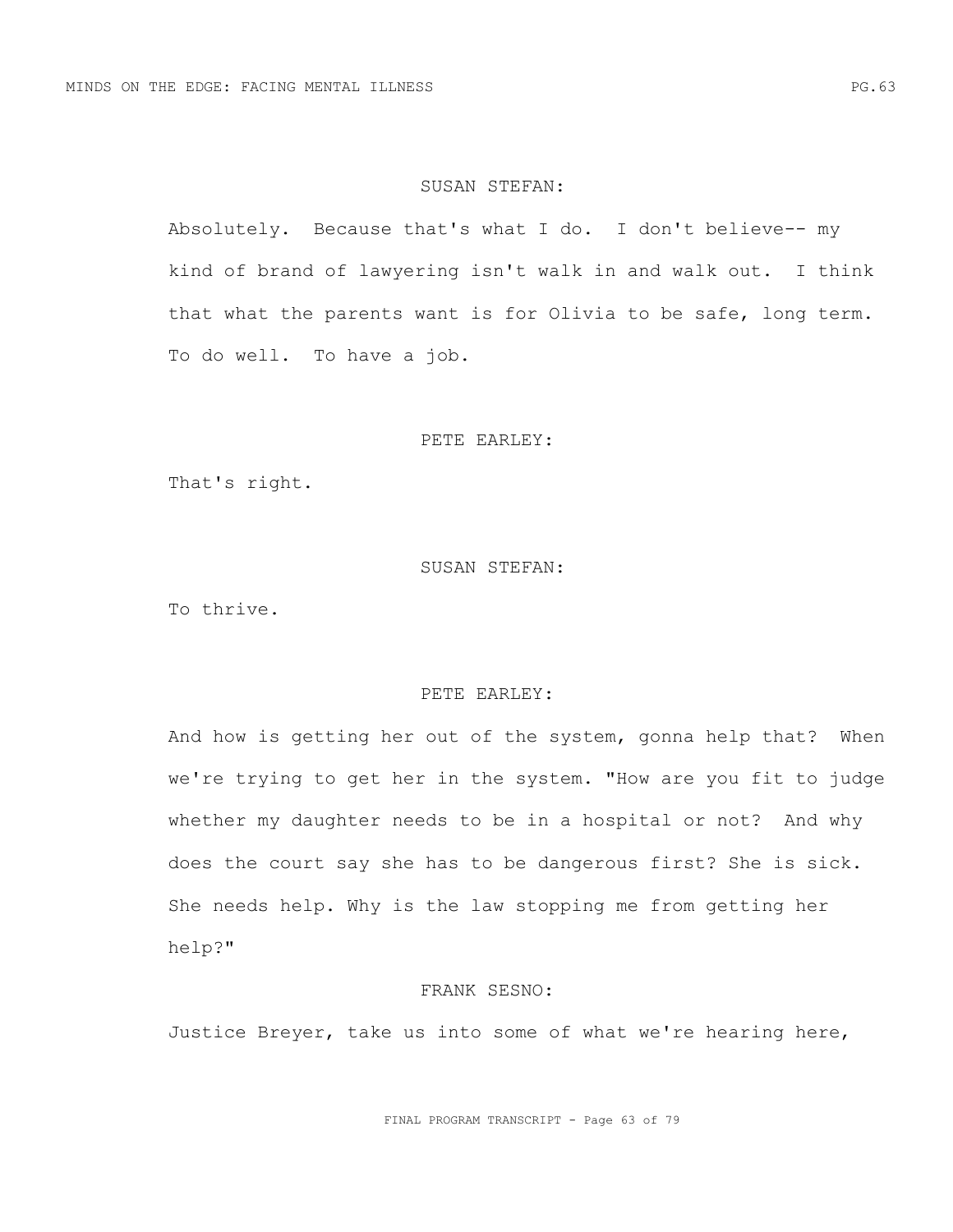which is two very different versions and visions of autonomy for Olivia.

#### JUSTICE STEPHEN BREYER:

I think that's the-- the problem here. When we had a rule that made it too easy to put people in institutions, they were warehoused. And Forgotten. And sometimes at least those institutions were pretty bad. And on the other hand, when you have a law that makes it too hard to put people into institutions, you get into the tragic situations we've just seen. And so, the standard, I think-- dangerous to yourself or others, immediately, I heard a very interesting question. And you said imminent. Is it imminent? Or is it not imminent? Maybe there's some room in the standard. And if you don't like that standard, the difficulty from the point of view of a lawyer, or a judge, is what is the standard then? Not whether that's perfect, but what is a better one?

## FRANK SESNO

Judge?

### JUDGE LEIFMAN:

FINAL PROGRAM TRANSCRIPT - Page 64 of 79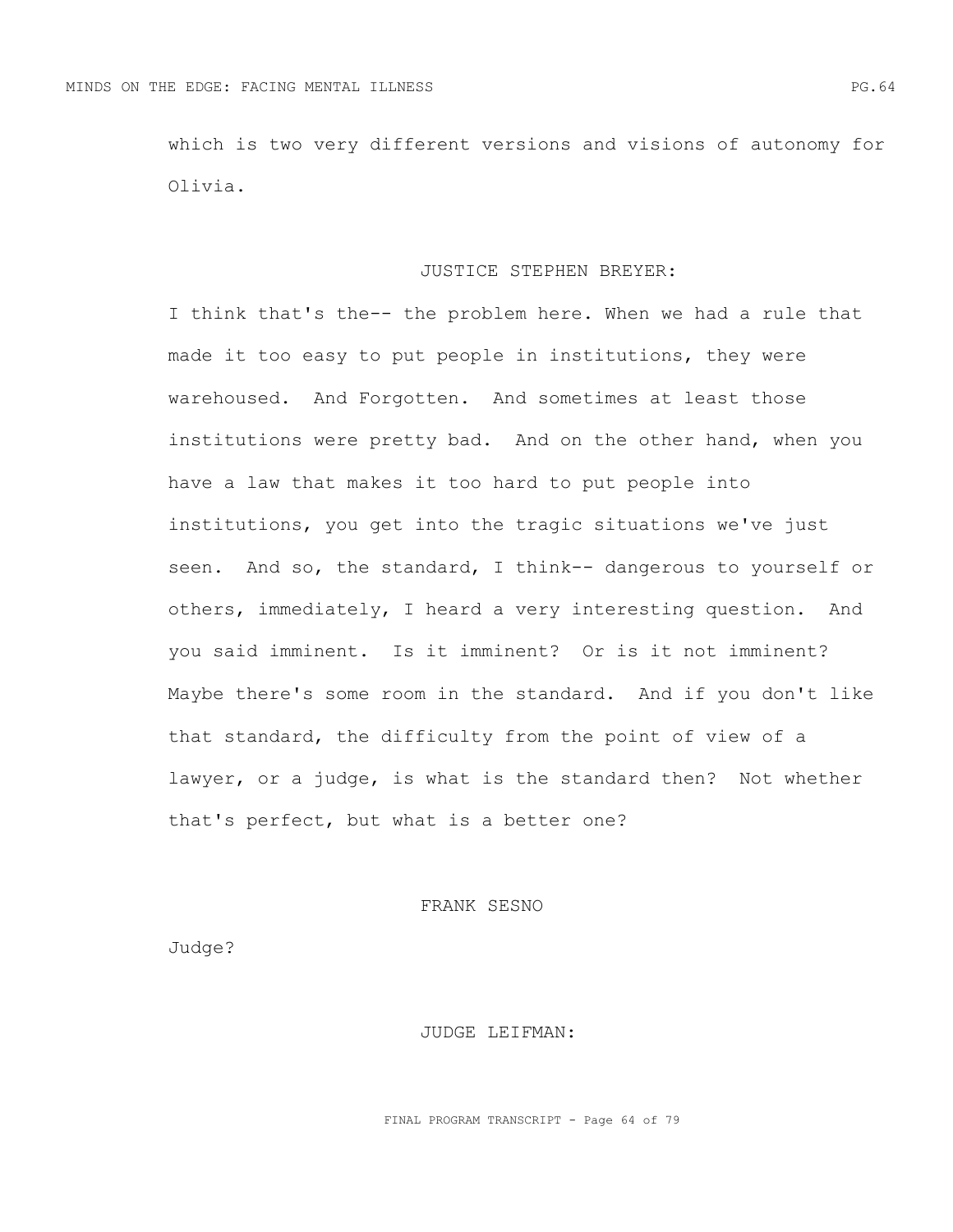And there's two serious problems here. The-- the first is, if they're lucky and they get the daughter hospitalized, she's gonna get great care now. But she's gonna get out in three months. And she's gonna go right back to the same horrible system that let her go into that. And second, this is the other issue that I think we need to change our thinking on for a lot of people, when they're in crisis, it's like having a heart attack to the brain. We don't bring a heart attack victim to court and spend two weeks and decide if they should treatment. We now know, though, that the longer it takes to get someone treatment for a mental health crisis, the more likelihood of permanent brain damage.

## SUSAN STEFAN:

You don't lock up heart attack victims either. And the reason that there's a lawyer is because it's a legal process, because you actually-- private citizens can't lock people up. And so there must be legal representation. What I was gonna say to the parents is that--It's not a solution these days to get somebody into an institution, because they will be there five days, ten days—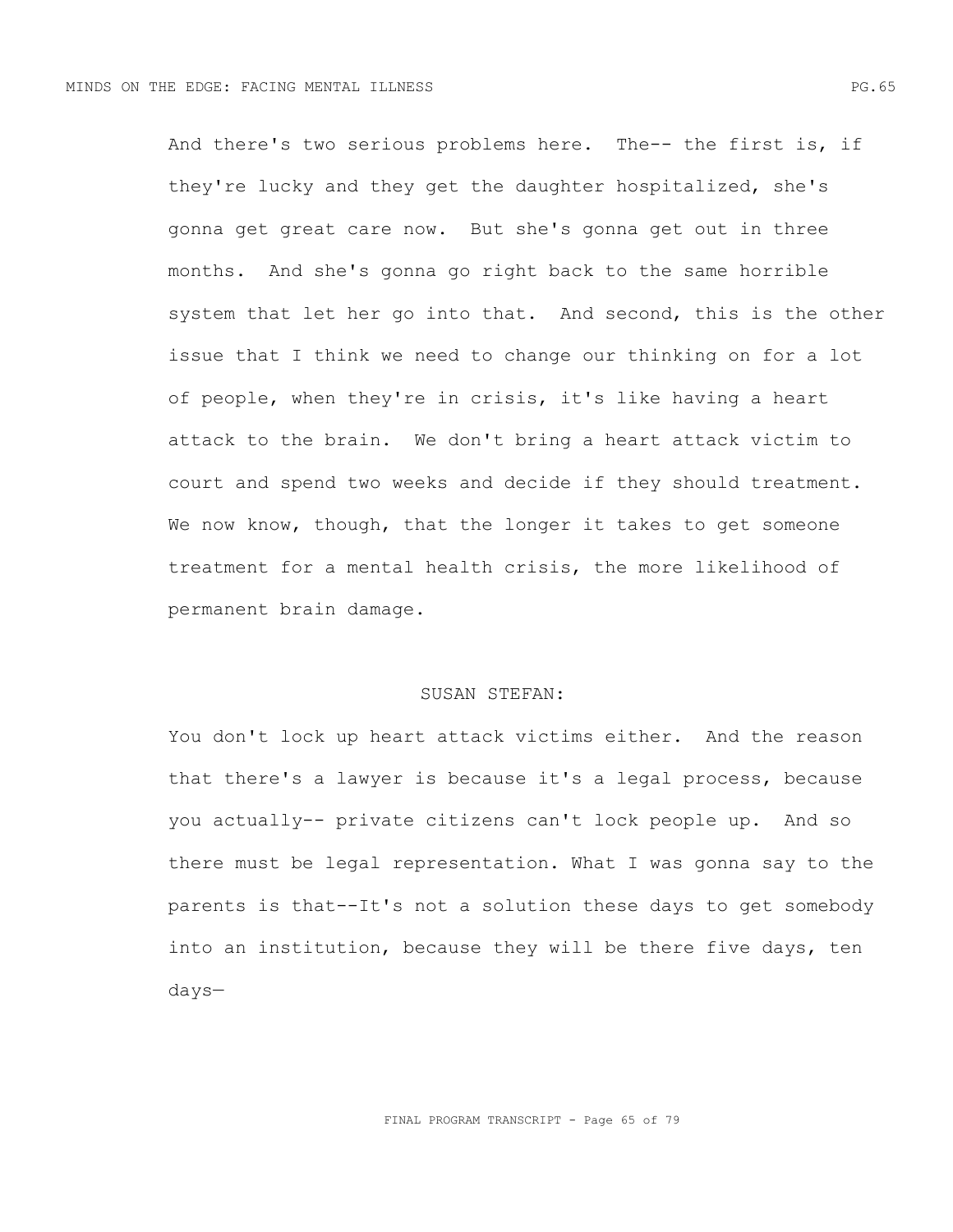## JUDGE LEIFMAN:

At best.

#### SUSAN STEFAN:

--you said three months. I don't know where you're from.

#### JUDGE LEIFMAN:

Well, now the three days-- But they're saying get past the court, and they get admitted.

## FRANK SESNO:

Sam Tsemberis,

## SAM TSEMBERIS:

These are very familiar-- conversations. And sort of at the heart of a very expensive and poorly run mental health, criminal justice system. And I want to go back to the question that Susan was asking. What are they going to do after hospitalization? 'Cause all the drama is not about do they go to jail or hospital. It's like what happens after that short stay?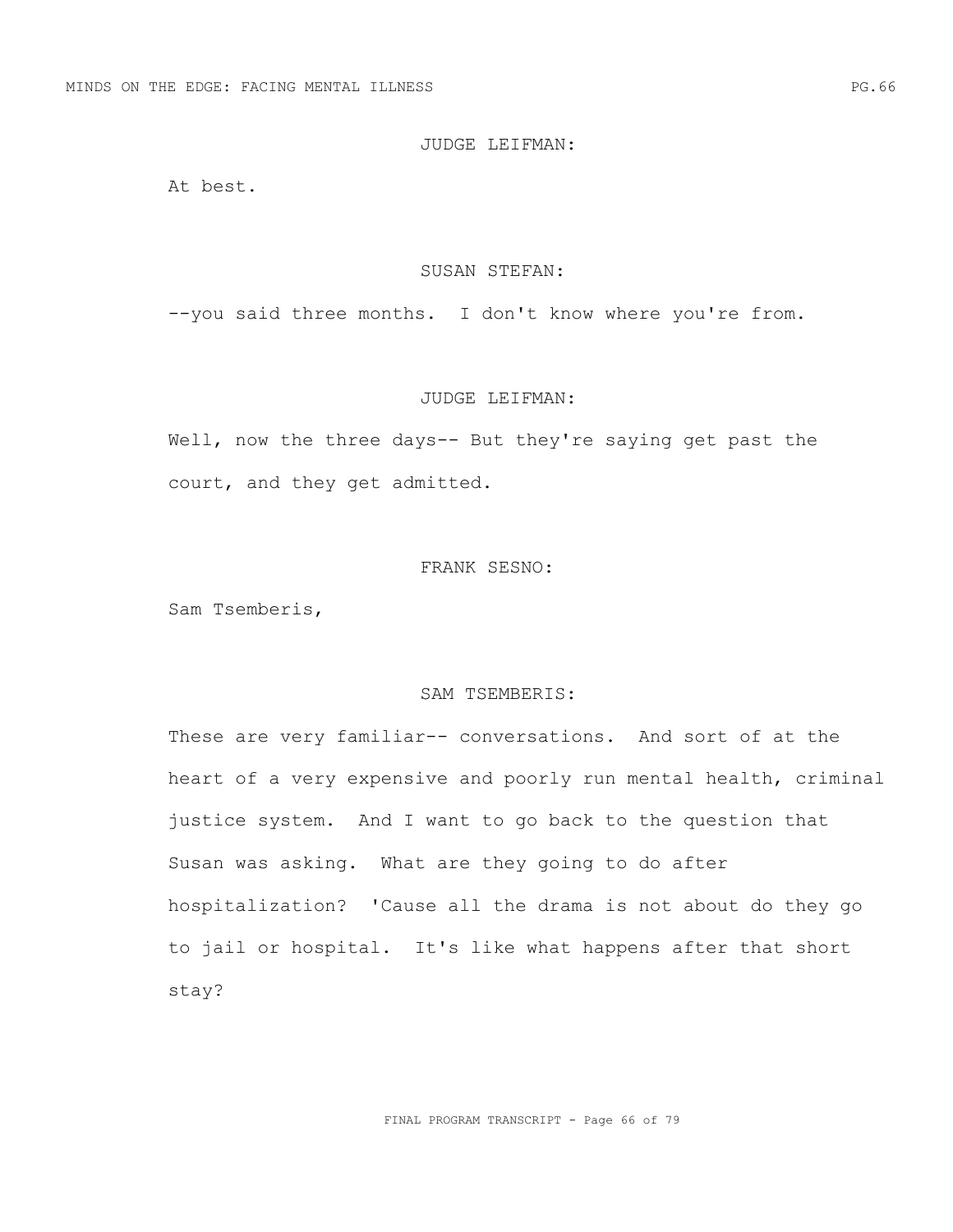## FRANK SESNO:

Elyn, fascinating discussion about where and how Olivia's best interests are served.

## ELYN SAKS:

I think autonomy is extremely important. And it's good for patients to have a right to refuse. Not because it's good for them to refuse treatment, but because-- because it's good for them to have choice. And I think in addition to combating stigma and providing resources, so people can get treatment. One of the things we should do, instead of using a lot of force, is study how we could use less force. How we can bring people- bring it about, so that people want treatment, and don't have to-- have force. I mean, force is not a good solution.

# ERIC KANDEL:

I think a side issue -- referred to is the residual stigmata associated with mental illness.

## ELYN SAKS:

Absolutely.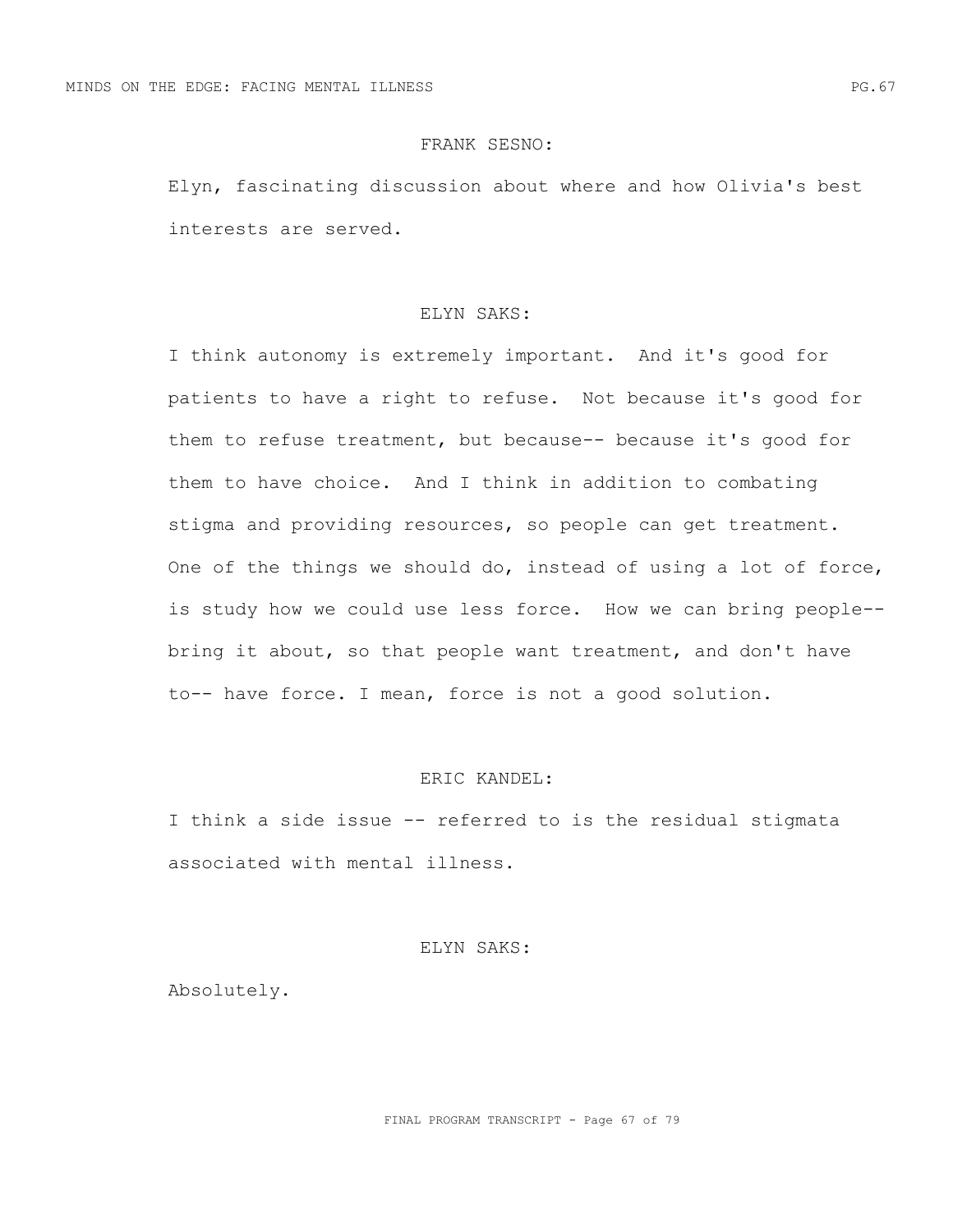## ERIC KANDEL:

What's the big deal about being hospitalized in other illnesses? Why can't that be brought to bear on mental illness?

## FRANK SESNO:

Why can't it?

## ERIC KANDEL:

Because people think there's something unusual about that illness. They don't understand it's another medical illness.

# ELYN SAKS

They may think people are to blame. They may feel quilty.

# FRANK SESNO:

The reality of the experience in the psychiatric hospital, the experience itself can be--

## ESTELLE RICHMAN:

Traumatic.

### ESTELLE RICHMAN:

FINAL PROGRAM TRANSCRIPT - Page 68 of 79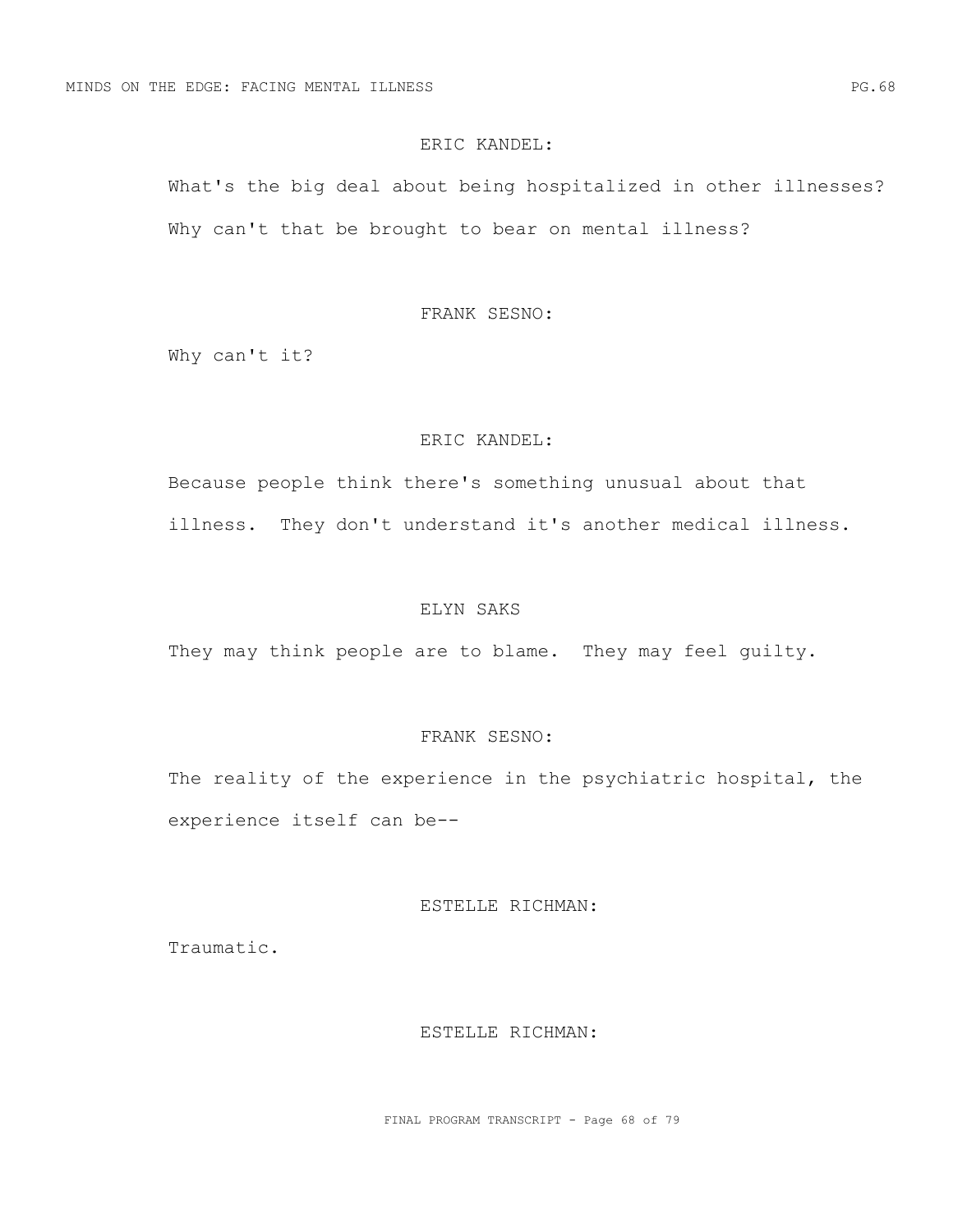Anytime you lock up someone against their will, you're gonna almost always have a negative experience with that. You want people-- if they need to be in the hospital want to be there.

## FRANK SESNO:

This hearing, takes place before you, how will you make your decision?

## STEVEN LEIFMAN:

Well, we'll listen to the facts of the case. I'll see if there's any evidence that it's imminent dangerousness to self or others. And imminent is the-- usually the hardest hurdle. And based upon what I hear-- heard, she's probably not in imminent danger. And then it would be very difficult for me to involuntarily hospitalize her.

JAMES'S STORY, CHAPTER 3: JAMES AND MANDATED TREATMENT

## FRANK SESNO:

While you deliberate, let's come back to James. he's back out on the streets. And the voices are back. And they say that he should die. And he feels threatened. He's at a street festival,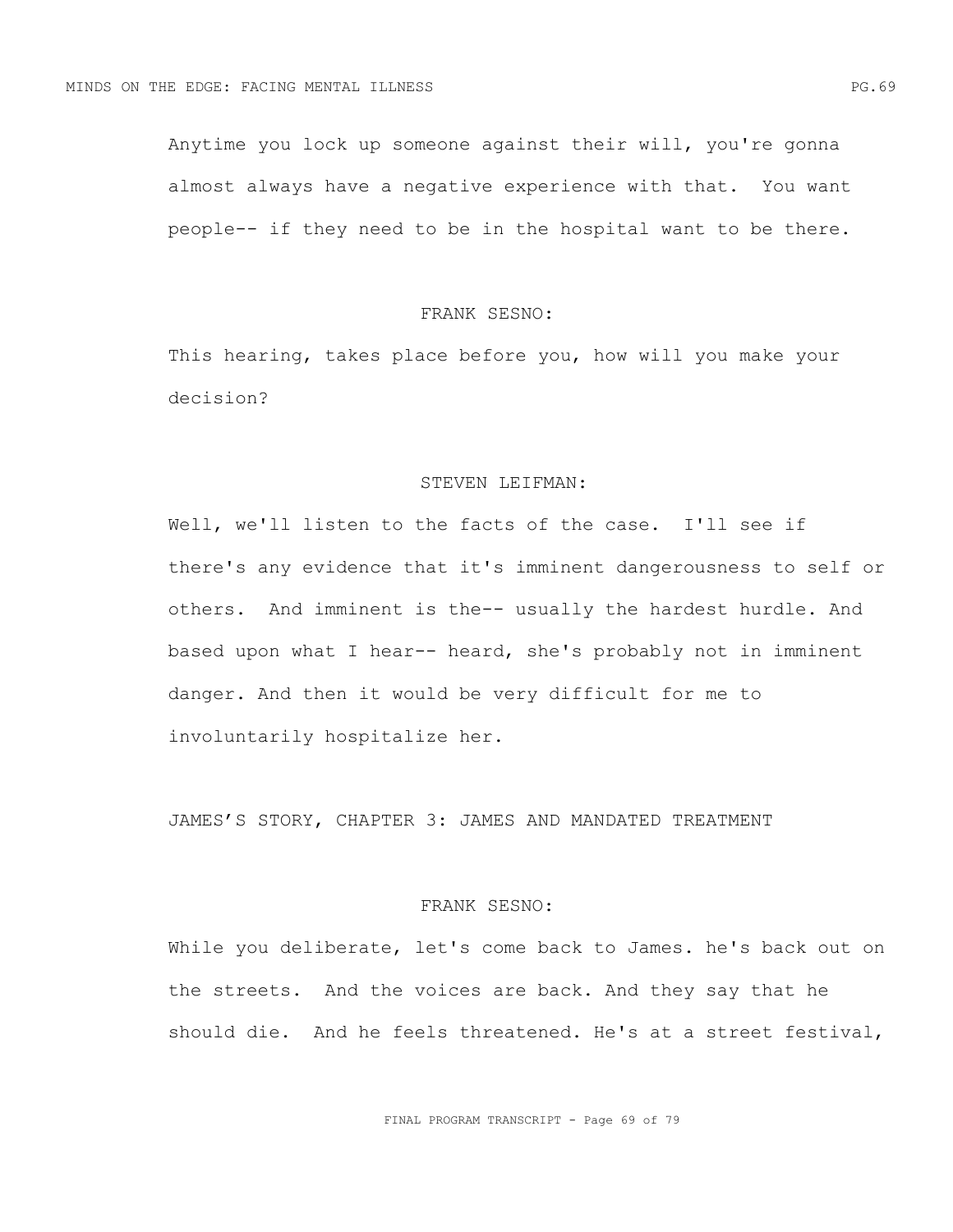surrounded by people. And the voices are closing in. He reaches for a glass bottle to defend himself. And breaks that bottle. And sadly, tragically, a shard of glass goes flying, and cuts a little girl badly on the cheek. And blinds her in one eye. Mr. Mayor, how is the media going to play this? And how is the public going to react?

## ART CAPLAN:

Well, after I visit the little girl, (LAUGH) I-- I think that-the public is all over my case about getting these people off the street. How I do it, where I put them, they don't much care.

## FRANK SESNO:

What do you expect the media to be playing?

## ART CAPLAN:

Oh, I think we're gonna see pictures of the little girl. And a lot of interviews with the parents. And the parents are gonna be saying-- "What was that guy doin' out? That man is a danger?"

## FRANK SESNO:

FINAL PROGRAM TRANSCRIPT - Page 70 of 79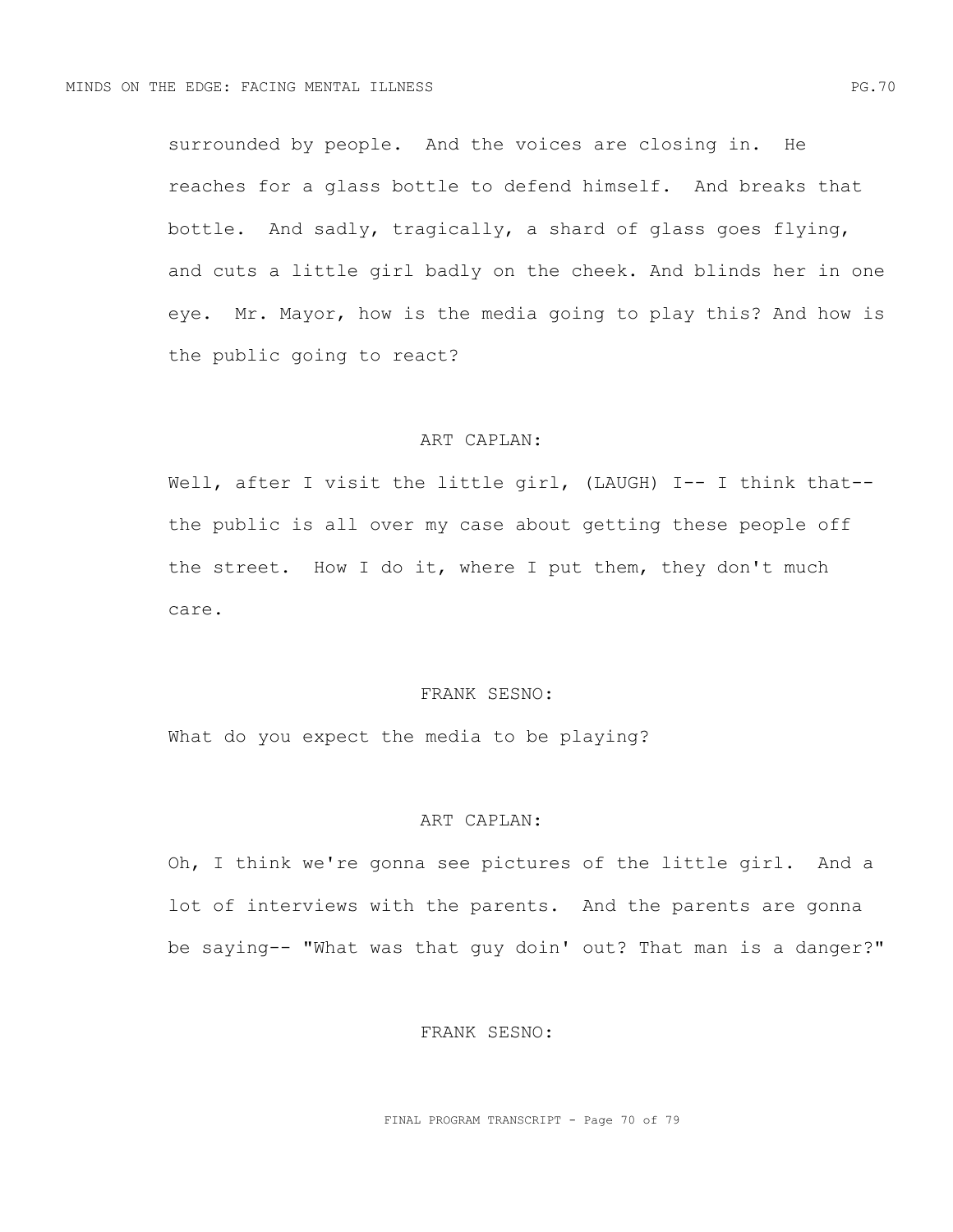Well, it--

### ESTELLE RICHMAN:

And then the legislature passes Kendra's law to make sure everybody gets locked up.

## FRANK SESNO:

Okay. First thing we hear from is the father. "What are these quote 'insane' people doing out on the streets? Look what they've done to my little girl, Bethany." Avel. You're a state senator,

# AVEL GORDLY:

I know that-- my job has just gotten more difficult. In terms of-- working with my colleagues, many of whom don't understand- mental illness, mental health issues. That-- that job has just gotten harder.

## FRANK SESNO:

What are you going to say to Bethany's father,

## AVEL GORDLY: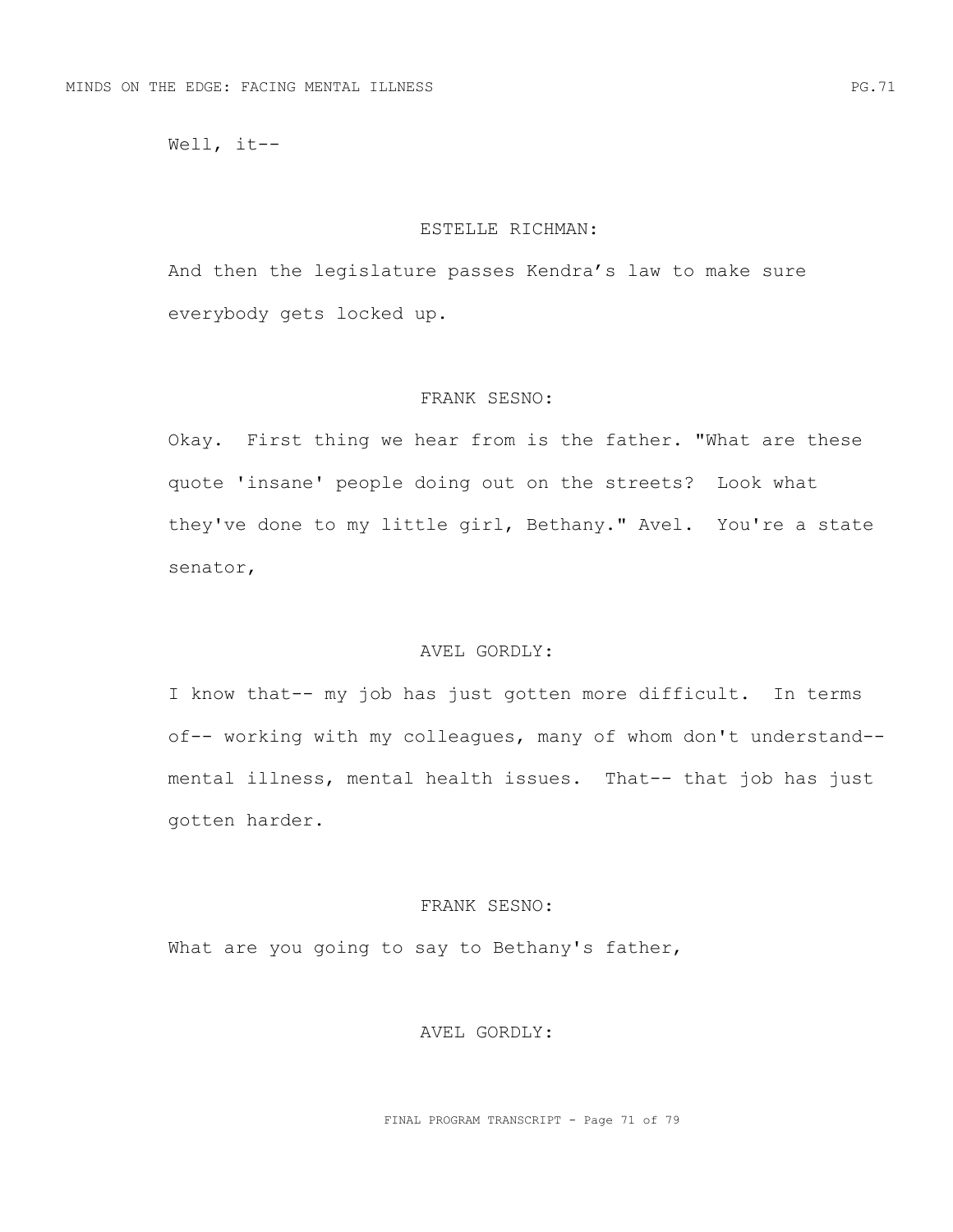I'm gonna sit with him. I'm gonna listen to his-- plea. And I  $will$ --

#### FRANK SESNO:

Would you sponsor the bill?

## AVEL GORDLY:

He's my constituent.

## FRANK SESNO:

Would you sponsor the bill?

# AVEL GORDLY:

I will work on behalf of the bill. He's my constituent

# FRANK SESNO:

Judge Leifman, what's involved in this bill? It's modeled after Kendra's law.

#### STEVEN LEIFMAN:

Well, it's gonna be an assisted outpatient bill. Which means that--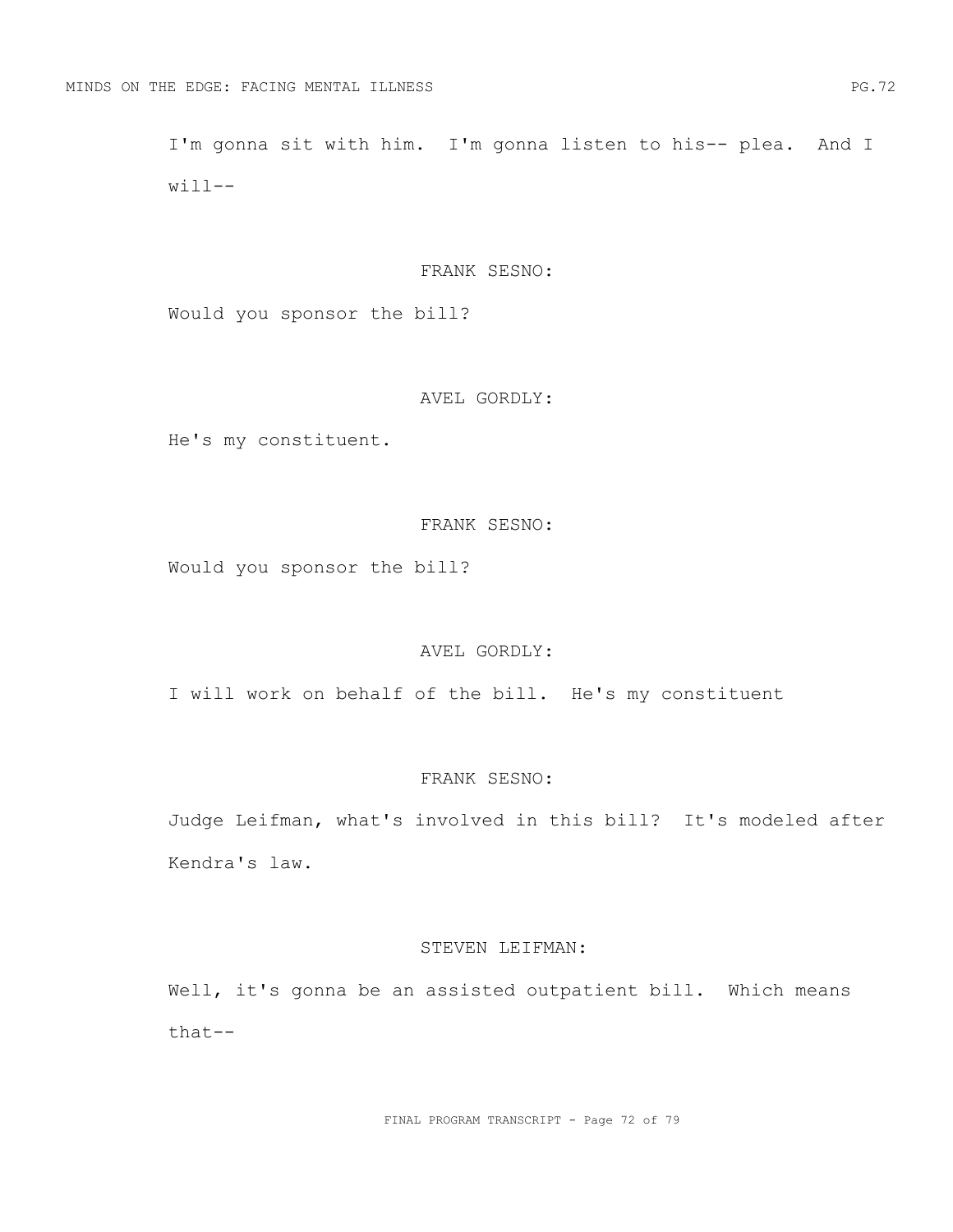### FRANK SESNO:

Now, it's called Bethany's law.

### STEVEN LEIFMAN:

Of course. (LAUGH) Of course.

### FRANK SESNO:

Bethany's law.

#### STEVEN LEIFMAN:

I'm glad she's recovering. And it's gonna tell the court that- they're to bring people in front of them that might be exhibiting signs of serious mental illnesses. And that I'm to tell the person if they don't stay on their medication, I'm gonna order them to be-- temporarily hospitalized. And then I'm gonna tell them once they're hospitalized, and they go back to the community, if they go off their medication, they're gonna come back to me. I'm gonna put 'em back in the hospital. And it's gonna put this enormous burden on the court. And we don't have any more money. And now, all of a sudden, I have a thousand new cases. And-- and I don't have a lot of answers.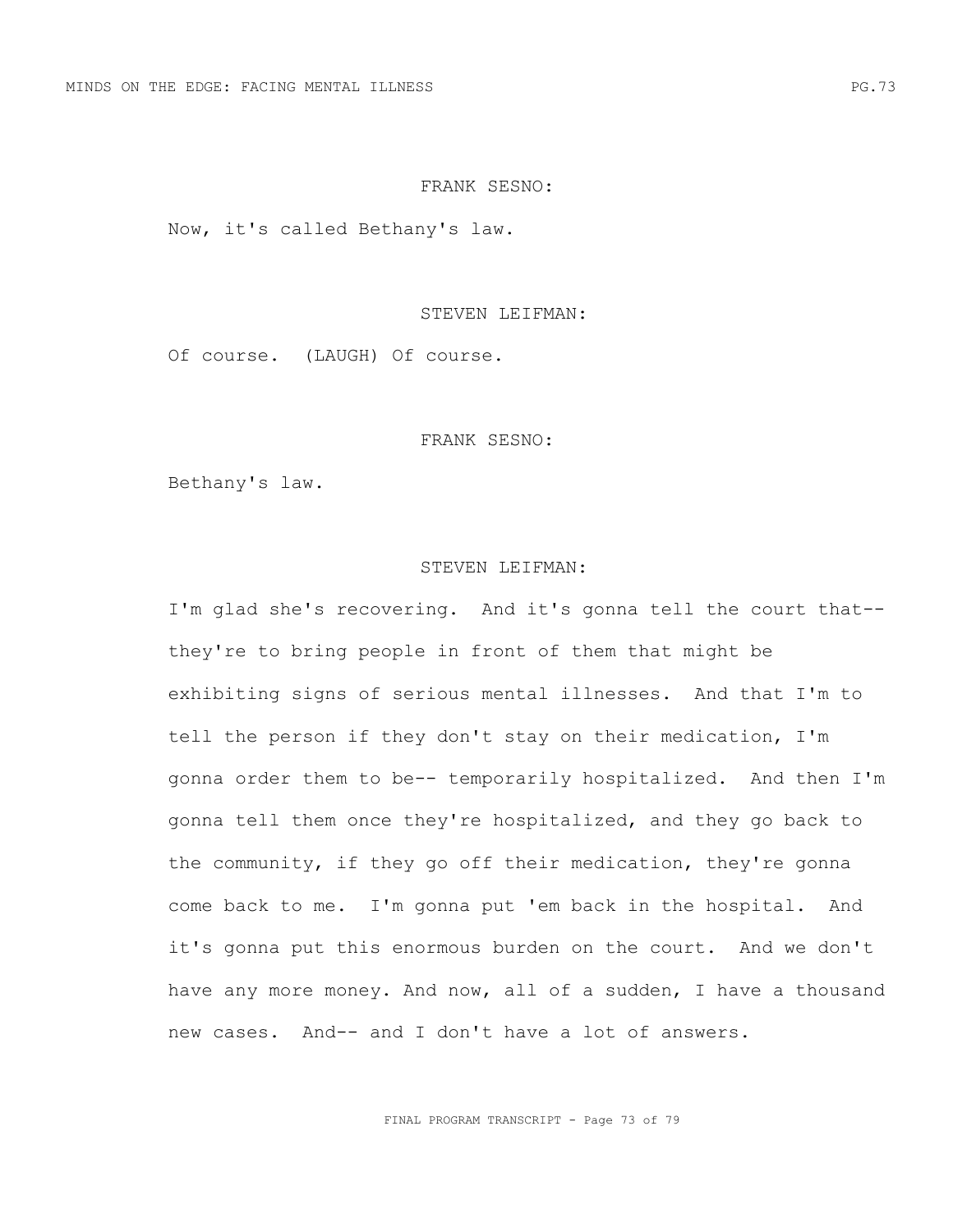### FRANK SESNO:

Who here will testify on behalf of this bill?

### FRED FRESE:

I will. Because individuals, when they are in psychosis, are disabled with regard to their ability to make rational decisions as to what's best for them.

## TRACEY SKALES:

Well, some of them.

## FRED FRESE:

And when you are in that state of total psychosis it is absolutely inhumane for society to ignore you, and allow you to continue to be raped and abused and freezing and dying in the streets or going to jail. That's why I'll testify.

### TRACEY SKALES:

I'll testify as well.

## FRANK SESNO:

FINAL PROGRAM TRANSCRIPT - Page 74 of 79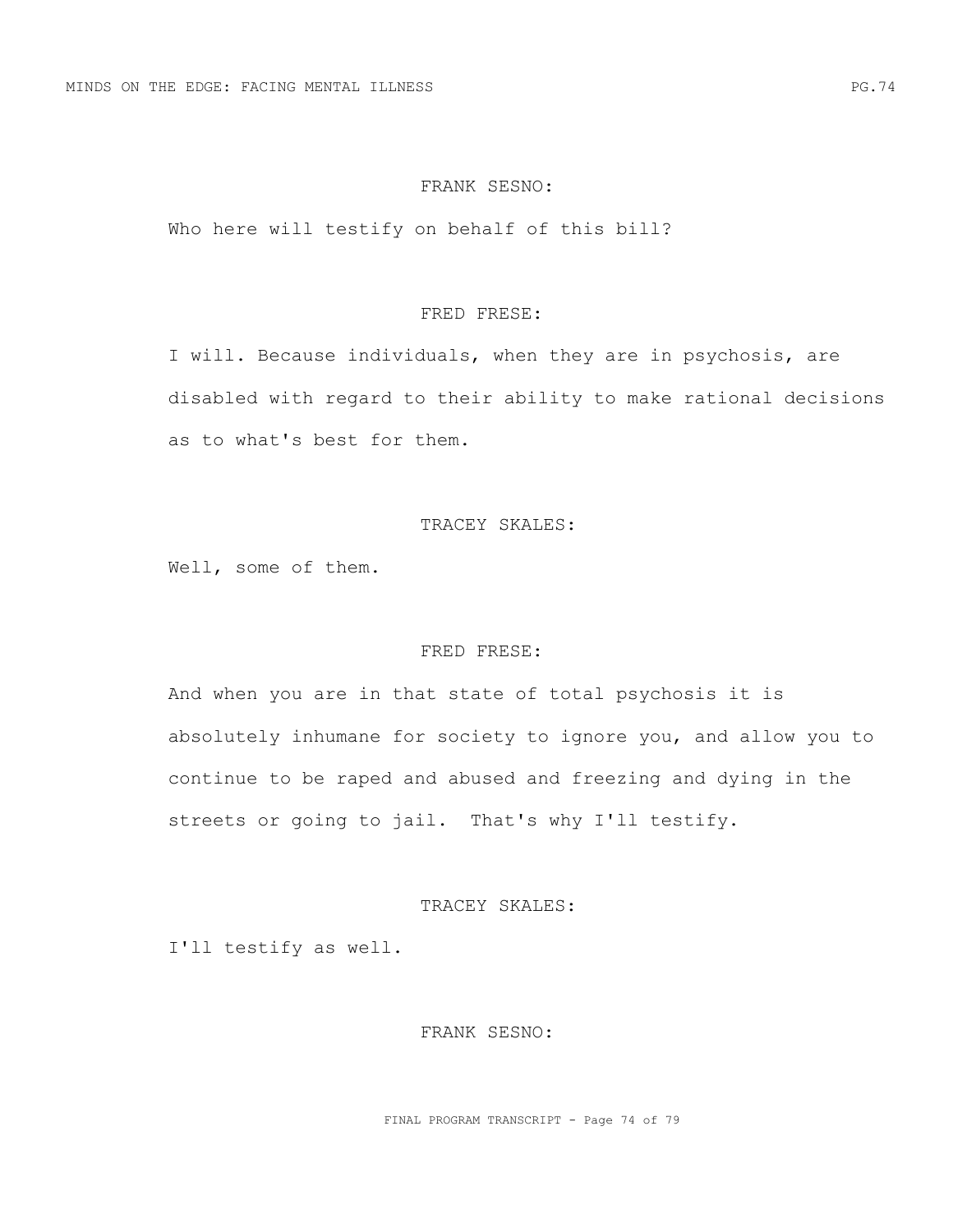Dr. Skales.

#### TRACEY SKALES:

Because we see not only the imminent risk people. It's easy when someone's going to commit suicide, or harm someone else. It's the other piece that "I won't eat, because I believe my food is poisoned. I'm in the middle of traffic, because I think I'm the traffic controller." And they're putting other people at risk as well. Those are the trickier pieces.

## FRANK SESNO:

Who's gonna testify against it? Estelle Richman.

# ESTELLE RICHMAN:

I'm gonna testify against it, because locking people up doesn't produce treatment. What I need is people to invest in my community system. So you get the treatment. So you have the options. If we're going to put the resources in the system, we can prevent the accident. Passing a law has nothing to do with putting in treatment.

#### FRANK SESNO:

Who else is testifying against?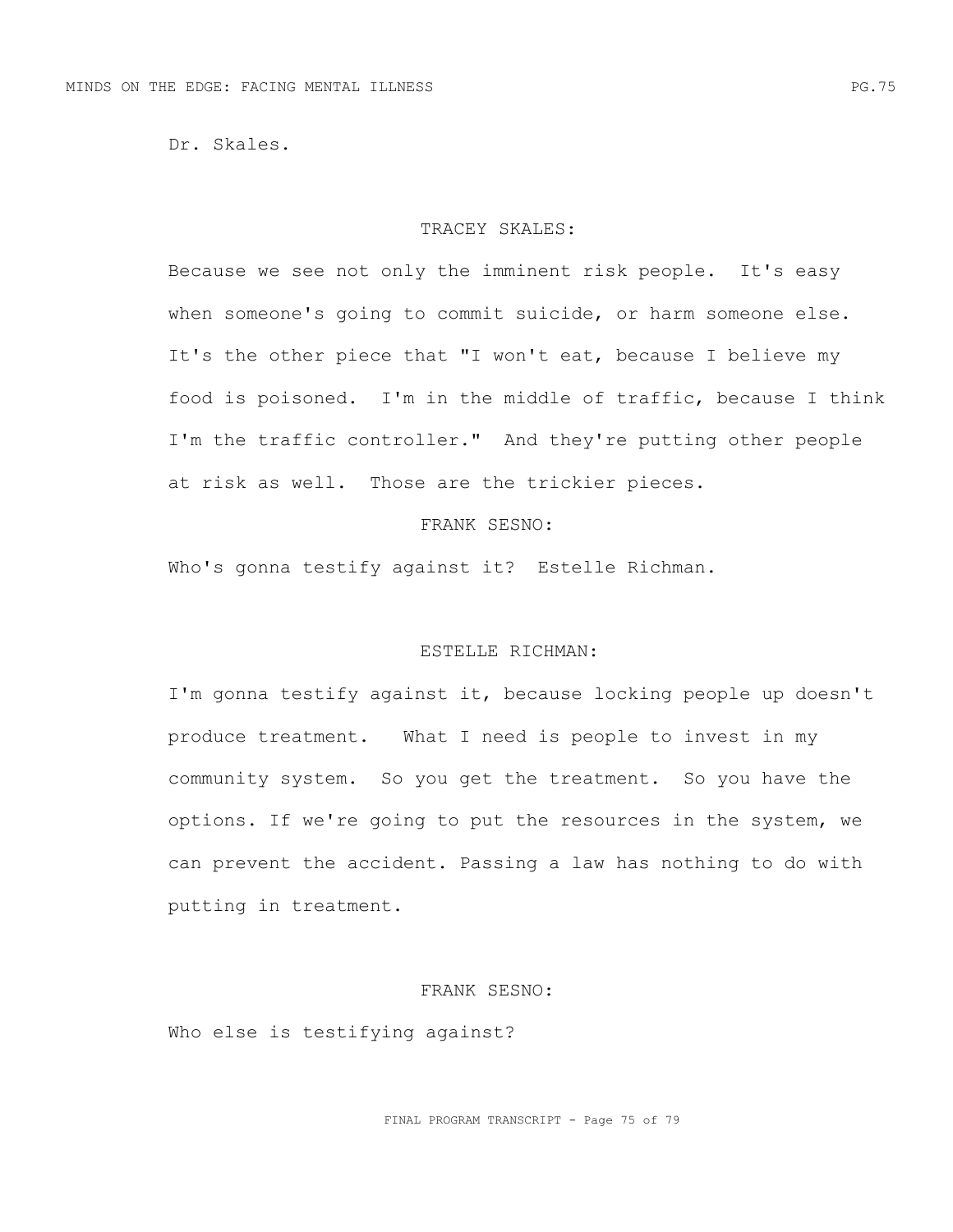#### SAM TSEMBERIS:

I think bringing more of-- legal involvement into a clinical matter is-- is a mistake. The teaching moment that this example provides is to highlight how James, in fact, had been seeking treatment. We don't need more laws for him to go to treatment, he went to the emergency room. He was refused. So, I would highlight the importance of having the services in place that would create a more comprehensive safety net-- so that these kinds of situations can be prevented.

# FRANK SESNO:

Susan you will testify?

# SUSAN STEFAN:

I absolutely will testify--

# FRANK SESNO:

And you will say--

### SUSAN STEFAN:

--against. Whenever something bad happens, people pass

FINAL PROGRAM TRANSCRIPT - Page 76 of 79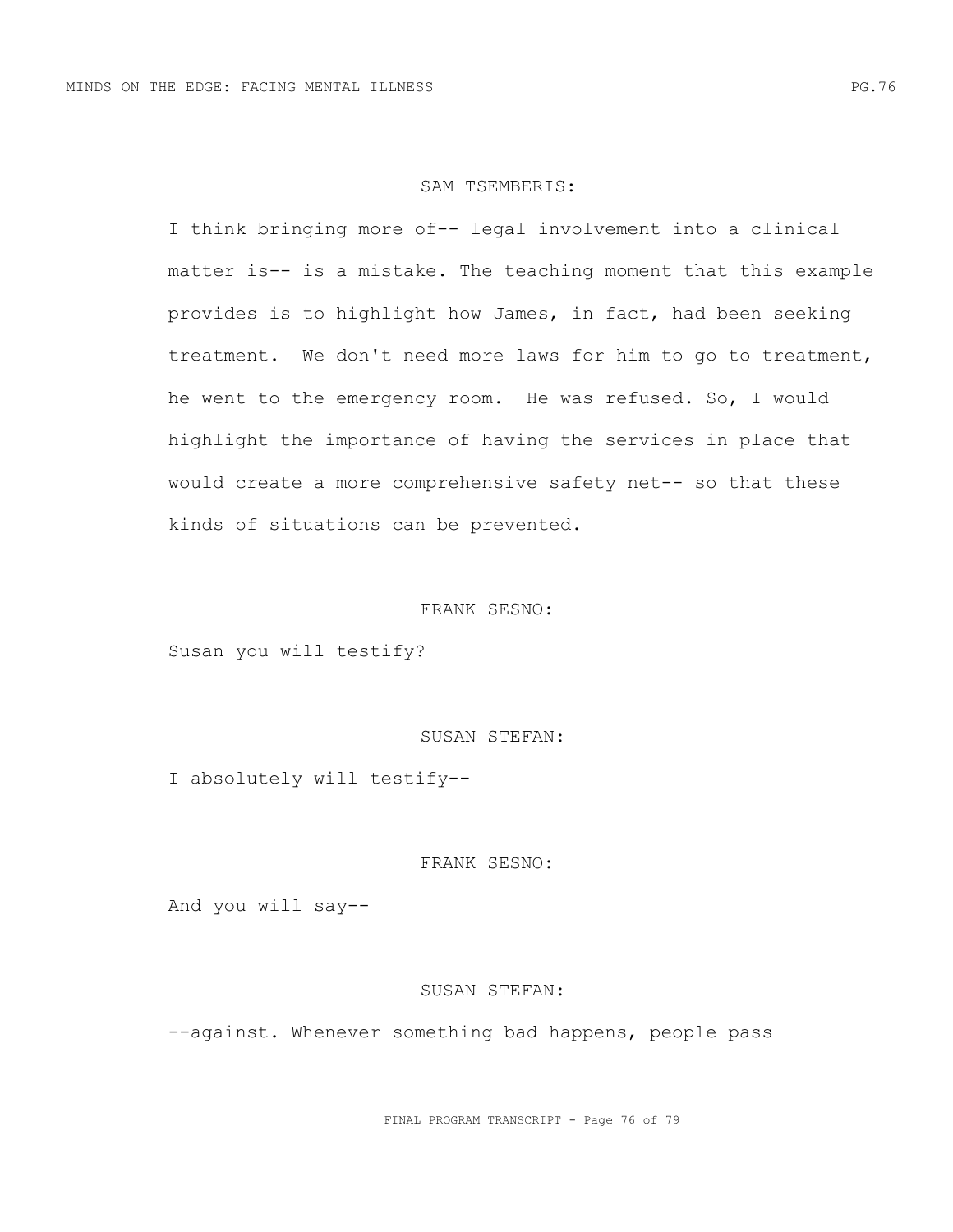restrictive laws with no funding. And it makes people feel better. And it doesn't improve the community system. It doesn't prevent anything from happening. And frankly, I don't see any connection between-- it could have been a thug, who broke the bottle, and there wouldn't be people passing restrictive laws. We need community treatment. Andrew Goldstein, who was the guy for whom Kendra's law, essentially was named. Went to seek treatment and was turned away. We need funding for voluntary treatment.

### FRANK SESNO:

Justice Breyer, what questions from your perspective would you have for the citizens who are testifying for or against?

### JUSTICE STEPHEN BREYER:

As a federal judge-- I'm worried about-- taking people's life or liberty away without what we call due process. Which really means, "Is this a reasonable thing to do in the circumstance?" And-- and the law normally operates, on the assumption that unless it's really shown to the contrary, an individual can- has the ability to take care of himself, and is free. And other people shouldn't do things to him that he really doesn't want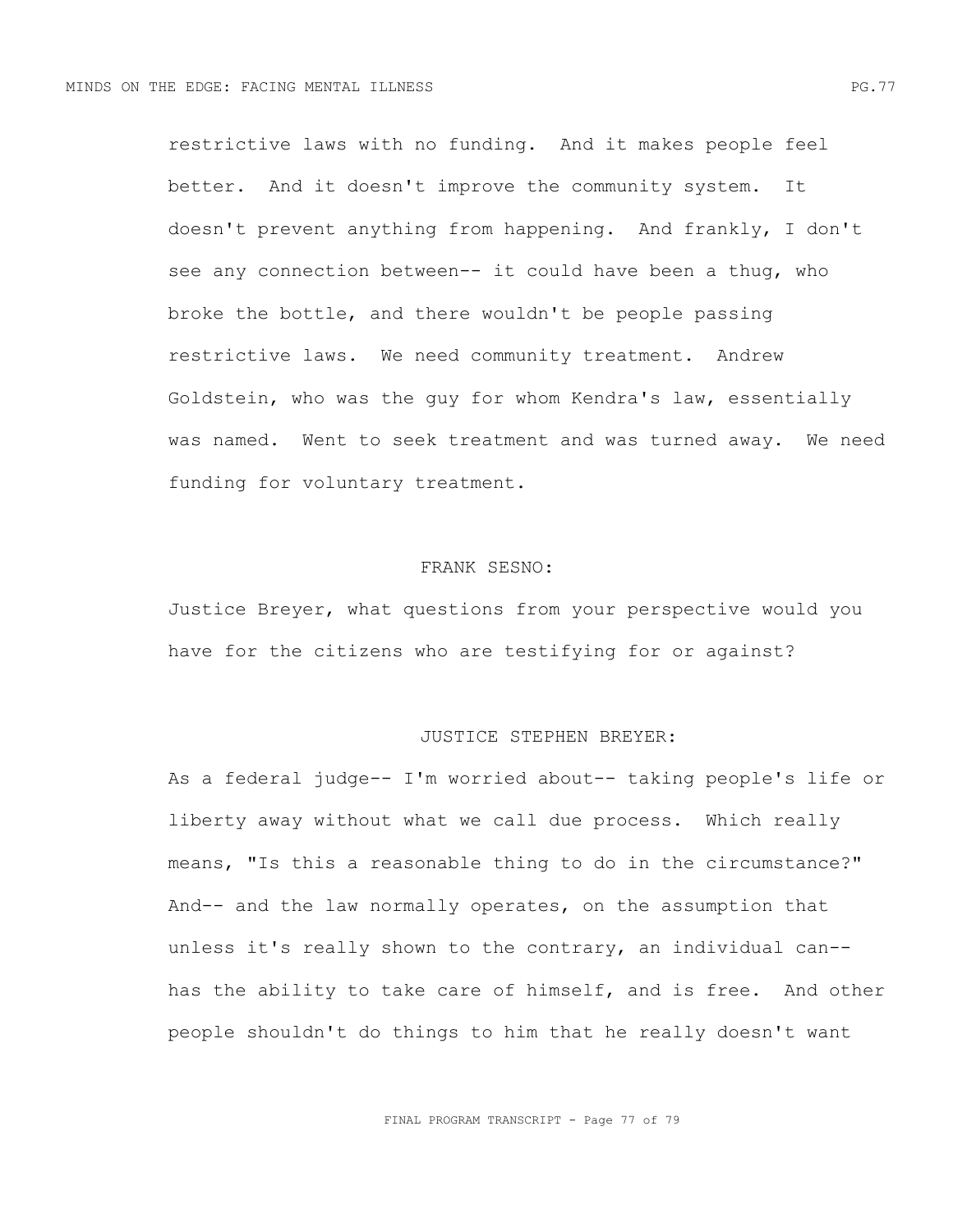done. So, the first thing I would want to know is what is the risk of abuse of the law? Is there a risk of people who shouldn't-- be locked up, being locked up?

## FREDERICK FRESE:

I have personally been involuntarily hospitalized a number of times. Including being brought before court, declared insane, and put away. And as I recover from these episodic disorders, my thoughts are always the same. And that is, "Thank goodness somebody realized I was totally psychotic and took care of me and put me in here, 'cause if I'd have been left out of there, I might not be here."

### FRANK SESNO:

Eric Kandel what gives us hope?

# ERIC KANDEL:

What gives us hope is that biology is capable of making enormous progress. That we've made progress in all other areas of medicine. Really quite remarkable progress. And we face here the greatest challenge biology has ever faced. To understand the human mind at its most sophisticated and elaborate